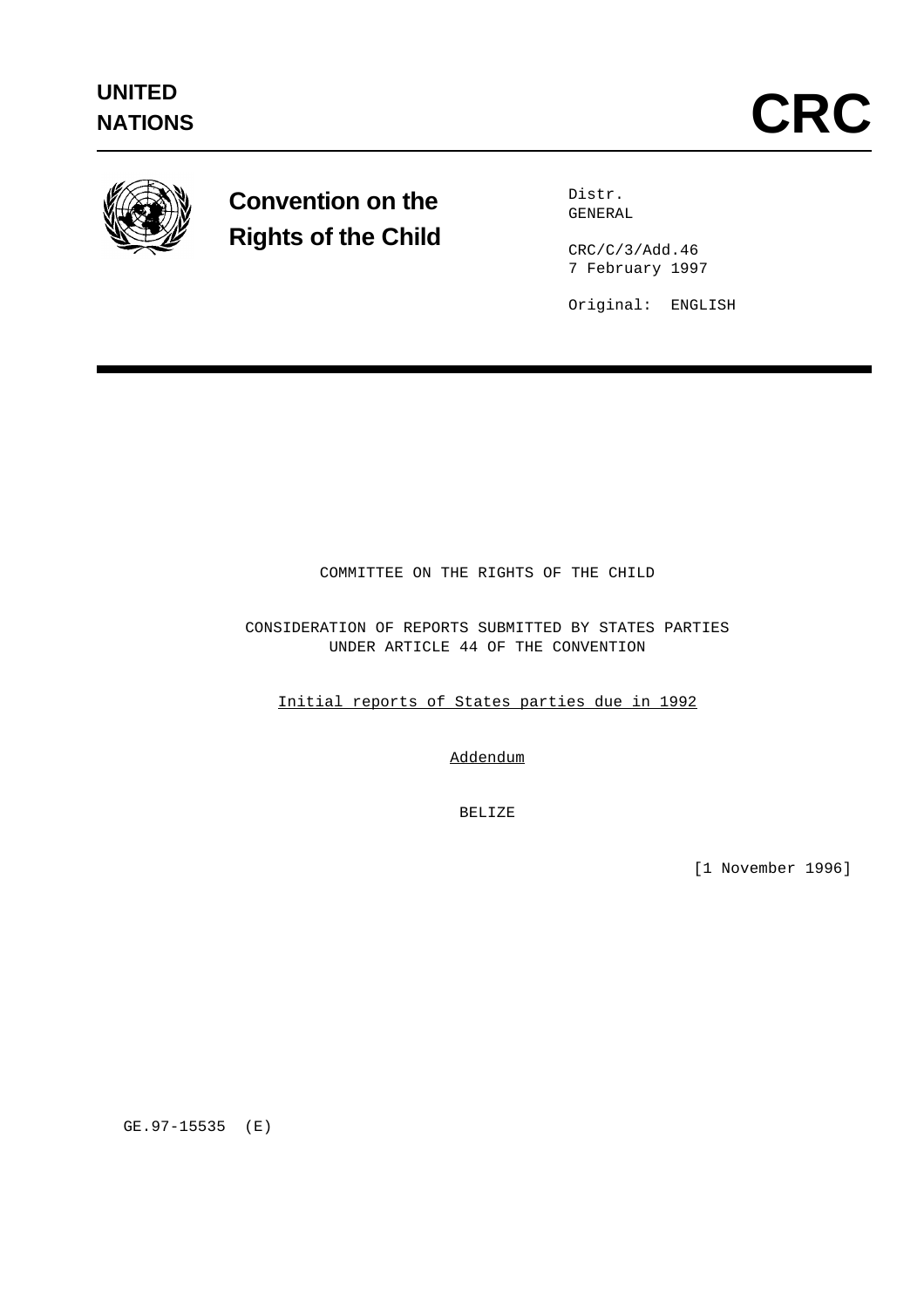#### CONTENTS

## Paragraphs Page Acronyms ......................... 5 Introduction ....................... 1 - 6 6 I. GENERAL MEASUREMENTS OF IMPLEMENTATION . . . . . . 7 - 24 7 A. Measures taken to implement the Convention's provisions  $(\text{art. } 4)$  .............. 7 - 15 7 B. Measures to promote public awareness of the Convention (arts.  $42$  and  $44$   $(6)$ )....... 16 - 20 9 C. Concluding comment . . . . . . . . . . . . . 21 - 24 10 II. DEFINITION OF THE CHILD  $(art. 1)$  . . . . . . . . . 25 - 31 11 A. Definition of the child under the law . . . . 25 - 27 11 B. Legal minimum ages . . . . . . . . . . . . . . 28 11 C. Age of attainment of majority . . . . . . . 29 12 D. Concluding comment . . . . . . . . . . . . . 30 - 31 12 III. GENERAL PRINCIPLES . . . . . . . . . . . . . . . . 32 - 55 13 A. Non-discrimination (art. 2) . . . . . . . . 32 - 39 13 B. Best interests of the child (art. 3) ..... 40 - 45 15 C. The right to life, survival and development (art. 6) . . . . . . . . . . . . . 46 - 48 16 D. Respect for the views of the child (art. 12) . 49 - 50 17 E. Concluding comment . . . . . . . . . . . . . 51 - 55 17 IV. CIVIL RIGHTS AND FREEDOMS . . . . . . . . . . . . 56 - 81 18 A. Name and nationality (art. 7) . . . . . . . . 56 - 57 18 B. Preservation of identity (art. 8) . . . . . . 58 - 59 19 C. Freedom of expression (art. 13) ....... 60 - 61 19 D. Access to appropriate information (art. 17) . 62 - 65 20 E. Freedom of thought, conscience and religion (art. 14) . . . . . . . . . . . . . . . 66 - 67 20 F. Freedom of association and of peaceful assembly (art. 15) .................. 68 21 G. Protection of privacy (art. 16) . . . . . . . 69 - 70 21 H. The right not to be subjected to torture or other cruel, inhuman or degrading treatment or punishment (art. 37 (a)) . . . . . . . . . . . 71 - 72 21 I. Concluding comment . . . . . . . . . . . . . 73 - 81 22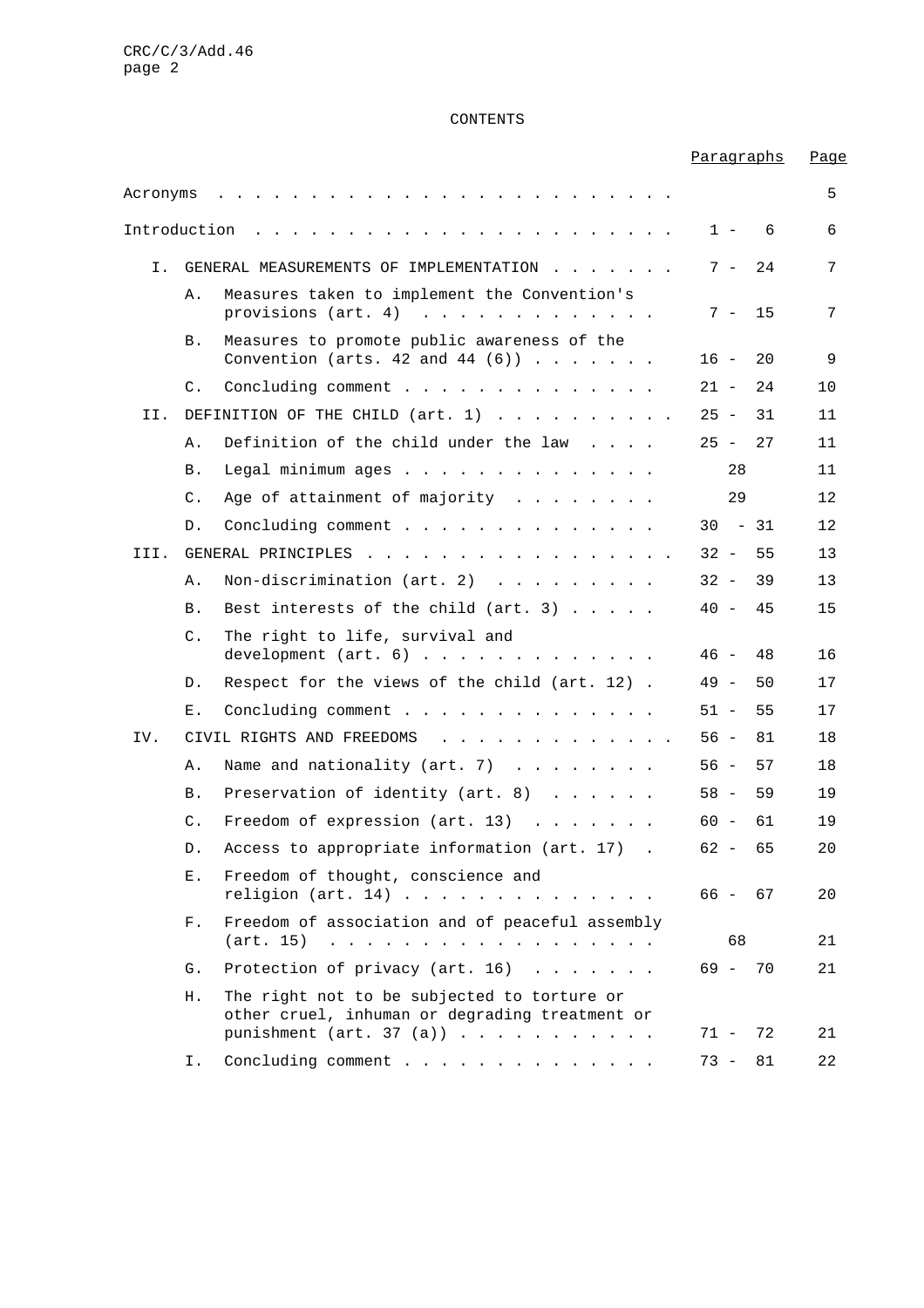#### CONTENTS (continued)

## Paragraphs Page V. FAMILY ENVIRONMENT AND ALTERNATIVE CARE . . . . . 82 - 162 24 A. Parental guidance (art. 5) . . . . . . . . . 82 - 86 24 B. Parental responsibilities (art. 18, paras. 1-2) 87 - 95 24 C. Separation from parents  $(\arctan 9)$ ....... 96 - 101 27 D. Family reunification (art. 10) . . . . . . . 102 - 104 28 E. Recovery of maintenance for the child (art. 27, para. 4) . . . . . . . . . . . . . . 105 - 109 29 F. Children deprived of a family environment (art. 20) . . . . . . . . . . . . 110 - 117 31 G. Adoption (art. 21) . . . . . . . . . . . . . 118 - 126 32 H. Illicit transfer and non-return (art. 11) . . 127 - 129 35 I. Abuse and neglect (art. 19), including physical and psychological recovery and social reintegration (art. 39) . . . . . . . . . . . 130 - 135 35 J. Periodic review of placement (art. 25) .... 136 - 140 37 K. Concluding comment . . . . . . . . . . . . . 141 - 162 38 VI. BASIC HEALTH AND WELFARE . . . . . . . . . . . . . 163 - 213 43 A. Survival and development (art. 6, para. 2) . . 163 - 164 43 B. Disabled children (art. 23) . . . . . . . . . 165 - 180 43 C. Health and health services (art. 24) ..... 181 - 191 46 D. Social security and child care services and facilities (arts. 18, para. 3, and 26) .... 192 - 200 49 E. Standard of living (art. 27  $(1-3)$ ) ..... 201 - 204 51 F. Concluding comment . . . . . . . . . . . . . 205 - 213 52 VII. EDUCATION, LEISURE AND CULTURAL ACTIVITIES ..... 214 - 263 53 A. Education, including vocational training and guidance (art. 28) . . . . . . . . . . . . 214 - 228 53 B. Aims of education (art. 29) . . . . . . . . 229 - 233 57 C. Leisure, recreation and cultural activities (art. 31) . . . . . . . . . . . . 234 - 248 58 D. Concluding comment . . . . . . . . . . . . . 249 - 263 60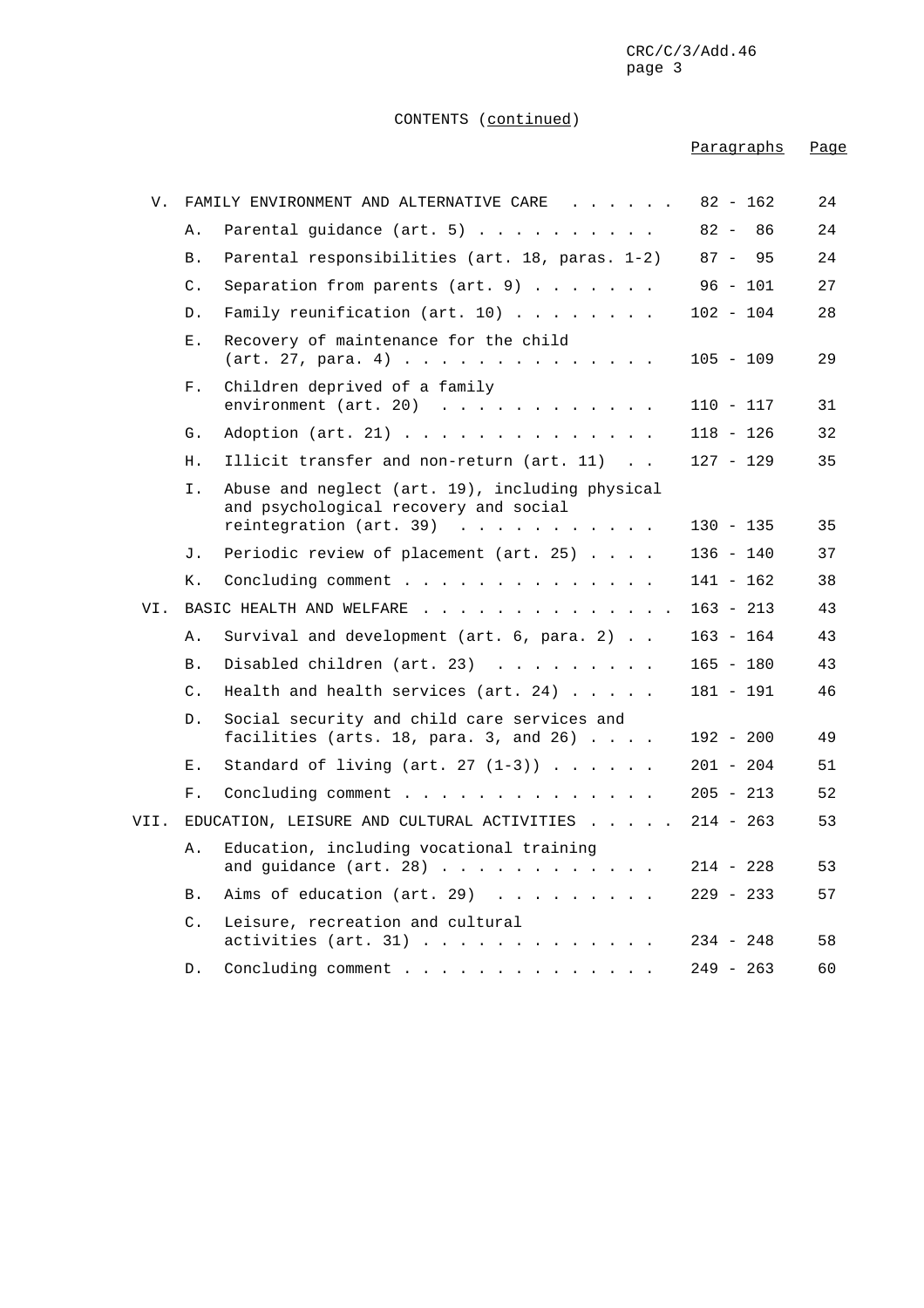## CONTENTS (continued

## Paragraphs Page

|  |                | . 264 - 317<br>VIII. SPECIAL PROTECTION MEASURES                                 |                                                   | 63 |
|--|----------------|----------------------------------------------------------------------------------|---------------------------------------------------|----|
|  |                | A. Children in situations of emergency<br>(arts. 22, 38 and 39)                  | $264 - 271$                                       | 63 |
|  |                | B. Children in conflict with the law<br>$(\text{arts. } 37, 39 \text{ and } 40)$ | $272 - 285$                                       | 65 |
|  |                | C. Children in situations of exploitation<br>(arts. 32-36 and 39)                | $286 - 307$                                       | 68 |
|  |                | D. Children belonging to a minority or an<br>indigenous group (art. 30) $\ldots$ | $308 - 310$                                       | 71 |
|  | $E_{\rm{tot}}$ |                                                                                  | $311 - 317$                                       | 72 |
|  |                | CONCLUDING COMMENTS AND REFORM PRIORITIES                                        | $\cdot$ $\cdot$ $\cdot$ $\cdot$ $\cdot$ 318 - 322 | 73 |

## ATTACHMENTS\*

- A. Laws and Acts of Belize referred to in this report
- B. Priorities for reform to further improve compliance with the Convention
- C. The Right to a Future: A Situation Analysis of Children in Belize, The National Committee for Families and Children and UNICEF Belize, 1995

TABLES\* 1-13

j.

FIGURES\* 1.0-1.8

\* Available for consultation in the files of the Secretariat.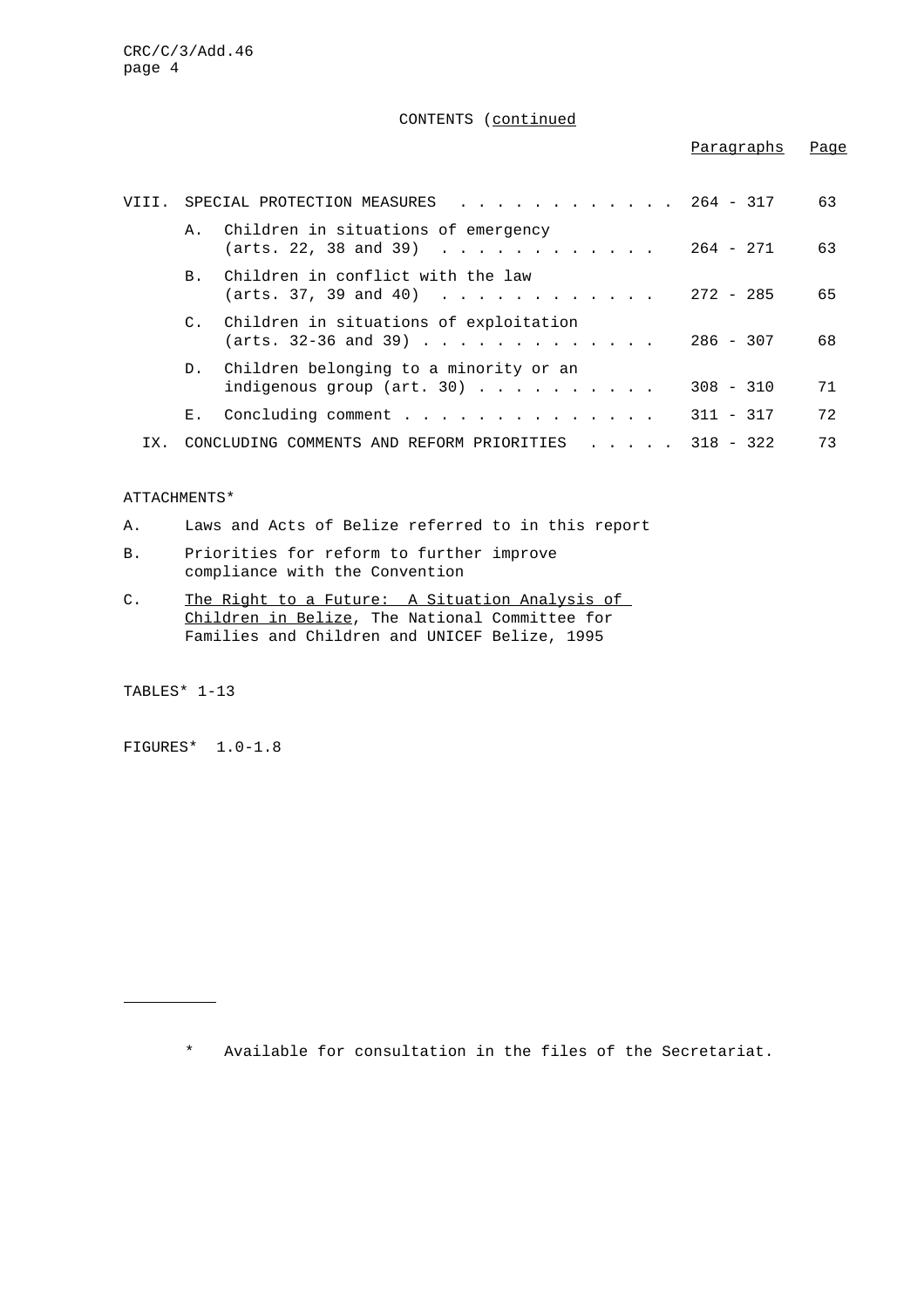## Acronyms

| AIDS    | Acquired Immune Deficiency Syndrome                              |  |
|---------|------------------------------------------------------------------|--|
| BCG     | Bacille Calmette Guerin (tuberculosis) vaccine                   |  |
| BCVI    | Belize Council for the Visually Impaired                         |  |
| BFLA    | Belize Family Life Association                                   |  |
| BNSE    | Belize National Selection Examination                            |  |
| BYDC    | Belize Youth Development Centre                                  |  |
| CSO     | Central Statistical Office                                       |  |
| CXC     | Caribbean Examination Council                                    |  |
| CYDC    | Conscious Youth Development Council                              |  |
| DHD     | Department of Human Development                                  |  |
| DPT     | Diphtheria Pertussis Tetanus vaccine                             |  |
| EPI     | Expanded Programme of Immunization                               |  |
| FSD     | Family Services Division                                         |  |
| G & GA  | Government and Government Aided                                  |  |
| HECOPAB | Health Education & Community Participation Bureau                |  |
| ILO     | International Labour Organization                                |  |
| IMR     | Infant Mortality Rate                                            |  |
| IYF     | International Year of the Family (1994)                          |  |
| LBS     | Live Births                                                      |  |
| MCH     | Maternal & Child Health                                          |  |
| MHR     | Ministry of Human Resources, Women's Affairs & Youth Development |  |
| MMR     | Maternal Mortality Rate                                          |  |
| NCCC    | National Consultative Committee for Children                     |  |
| NCFC    | National Council for Families & Children                         |  |
| NDACC   | National Drug Advisory Control Council                           |  |
| NGO     | Non-governmental organization                                    |  |
| NOPCA   | National Organization for the Prevention of Child Abuse          |  |
| PAHO    | Pan-American Health Organization                                 |  |
| PHC     | Primary Health Care                                              |  |
| PRYH    | Princess Royal Youth Hostel                                      |  |
| TBA     | Traditional Birth Attendant                                      |  |
| U5MR    | Under-Five Mortality Rate                                        |  |
| UCB     | University College of Belize                                     |  |
| UNESCO  | United Nations Educational, Scientific and Cultural Organization |  |
| UNHCR   | Office of the United Nations High Commissioner for Refugees      |  |
| UNICEF  | United Nations Children's Fund                                   |  |
| USAID   | United States Agency for International Development               |  |
| UWI     | University of the West Indies                                    |  |
| YES     | Youth Enhancement Service                                        |  |
| YMCA    | Young Men's Christian Association                                |  |
| YWCA    | Young Women's Christian Association                              |  |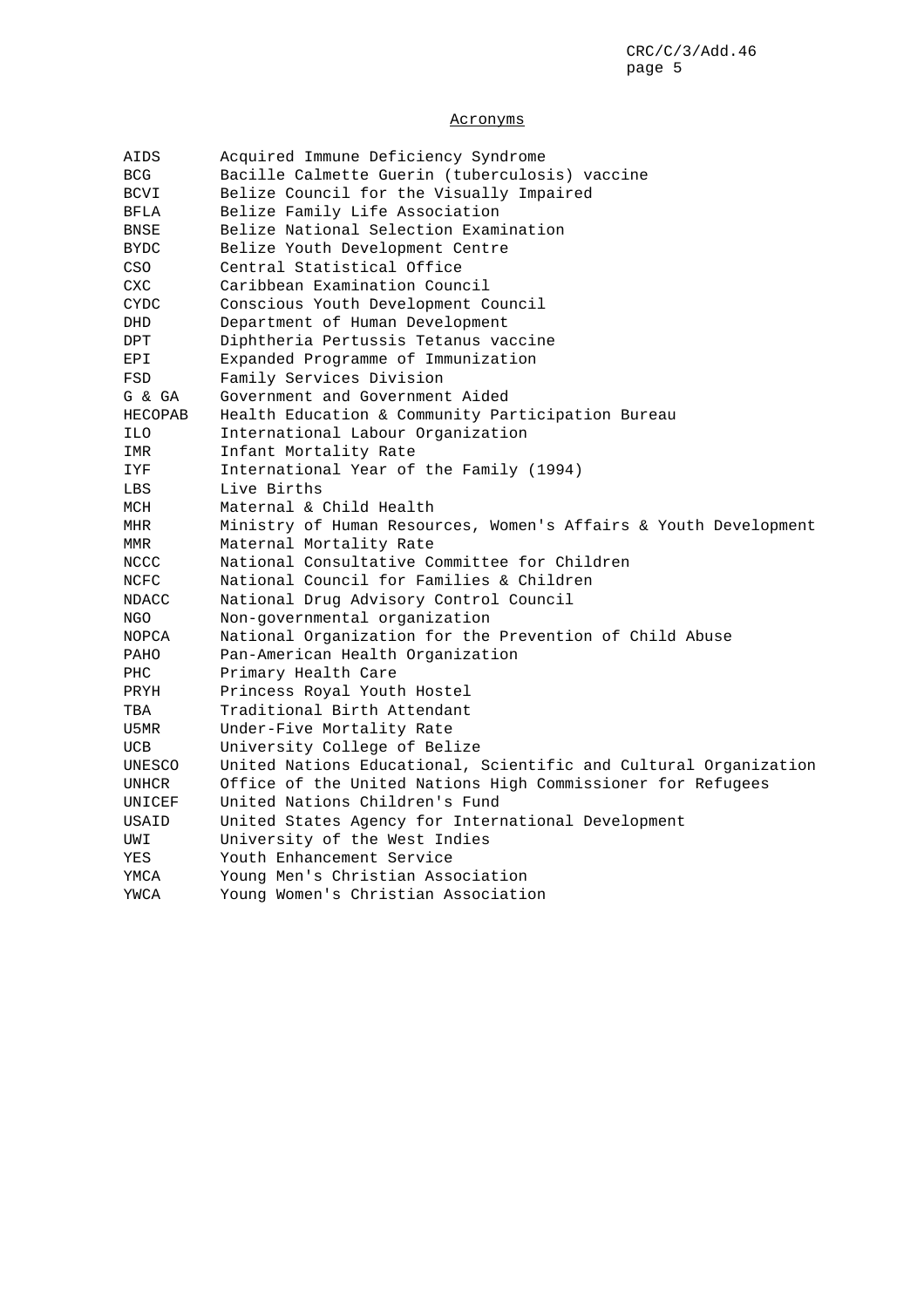## Introduction

1. This report has been written to fulfil the commitment of Belize upon signing the Convention on the Rights of the Child. It has been formated specifically to respond to the articles of the Convention, consistent with the General Guidelines provided for this purpose. The Government of Belize is confident that this document fairly and fully describes the degree of compliance by Belize with the provisions of the Convention on the Rights of the Child, and adequately highlights priority areas for further reform to improve that compliance.

2. This report has also been prepared to serve as a useful public resource for national and local government and non-government agencies and interested individuals, and to thus facilitate dialogue about further reform in this area. It will therefore also serve as a working document for the National Committee on Families and Children (NCFC), as the main body advising Government in this regard.

3. As will be seen in this report, there have been a number of reforms either undertaken, or set in process, in the past year or two in particular. These reforms have primarily occurred in the context of national planning coinciding with the International Year of the Family (IYF). Particular emphasis has been placed upon measures to promote the deinstitutionalization of children and their integration into family settings, including the reunification of children with their families and through fostering arrangements.

4. Coinciding with IYF activities in 1994, the NCFC was established, and the Family Services Division (FSD) created within the Department of Human Development (DHD), Ministry of Human Resources, Women's Affairs & Youth Development (MHR). These reforms have enabled a detailed external review of provisions for children in care (especially in fostering, adoption, and in institutions), the development of clearer procedures in fostering, specific reforms to juvenile institutions and the associated development of community-based rehabilitation services for young people, and the formulation of proposed reforms to the legislation governing adoption, specifically to improve compliance with the Convention. Procedures governing standards of care in all institutions and facilities for children are also in the process of being formulated.

5. The social sector ministries are the primary government agencies responsible for ensuring implementation of the Convention, and of matters pertaining to the care and protection of children. Within the Department of Human Development, FSD has responsibility for child care and protection, including the coordination of fostering and adoption arrangements and of children's and juvenile institutions. These are responsibilities which are governed by legislation, as cited in other sections of this report.

6. The full impact of recent reforms are not able to be reflected in this report, but signal good progress towards the next review of compliance. This process should be amply reinforced and strengthened by the commitment to pursue a reform agenda as outlined in chapter I in responding to the opportunities identified in the preparation of this report.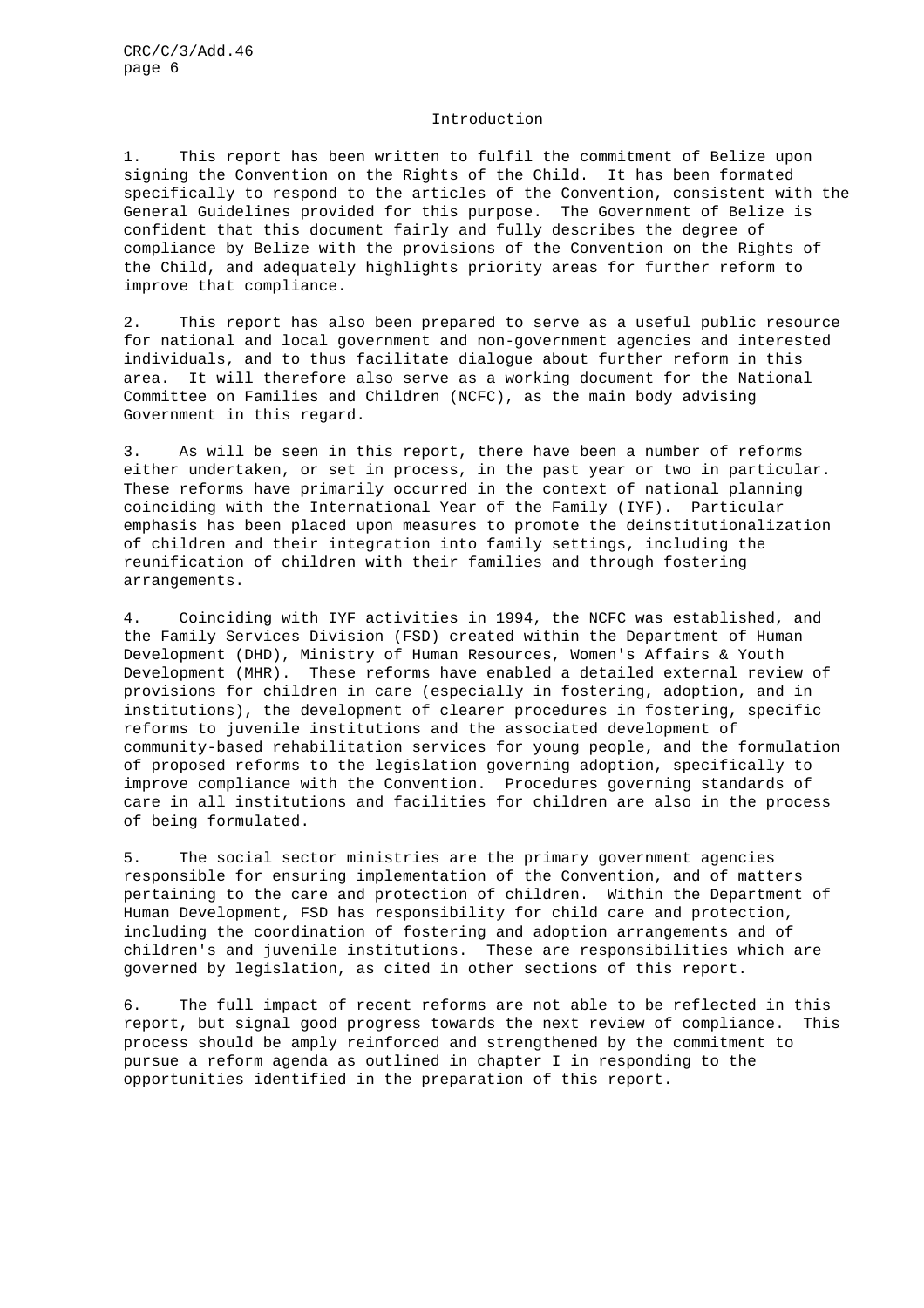#### I. GENERAL MEASURES OF IMPLEMENTATION

#### A. Measures taken to implement the Convention's provisions (art. 4)

## 1. Measures to harmonize national law and policy with the provisions of the Convention

7. Whilst there have been a number of policy and administrative measures taken to improve compliance with the provisions of the Convention, such as concerning the operation of institutions and of fostering arrangements, there have not been any specific legislative changes undertaken. Reforms have included changes to national policy and administrative coordination and advisory machinery, as described in section I.B, and there are proposals for legislative reform (such as concerning adoption) presently being examined.

8. By way of introduction to the laws of Belize, it is noted that the Belize Constitution Act (Cap. 4) came into effect in 1981. The Ordinances and Acts of Belize which were passed since the Revised Edition of 1958 were revised in 1983. The Laws and the Constitution address many of the provisions of the Convention on the Rights of the Child. Prior to the Law Revision of 1959, Belize included in its laws provisions to protect the rights of the child. As is described herein there has been increasing effort to legislate in favour of the child or young person. Examples referred to include the Children Born out of Wedlock Act (Cap. 137), the Domestic Violence Act No. 28 of 1992 and the Family Courts Act (Cap. 83A).

9. Belize's laws and policies are considered in most cases to be in harmony with the Convention, although national attention needs to be directed to the potential merit of single enabling legislation with respect to the treatment of the care and protection, and definition and guarantee of the rights, of children in Belize. To this end, Belize has, in 1995, taken steps toward the drafting of such a comprehensive Act.

10. In this regard, it is important to note the lack of trained personnel and support services. This requires additional funding and, like any developing nation, Belize has difficulties in fully financing all of its needs in this respect. This has to some extent been overcome by grants from international agencies and foreign Governments in the past. However, Belize is cognizant of the fact that it needs to become increasingly self-reliant in financing its efforts in the harmonizing of its laws, policies and programmes with the Convention. The drafting of a comprehensive Children's Act should be a priority in maximizing such compliance with the Convention.

## 2. National or local mechanisms for coordinating policies and for monitoring the Convention

11. In the early 1990s, Government undertook the drafting of a National Plan of Action for Children, which subsequently became a National Plan of Action for Human Development, consistent with the regional initiative of Central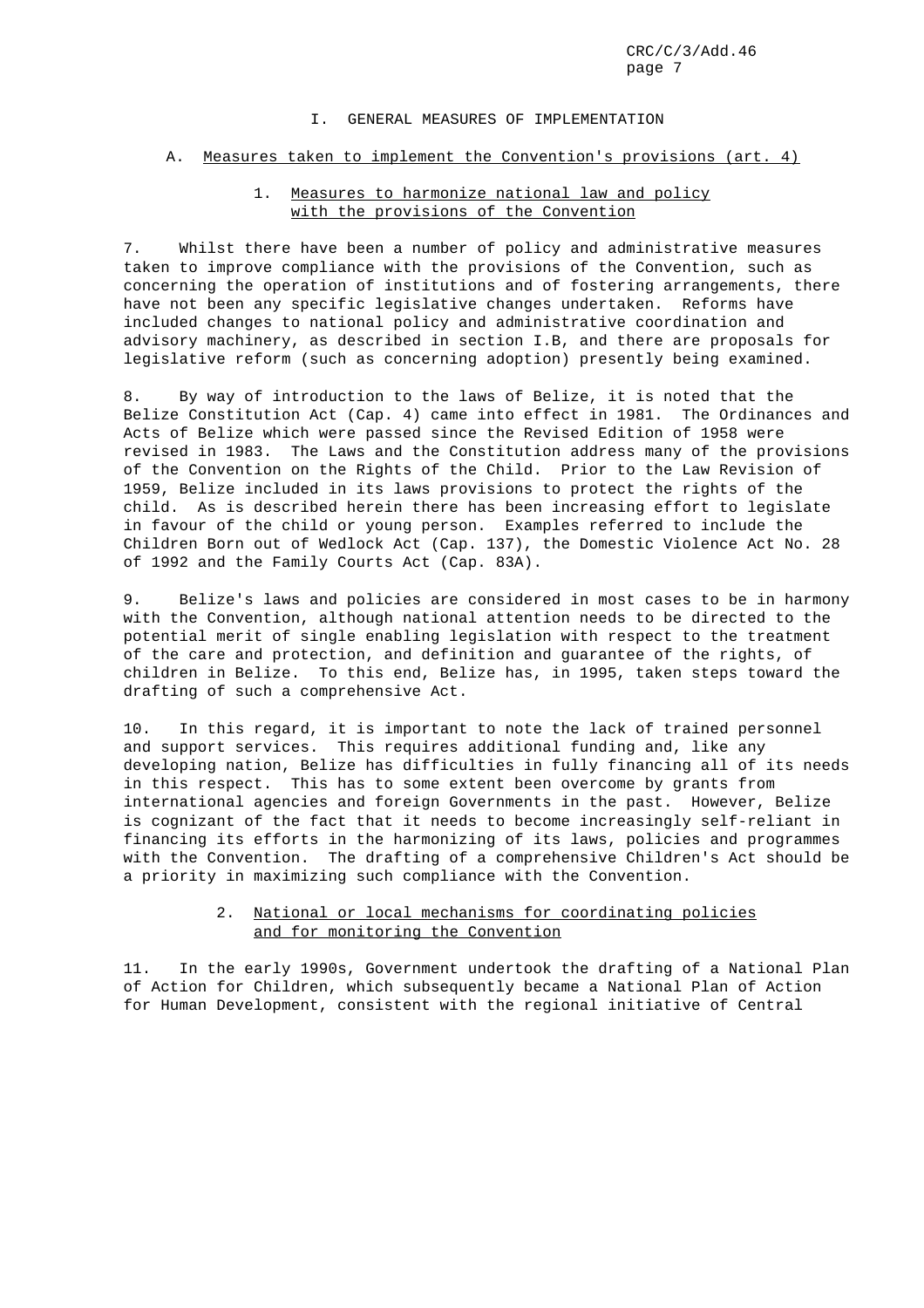American Presidents. The Belize Plan was completed in 1994, but has never been formally adopted. Such developmental work has more recently been incorporated into broader national development plans, and greater attention directed to ensuring appropriate and effective coordinating machinery with respect to children and families.

12. A National Consultative Committee on Children (NCCC) was established in 1992. One of its primary responsibilities was to promote implementation of the Convention. In March 1994, coinciding with IYF, the NCCC was replaced by the National Council for Families and Children (NCFC), which has an expanded mandate, including:

(a) Promoting the implementation of the Convention and advocating for government to meet its obligations as a signatory to it;

(b) Promoting the year 2000 goals agreed to by Belize at the World Summit for Children, and monitoring progress towards achievement of those goals;

(c) Promoting improved coordination, planning and implementation of efforts on behalf of families and children by Government, non-governmental organizations (NGOs), churches and service clubs;

(d) Advocating for the adoption and implementation of positive policies for families and children, and the allocation of public, private and external resources to the social sector;

(e) Supporting the collation, circulation and discussion of accurate information on the situation of families and children; and

(f) Coordinating the promotion of the annual Children's Day as a major opportunity to focus on the rights and participation of children.

13. The NCFC comprises government and non-government representation, and is chaired by a cabinet minister and serviced by a secretariat. This is significant, because the lack of direct links with the relevant minister, lack of direct access to cabinet, and lack of effective implementation of decisions taken, had been identified as limitations of the NCCC in the past.

14. As noted in the Introduction, MHR - and, in particular, its DHD - has primary government responsibility for the care, protection and development of children in Belize. As described in the Government's annual Estimates and Review of Expenditure (1995/96), the Ministry's objectives are, inter alia,  $t \cap$ :

(a) Improve the quality of life of all Belizeans, with special emphasis on the marginalized, and to empower them by fostering self-reliance and building up their self-esteem;

(b) Provide effective social and community programmes to satisfy the material, social and cultural needs of the Belizean people;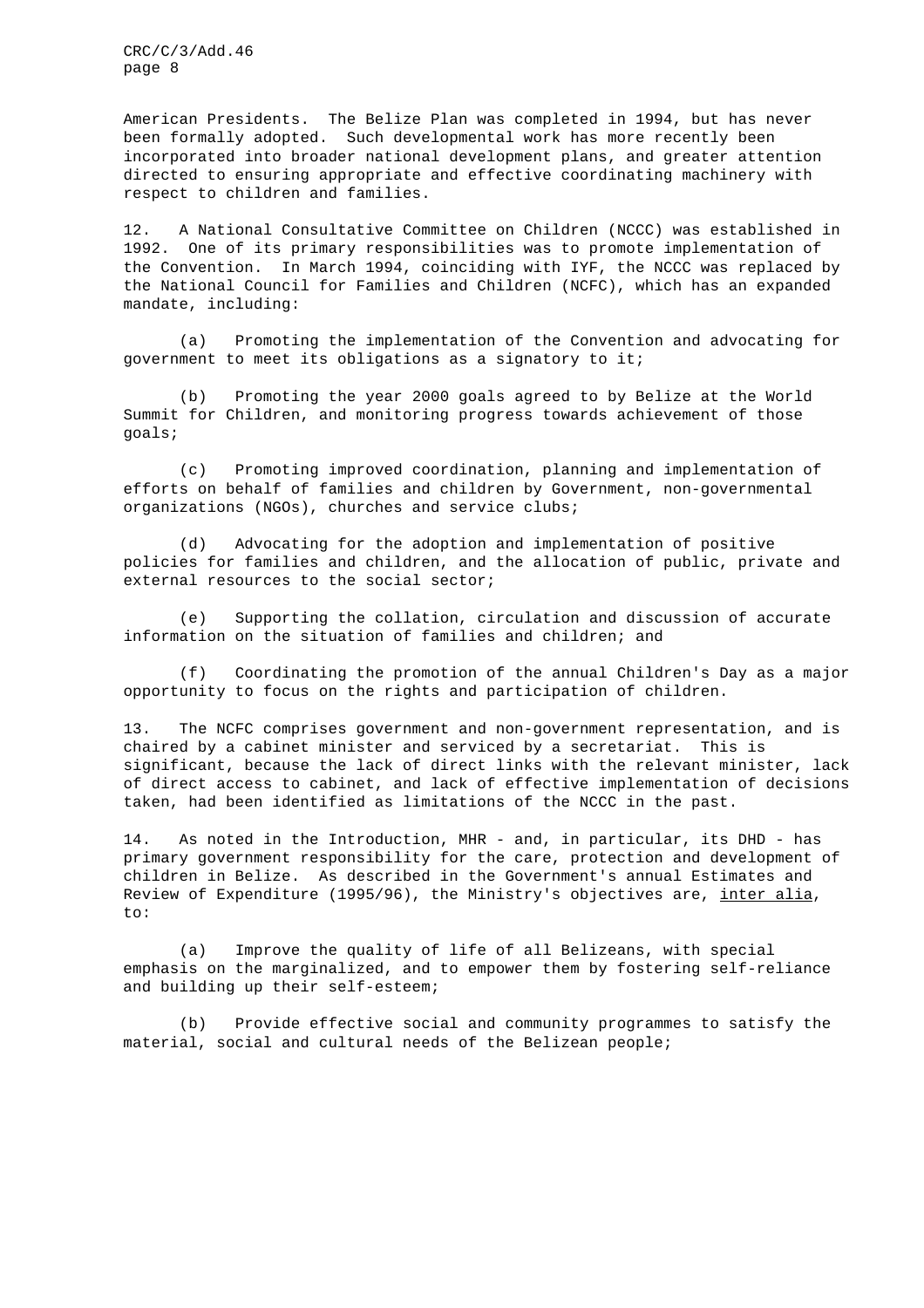(c) To initiate and review policy affecting all the activities of the Ministry and its related department and agencies;

(d) Generally supervise departments and agencies of the Ministry with regard to the execution of approved policies and projects:

Human Development, including Children, Community Development, Village Councils, Juveniles, Listowel Boys' Training School, Probation, Public Assistance, Social Development and Disabled Persons

Youth Development

Women's Affairs

Rural and Urban Development

Immigration and Nationality (until mid-1995), and Patriotism;

(e) Exercise budgetary control over funds voted by the National Assembly;

(f) Encourage the development and rationalization of the NGO sector and its collaboration among itself and with the Ministry;

(g) Support and stimulate income-generating community projects for the socially disadvantaged; and

(h) Advocate social legislation to improve the living conditions, rights and status of the socially disadvantaged.

15. With particular respect to DHD, legislative responsibilities include the following Acts:

Social Service Agencies Act (Cap. 35A) Juvenile Offenders Act (Cap. 94) Probation of Offenders Act (Cap. 98) Certified Institutions (Children's Reformation) Act (Cap. 243)

B. Measures to promote public awareness of the Convention

## 1. Measures to promote the principles and provisions of the Convention (art. 42)

16. Since the International Year of the Child, Belize has made regular and continuous use of radio programmes for public education and awareness of children's issues. Each year, Children's Day activities have been organized. These have included poetry and essay contests, children being given the opportunity to voice their opinions on matters contained in the Convention, the interviewing of children on the media (radio and TV), educational trips, art competitions and church services. NGOs have been centrally involved in the organization and conduct of such activities. The NCCC and, subsequently, NCFC, have made use of the media and this has included an emphasis on activities which promote the participation of children.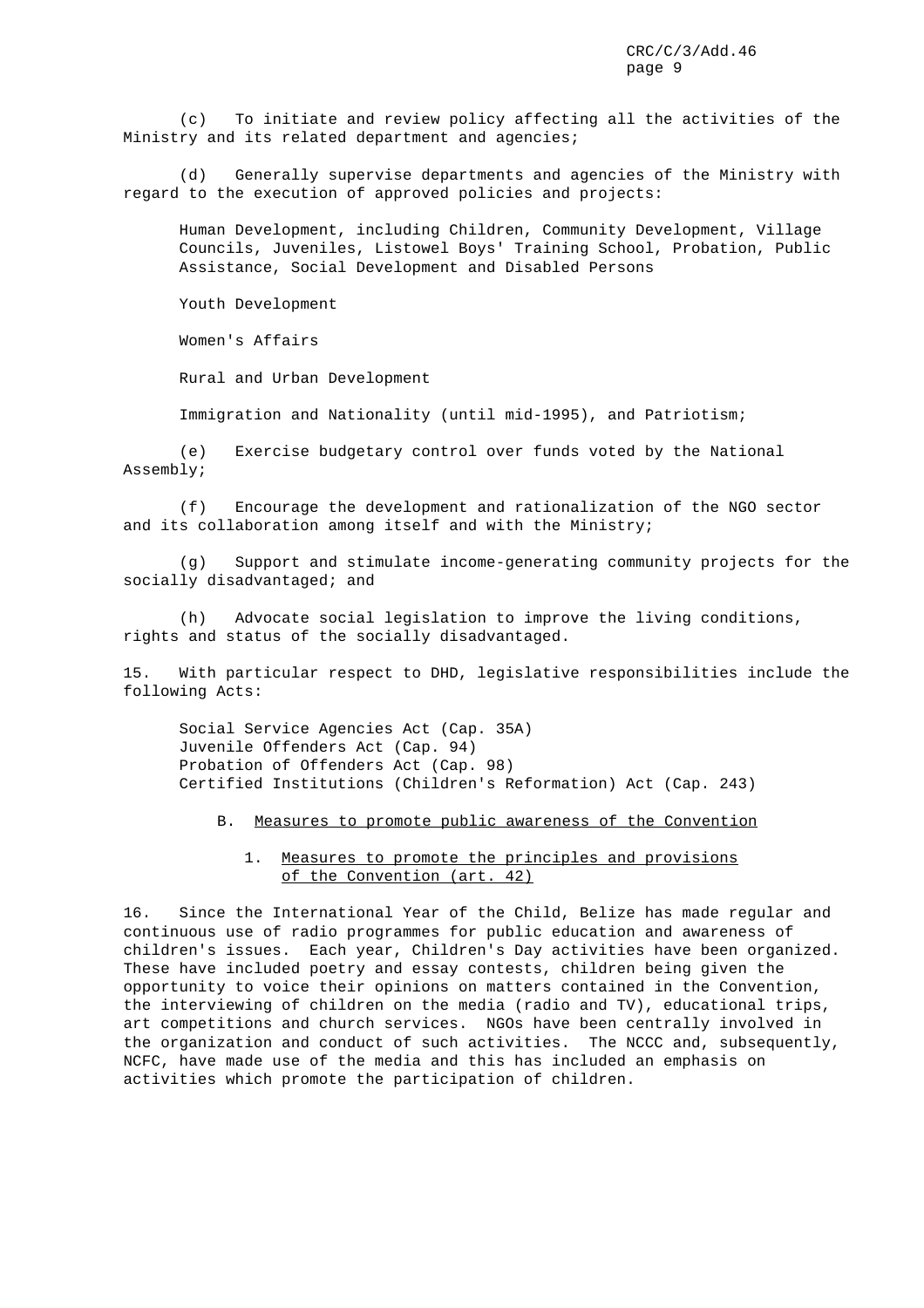17. In general, there has been collaborative effort between government agencies and NGOs to promote children's rights, including using a social marketing strategy via the media and schools. Largely through the direct intervention or active assistance of UNICEF, there has also been a reasonable degree of dissemination of copies of the Convention within Belize.

18. The NCFC with the support of UNICEF has now obtained the services of a staff person, whose main responsibility is to promote additional efforts to educate schools and the public in relation to the Convention.

## 2. Measures to publicly circulate the report (art. 44, para. 6)

19. It is anticipated that this report (as endorsed and adopted by cabinet) will provide a sound means by which the FSD and the NCFC may systematically and strategically address those matters highlighted as requiring further attention to enable Belize to more fully comply with its obligations under the Convention. To this end, wide public circulation of this report and of a simplified summary, in popular language, of its main observations and opportunities for further action, will be undertaken to facilitate public awareness of these issues and to promote public dialogue of, and input to, priority-setting and of a national reform agenda.

20. It is also proposed that action be taken to ensure that all sections of the Government document and submit to the NCFC measures being and expected to be taken to demonstrate compliance with the provisions of the Convention.

#### C. Concluding comments

21. The Constitution and laws of Belize generally ensure a fair degree of compliance with the articles of the Convention. This is an observation which the following chapters will demonstrate. Nevertheless, there are several areas, with respect to this chapter, where action needs to be taken to improve that compliance.

22. Firstly, and most importantly to the entire Convention, is that Government - through the NCFC in coordination with the Ministry of Human Resources - continues to give urgent attention to the drafting and adoption of legislation which would give comprehensive effect to the broad care and protection of children, and to the definition, guarantee and promotion of children's rights. Government has now commenced this process, which aims to bring the laws of Belize up to the standards of the Convention, and to provide a single ordinance for families and children.

23. Secondly, reference has been made to the intention to circulate this report widely, together with main observations and opportunities for further action. This must be ensured in order to promote public consultation on action priorities to give better effect to the Convention.

24. Thirdly, individual government ministries need to document their own efforts to comply with the Convention, and these should also be publicly disseminated. At the same time, the Government will need to adopt measures to promote compliance by those ministries with the articles of the Convention.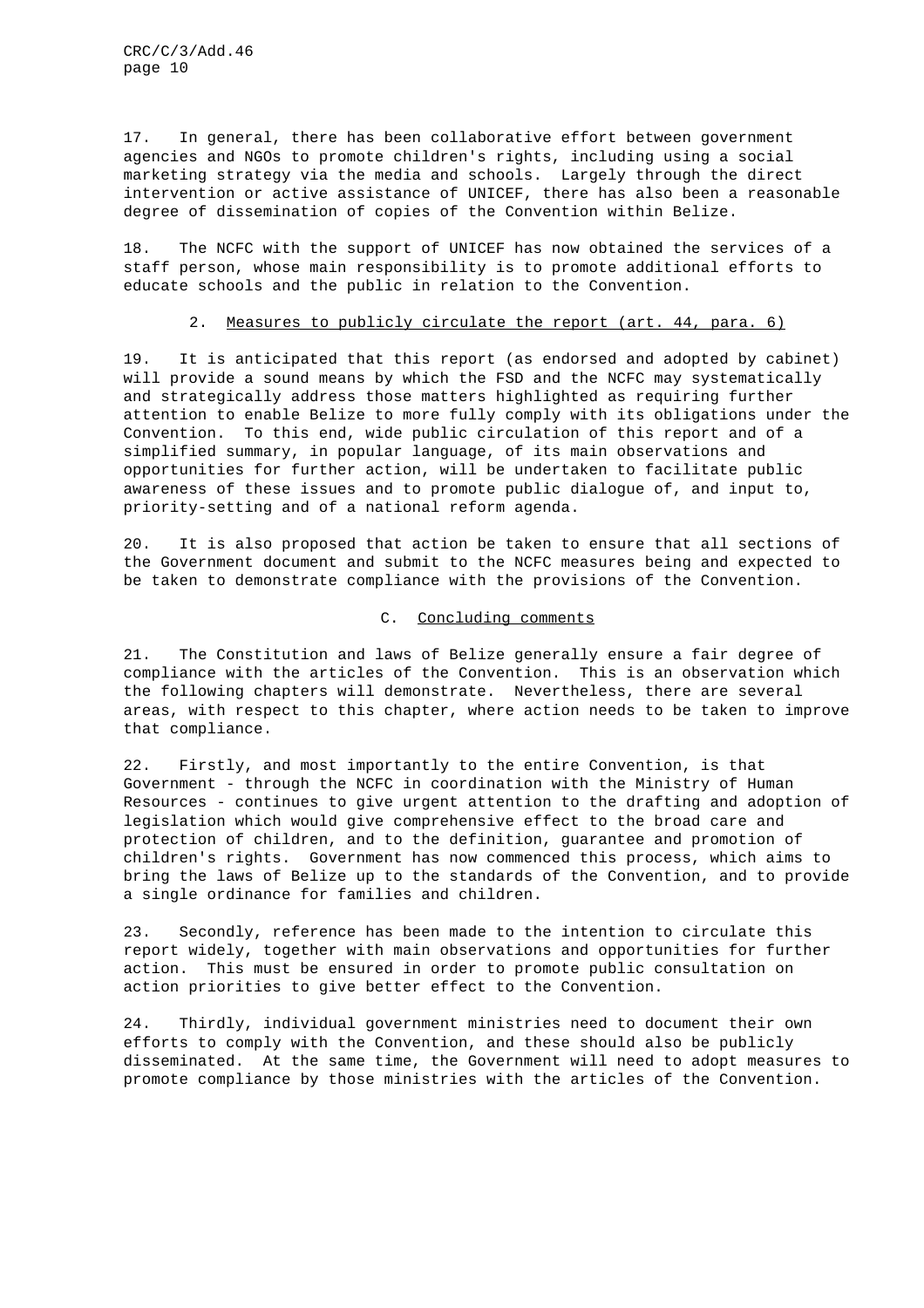II. DEFINITION OF THE CHILD (art. 1)

#### A. Definition of the child under the law

25. The Infants Act (Cap. 138) specifies that "every person under the age of eighteen years is an infant" (S. 3). This is the definition applied to most laws relevant to children, unless otherwise specified. This means that, in general, a child is defined as being under the age of 18 years, and any exceptions to that prescribe a younger (not older) age.

26. This age definition is reflected in the Marriage Act (Cap. 140, S. 2) and the Adoption of Children Act (Cap. 135, S. 2), amongst others. Consistent with article 1, some laws specifically provide for earlier attainment of majority. For example, the Summary Jurisdiction (Procedure) Act (Cap. 100, S. 2) defines an "adult" as anyone aged 16 years or over, a "child" as anyone under 14 years of age, and a "young person" as anyone between the ages of 14 and 16 years inclusive. The Factories Act (Cap. 233, S. 2) defines a "young person" as anyone between the ages of 14 and 17 years inclusive. The Juvenile Offenders Act (S. 2) defines a "child" as anyone under the age of 14 years.

27. There is some scope within some Acts for the courts to exercise judgement in determining a child's age. For example, the Juvenile Offenders Act provides that "where it appears to the court that the person so brought before it is of the age of sixteen years or upwards, that person shall for the purposes of this Ordinance be deemed not to be a child or young person" (S. 19 (2)). There are similar discretionary powers granted to the courts in other Acts.

B. Legal minimum ages

28. The legal minimum age for:

(a) Legal or medical counselling without parental consent is 18 years;

(b) The end of compulsory education is 14 years (Education Act, Cap. 29, S. 34);

(c) Part-time employment is 12 years (Labour Act, Cap. 234, S. 169 (a));

(d) Full-time employment is 14 years (Labour Act, S. 54 (2));

(e) Hazardous employment is 14 years (Labour Act, S. 169 (g));

(f) Sexual consent in respect of criminal matters is at age 16 for unmarried females and age 14 for married females. This is implied by the Criminal Code (Cap. 84) and the Marriage Act. The Criminal Code states (S. 46 (2) (a)) that every person who unlawfully and carnally knows any girl who is of or above the age of 14 years but under the age of 16 years shall be guilty of a misdemeanour;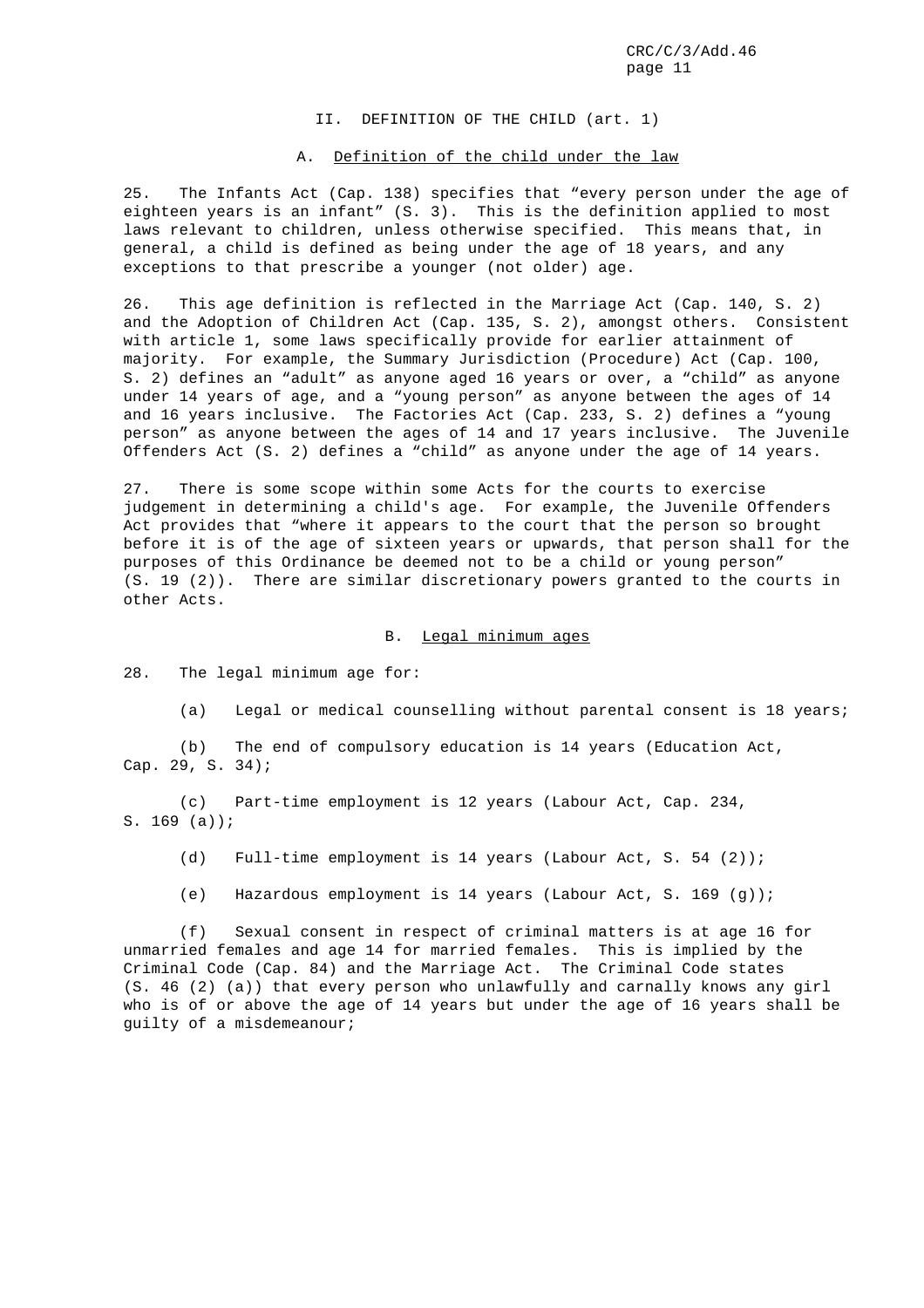(g) A person to legally marry is 14 years. The Marriage Act states that the marriage of anyone under 14 years of age is void (S. 4 (1)), and that parental consent is required for the marriage of any person aged 14 years but less than 18 years  $(S. 5 (1))$ ;

(h) Voluntary enlistment into the armed forces is 18 years. The Defence Act (Cap. 106, S. 16 (2)) states that no person under 18 years of age may be recruited into the armed service;

(i) Conscription into the armed forces is not prescribed in the Defence Act, but is at the Governor General's determination  $(S. 164 (2)(i))$ ;

(j) Voluntarily giving testimony in court is any age unless prevented by extreme youth;

(k) Criminal liability is 7 years. A person under 18 years of age is liable to fines or imprisonment if convicted under the Representation of the People Act (Cap. 9, S. 27 (b)) (this concerns false claims in registration as an elector). The Criminal Code exempts a child under 7 years of age from criminal liability (S. 24 (1)). A child between the ages of 7 and 12 years inclusive who is not mature enough to judge the nature and consequence of his actions is also exempted (S. 24 (2)). The Summary Jurisdiction (Procedure) Act (S. 70 (5)) states that anyone between the age of 16 and 18 years inclusive who is fined may be placed under supervision until the fine is paid;

(l) Deprivation of liberty is 7 years of age according to the Criminal Code (S. 24);

(m) Being committed to prison is at age 16 years and over, although a young person aged 14 but less than 16 years may be imprisoned if no suitable alternative exists (such as probation or a certified institution) but is not allowed to associate with adult prisoners (Juvenile Offenders Act, S. 11);

(n) Consumption of alcohol is at 18 years of age (but only with respect to consumption on licensed premises) (Intoxicating Liquor Licensing Act, Cap. 117, S. 41).

## C. Age of attainment of majority

29. Consistent with the interpretation of a "child" in the Infants Act (S. 3), the Interpretation Act (Cap. 1, S. 3 (1)) defines an "adult" as anyone who has attained the age of 18 years. Similarly, the Representation of the People Act (S. 7 (a)) prescribes 18 years as the age at which a person is qualified to register and to vote in general elections. Again, there is some provision for definition at an earlier age, such as the Summary Jurisdiction (Procedure) Act (S. 2) which defines an adult as any person of or over 16 years of age.

#### D. Concluding comment

30. The Constitution and laws of Belize provide for strong compliance with article 1. In several instances it may be deemed necessary to amend legislation to remove some apparent discrepancies regarding definitions,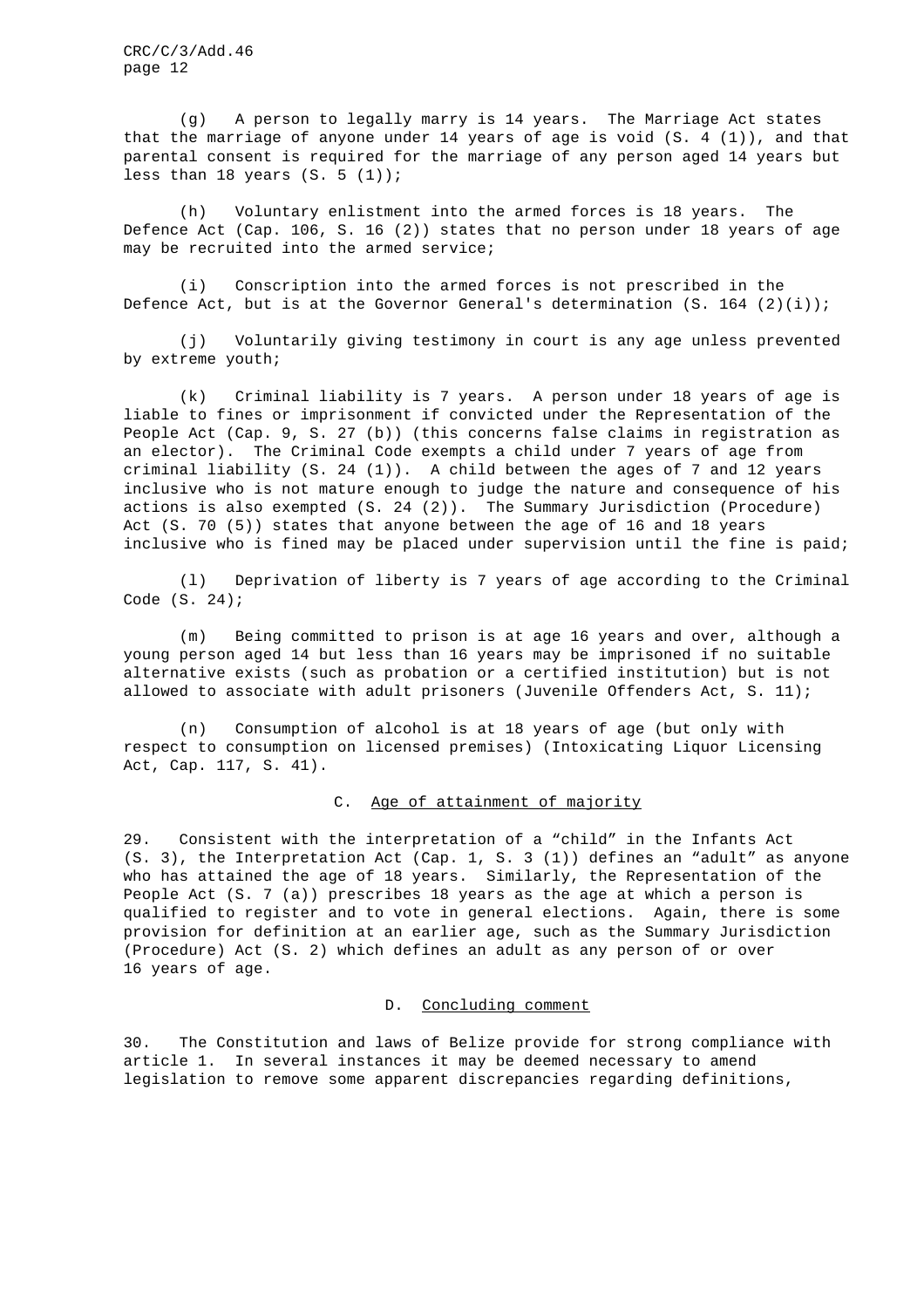especially of different ages applicable to "infant", "child", "young person" and "adult". However, such differences may be more confusing than problematic given the clear intent and purpose of different age limits according to different laws.

31. Nevertheless, there appears to be a need to review the laws to improve standardization of ages of majority, and of the associated definitions used. Specific instances where improved standardization may be required of age levels (and of gender equity in legal provisions) are referred to in later chapters. However, it is considered that a thorough review is required. Most importantly in terms of the intent of article 1, the only exceptions to defining a child as being under 18 years of age are some laws which define the legal minimum ages in certain circumstances as less than 18 years of age.

III. GENERAL PRINCIPLES

#### A. Non-discrimination (art. 2)

32. The Belize Constitution guarantees non-discrimination in accordance with article 2.

33. The Belize Constitution was established by virtue of the Belize Constitution Act No. 14 of 1981, and came into effect at that time, coinciding with Belize gaining its independence as a member of the British Commonwealth. Section 3 of the Constitution provides that it is the "supreme law" of Belize and that all other laws are void to the extent of their inconsistency with it.

34. Chapter II of the Constitution prescribes what are the fundamental rights and freedoms enjoyed by every person in Belize, regardless of race, place of origin, political opinions, colour, creed or sex, subject only to respect for the rights and freedoms of others and for the public interest. These fundamental rights and freedoms are:

The right to life The right to personal liberty The right to protection of law without discrimination The right to protection from inhuman treatment The right to protection from slavery and forced labour The right to protection against arbitrary search or entry The right to freedom of movement The right to freedom of conscience The right to freedom of expression The right to freedom of assembly The right to privacy The right to work The right to freedom from discrimination The right to protection from deprivation of property.

35. There are special provisions for periods of public emergency where the individual may not challenge any action reasonably justifiable in the circumstances, as being in contravention of these "fundamental rights provisions". Otherwise, the Constitution provides the right and the mechanism for persons to challenge laws or acts as being in violation of their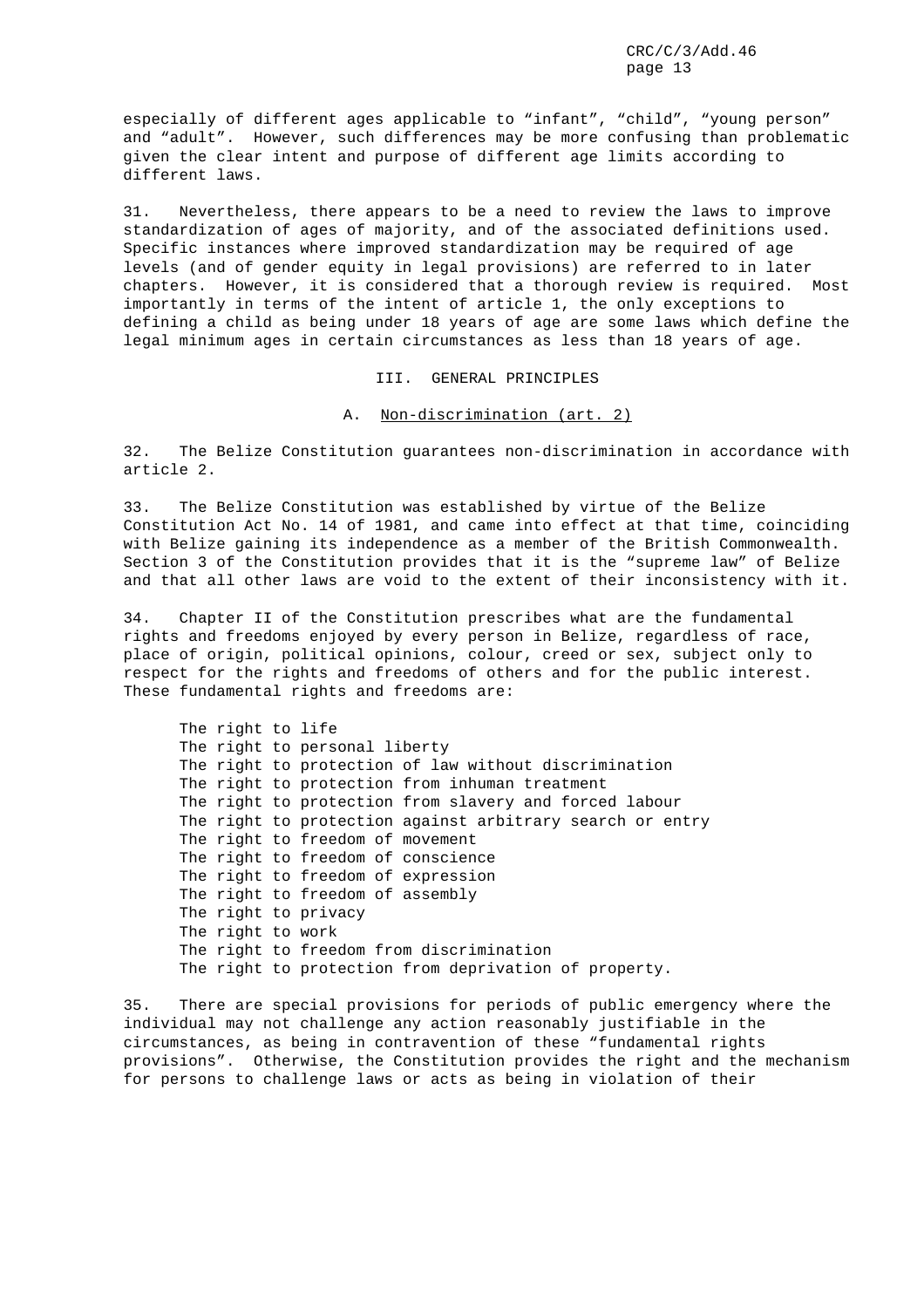fundamental rights. In addition to these exceptions, there are limitations on the operation of certain of the provisions where, under the law, restrictions are required, for example, in the interests of defence, public safety, order, morality or health, or to protect the rights and freedoms of others, for regulating the institutions which would be affected by the enjoyment of particular rights, and for the imposition of regulations in respect of non-Belizeans in some cases (such as the necessity to acquire a work permit or a permit to reside in Belize).

36. Chapter II of the Belize Constitution ("Protection of Fundamental Rights and Freedoms") provides, in its opening section, as follows:

"Whereas every person in Belize is entitled to the fundamental rights and freedoms of the individual, that is to say, the right, whatever his race, place of origin, political opinions, colour, creed or sex, but subject to respect for the rights and freedoms of others and for the public interest, to each and all of the following, namely:

- life, liberty, security of person, and the protection of the law;
- freedom of conscience, of expression and of assembly and association;
- protection for his family life, his personal privacy, the privacy of his home and other property and recognition of his human dignity; and
- protection from arbitrary deprivation of property, ...".

37. Further, Section 6 (1) of the Constitution states that "All persons are equal before the law and are entitled without any discrimination to the equal protection of the law". Section 16 provides that "no law shall make any provision that is discriminatory either of itself or in its effect" (subsect. (1)) and that "no person shall be treated in a discriminatory manner by any person or authority" (subsect. (2)). "Discriminatory" is defined as "affording different treatment to different persons attributable wholly or mainly to their respective descriptions by sex, race, place of origin, political opinions, colour or creed ..." (subsect. (3)).

38. In general, there is no reference to age, or of the child, in the definition of discrimination, or in the overall coverage of chapter II. However, the Interpretation Act (Cap. 1, S. 3 (1)) ensures that the child is included within the definition of a person, as per the Constitution's extension of rights and freedoms to all persons. In several instances in chapter II, rights are conditional upon the granting of informed consent (such as the right to search of body or residence, or to receive religious instruction in school) and, as children are not deemed able to grant such consent, this is a right conditional upon parental consent.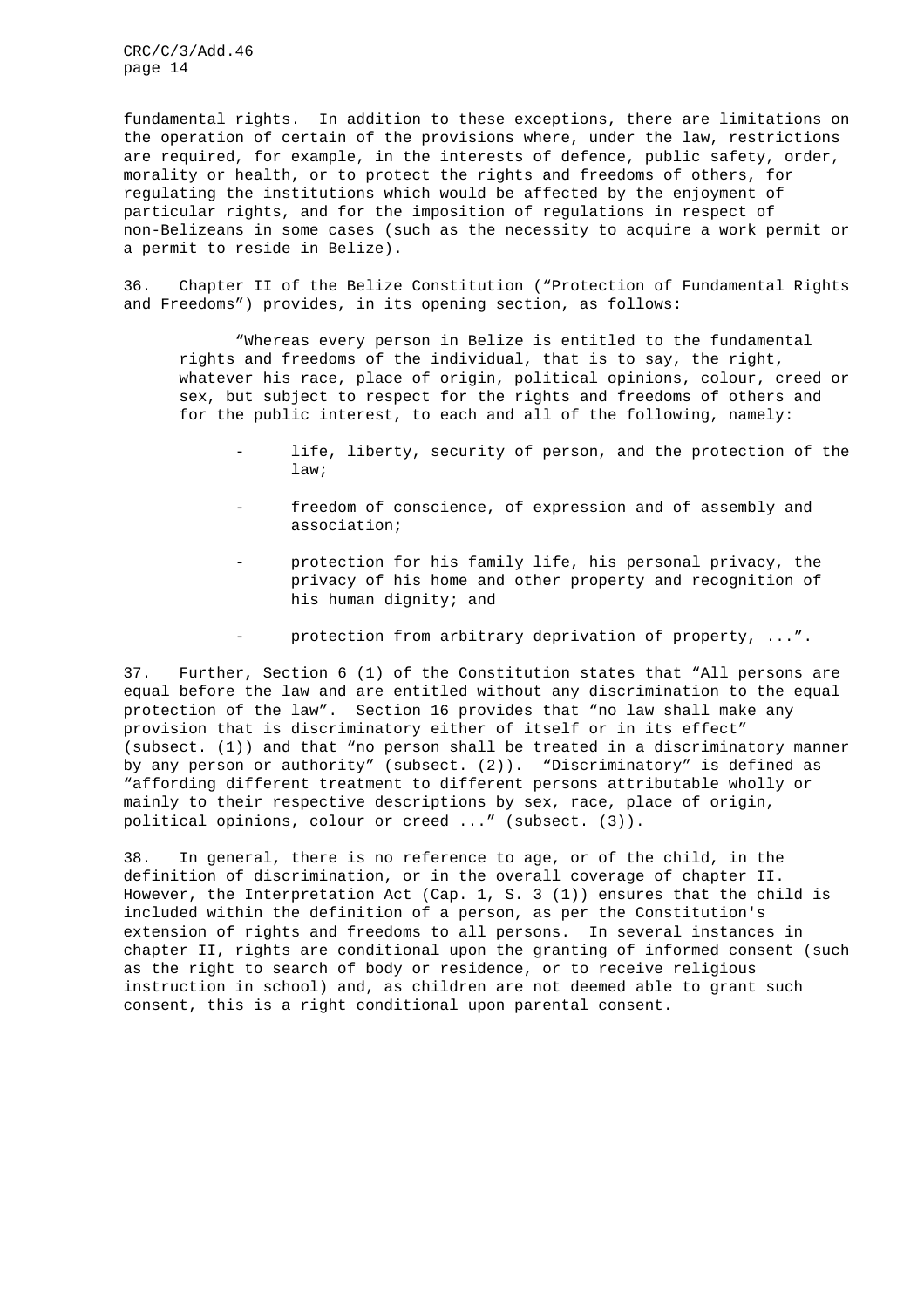39. The Status of Children Act (Cap. 143, S. 3) guarantees that all children are of equal status in the application of the laws of Belize, regardless of the marital status of the child's parents, whether at conception, birth or any other time.

## B. Best interests of the child (art. 3)

## 1. Legislative provision for the child's best interests

40. Parental responsibility for the child's maintenance is provided for in the Family Maintenance Act (Cap. 136, Ss. 2 and 3). Various laws provide for the child's best interests, including the child's protection and care, as a major consideration in actions directly affecting their welfare, including:

(a) The Children Born Out of Wedlock Act (S. 25) provides that, before granting an application by a putative father for access to or legal custody of his child, the court shall be satisfied that the order, if made, will be for the welfare of the child, due consideration being for this purpose given to the wishes of the child, having regard to his or her age and understanding. The court may in its discretion make an interim order granting custody for any period it thinks fit, during which period the court may impose such terms and conditions it thinks necessary for the welfare of the child;

(b) The Infants Act (S. 24) states in part that, where in any proceedings before any court the custody, upbringing or administration of assets, of an infant is in question, "the court, in deciding that question, shall regard the welfare of the infant as the first and paramount consideration", with no consideration to be given to the respective or comparative claims of either or both of the parents. It should be noted that this provision places the child's interests as  $the$ , rather than  $\underline{a}$  (as per this</u> article), primary consideration;

(c) The Adoption of Children Act (S. 6 (b)) states that the court, before making an adoption order, shall be satisfied "that the order if made will be for the welfare of the infant, due consideration being for this purpose given to the wishes of the infant, having regard to the age and understanding of the infant";

(d) The Domestic Violence Act No. 28 of 1992 allows for an application for a protection order to be made on behalf of a "child". In that Act "child" includes, inter alia: the child of both parties to a marriage; an adopted child; a stepchild (see Ss. 2, 3, 4 and 13).

41. The adequacy of the laws is not necessarily a guarantee of the adequacy of their judicial or administrative application. A current review of the Adoption of Children Act, for example, has highlighted the need for reforms to both the law itself and to administrative procedures to better ensure observation of its provisions. Similarly, there have been difficulties in ensuring that victims of domestic violence make use of that Act's provisions, such that it is clear that improved public awareness of the rights afforded by that Act are more widely understood and utilized.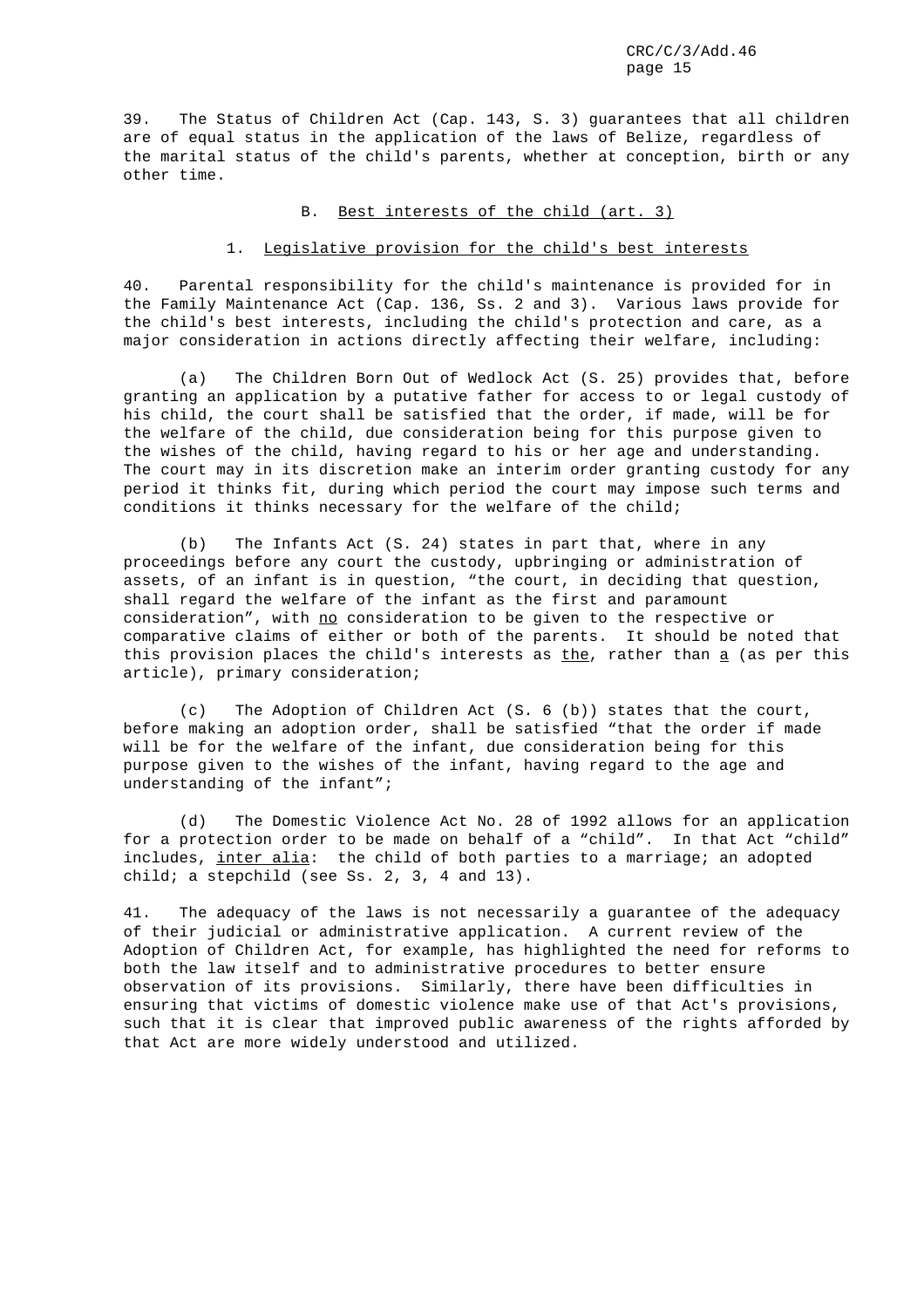## 2. Standards of facilities for the care and protection of children

42. Primary responsibility for ensuring the standards of children's institutions and agencies is vested in the Minister of Human Resources, Women's Affairs and Youth Development under the provisions of the Social Service Agencies Act. The Minister is required to designate a public officer as the Registrar of Social Service Agencies to administer the provisions of that Act including the registration, licensing and regulation of all such premises (defined as "Homes for Children, Old Peoples' Homes and similar institutions whether fee levying or not set apart for the care of children, old persons or the handicapped as the case may be") (S. 2).

43. The Minister is responsible for prescribing the minimum standards of licensed facilities "with regard to health, safety, accommodation, service facilities and board", whether the institution is maintained by Government or by a private agency or person (S. 13 (1)). Failure to comply with the Act may result in prosecution of an individual, or suspension or cancellation of the operating licence. There is provision for any aggrieved person to appeal to the Minister with respect to any decision by the Registrar to not register a facility, to not renew a licence, or to cancel or suspend a licence.

44. Whilst the Act is considered quite adequate in respect of article 3 (3), there is an urgent need for the Minister to give full effect to its provisions. Pending formal designation as the Registrar, the Director, Department of Human Development has, in 1995, commenced to develop the necessary guidelines and procedures to enable implementation of this Act.

45. Under the Certified Institutions (Children's Reformation) Act, the Minister is similarly empowered to certify, if satisfied with the institution's conditions (S. 4), or to withdraw the certification of  $(S. 5 (1))$ , any "home, school or other place ... the management of which has agreed to accept the custody and care of children sent to such home, school or other place under a detention order issued under this Act" (S. 2).

## C. The right to life, survival and development (art. 6)

46. The right to life is a fundamental right provided for in the Constitution (chap. II, sect. 4), except for death resulting from a court sentence for a criminal offence, or from the legal and justifiable use of force, or from a lawful act of war. This right to life is further protected by the provisions of the Criminal Code, which makes unlawful, inter alia:

(a) The murder of any person (S. 102);

(b) Infanticide, where a woman wilfully causes the death of a child under 12 months (by reason of post-partum depression (S. 107) or of a post-partum disease or disorder (S. 116 (d)); S. 124 further defines the child in such circumstances, and the Indictable Procedure Act (Cap. 93, S. 132) distinguishes between murder and infanticide);

(c) Abortion, or causing miscarriage by poison or instrument, or otherwise causing death to an unborn child (S. 108);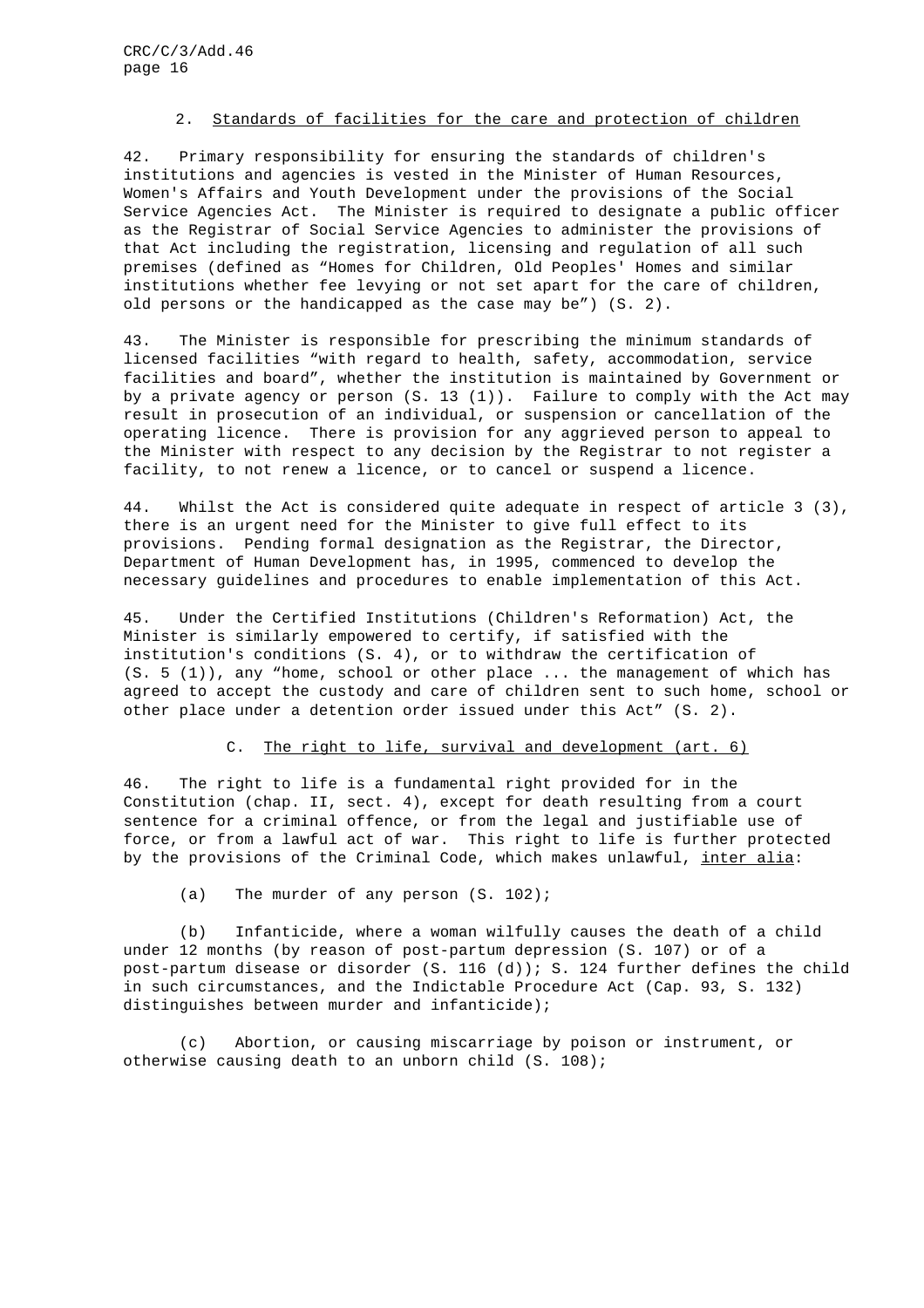(d) Abandonment of a child in a manner which may expose it to grievous harm  $(S. 88)$ ; and

(e) The intentional and unlawful causing of harm to a child during its birth (S. 111).

47. With respect to crimes punishable by death, the Indictable Procedures Act states that a person under 18 years of age at the time of committing such a capital offence, for which they are duly convicted, shall be subject neither to the death penalty nor to having that penalty recorded against them (S. 151 (2)).

48. Measures to ensure survival and development are embodied in the Criminal Code (S. 96), which makes it a duty for a parent, guardian, or contracted carer "to supply the necessaries of health and life" to another person. This specifically includes children. Parental responsibility for the maintenance of children is also ensured in the Family Maintenance Act (Ss. 2 and 3).

#### D. Respect for the views of the child (art. 12)

49. The Constitution guarantees freedom of expression at section 12. However, this is a right whose enjoyment is not to be "hindered" "except with his own consent". As with several of the constitutional rights and freedoms, a child is considered not able to grant his or her own informed consent, this being the responsibility of the child's parent or guardian.

50. The Adoption of Children Act (S. 6 (b)) provides that, before making an adoption order, the court give due consideration "to the wishes of the infant, having regard to the age and understanding of the infant".

## E. Concluding comment

51. The main provisions to guarantee and respect basic rights are contained in chapter II of the Constitution. With respect to disability, the Governor General, in his speech to the opening of the National Assembly in September 1994, foreshadowed the introduction of a Disability Act which would, presumably, include reference to prohibiting discrimination on the grounds of disability. It is necessary that the draft bill include specific reference to the rights and needs of children with a disability.

52. The Constitution and laws are deemed to afford adequate compliance with articles 3 and 6. However, as has been noted, there is a need to give special attention to the effective implementation of the provisions of the Social Service Agencies Act, to ensure the necessary standards of care and safety of children in institutions and facilities (art. 3 (3)). This Act came into effect in 1983, but needs to be implemented. This should include the urgent appointment of a Registrar, as per S. 3 (1). Again, there is also a need for specific and comprehensive legislation for children which would enforce the goals of the Convention and enable better provision for ensuring the well-being and development of the child (art. 6 (2)).

53. Whilst paragraphs 40-41 describe several laws in which the child's best interest is taken into account, in the area of institutionalization this is a matter which needs closer attention. For example, the Certified Institutions (Children's Reformation) Act makes no reference to ensuring that the welfare of the child is of paramount concern. It is also noted that, at present,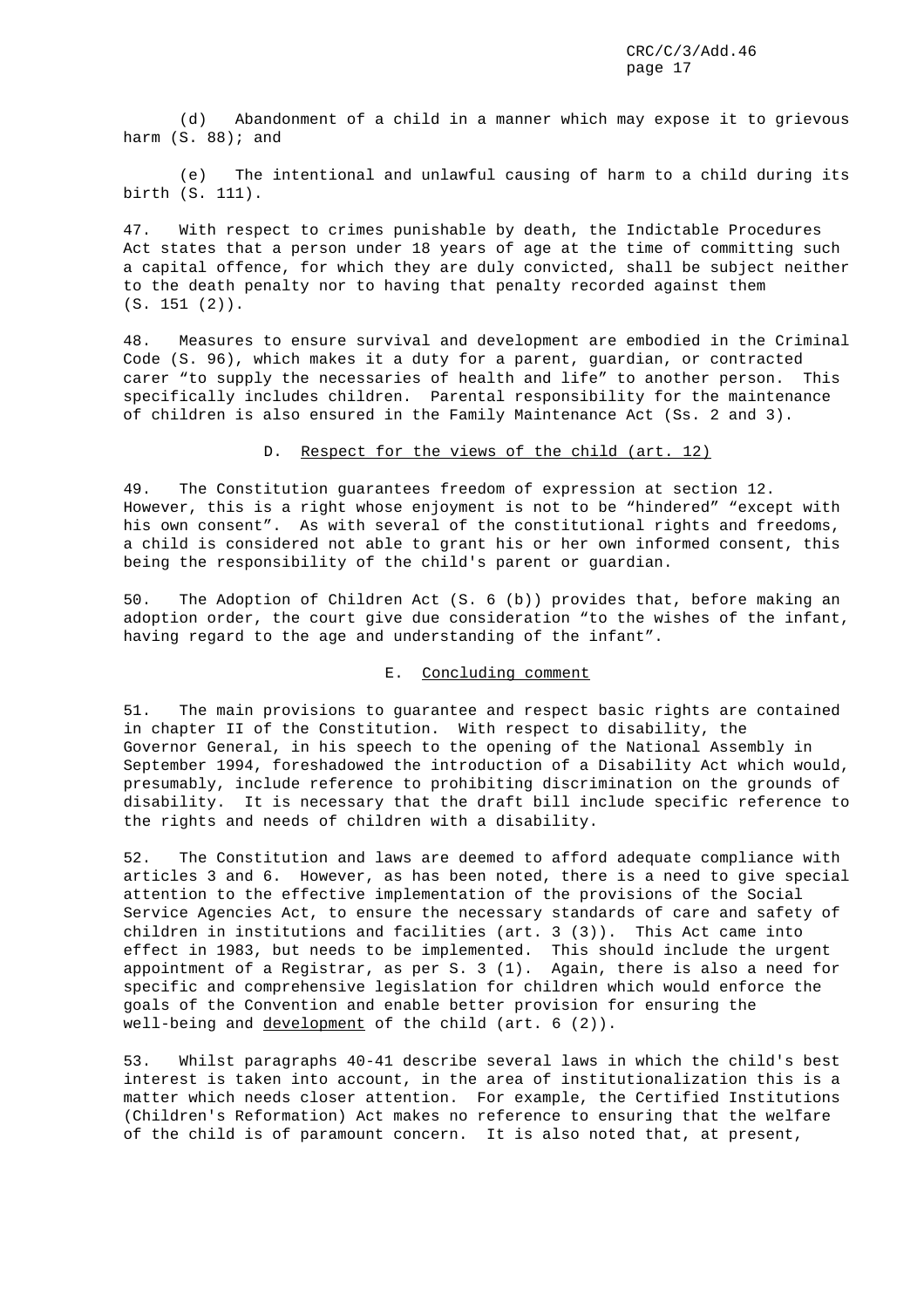parents have the capacity to send a child under the age of 16 years, who they are unable to control and with the court's approval, to an institution (S. 16). This needs review firstly to ensure that such an action is essentially in the best interests of the welfare of the child and secondly, to safeguard this provision from abuse, to provide for such parental action to be accompanied by an order for the parent to financially support the child's upkeep during this period, at the court's discretion. Provision for the latter would presumably require the parent paying such funds into the Consolidated Revenue Fund, consistent with the Juvenile Offenders Act (S. 18), which provides that the costs of such institutional care be met from that Fund.

54. Furthermore, review of this Act is needed to consider amendment to the provisions as to the duration of institutionalization. In fact, the Act specifies that detention orders not specify the duration (S. 18 (2)). This may be in the child's interests if there is a rehabilitative programme in place and "early" discharge is subsequently considered warranted. However, this may be better achieved by setting maximum periods of detention - or else the establishment of some review board - and requiring the existence of a rehabilitation programme. At present, a child may be institutionalized until the age of 18 years. In the case of a child under the age of 16 whom the Minister decides to remove from imprisonment and place in an institution, this may even mean that the period of detention may well be lengthened (S. 17).

55. With respect to article 12, and similar to concerns about a number of related provisions, it is noted that the guarantee of freedoms and rights under the Constitution is conditional upon parental consent. Whilst this is considered a reasonable provision, it is necessary to examine judicial and administrative applications, to consider ways in which there may be improved efforts to foster the capacity for informed consent by children who are of sufficient age and maturity. This would be a valuable means of encouraging the facility for informed consent as such persons enter adulthood and thus have those full consensual rights. Also, reference was made to the provision in the Adoption of Children Act for giving consideration to the child's wishes. There may be merit in reviewing other laws to determine whether there is an opportunity to extend this provision.

IV. CIVIL RIGHTS AND FREEDOMS

#### A. Name and nationality (art. 7)

56. The Registration of Births and Deaths Act (Cap. 122) requires the registration of births within 42 days of the birth of a child (S. 10), in default of which the registrar may summons a parent to provide such information, within 12 months of that birth (S. 12, and, in respect of registering the child's name, S. 19). That Act also provides for the name of the father to be registered, unless the parents were not married at the time, in which case provision is made in instances where both the mother and the person acknowledging himself to be the father request and both agree to his name being registered as the father, and formally declare to that effect (S. 13). Section 16 requires that any person finding a living newborn child shall immediately inform the registrar and police.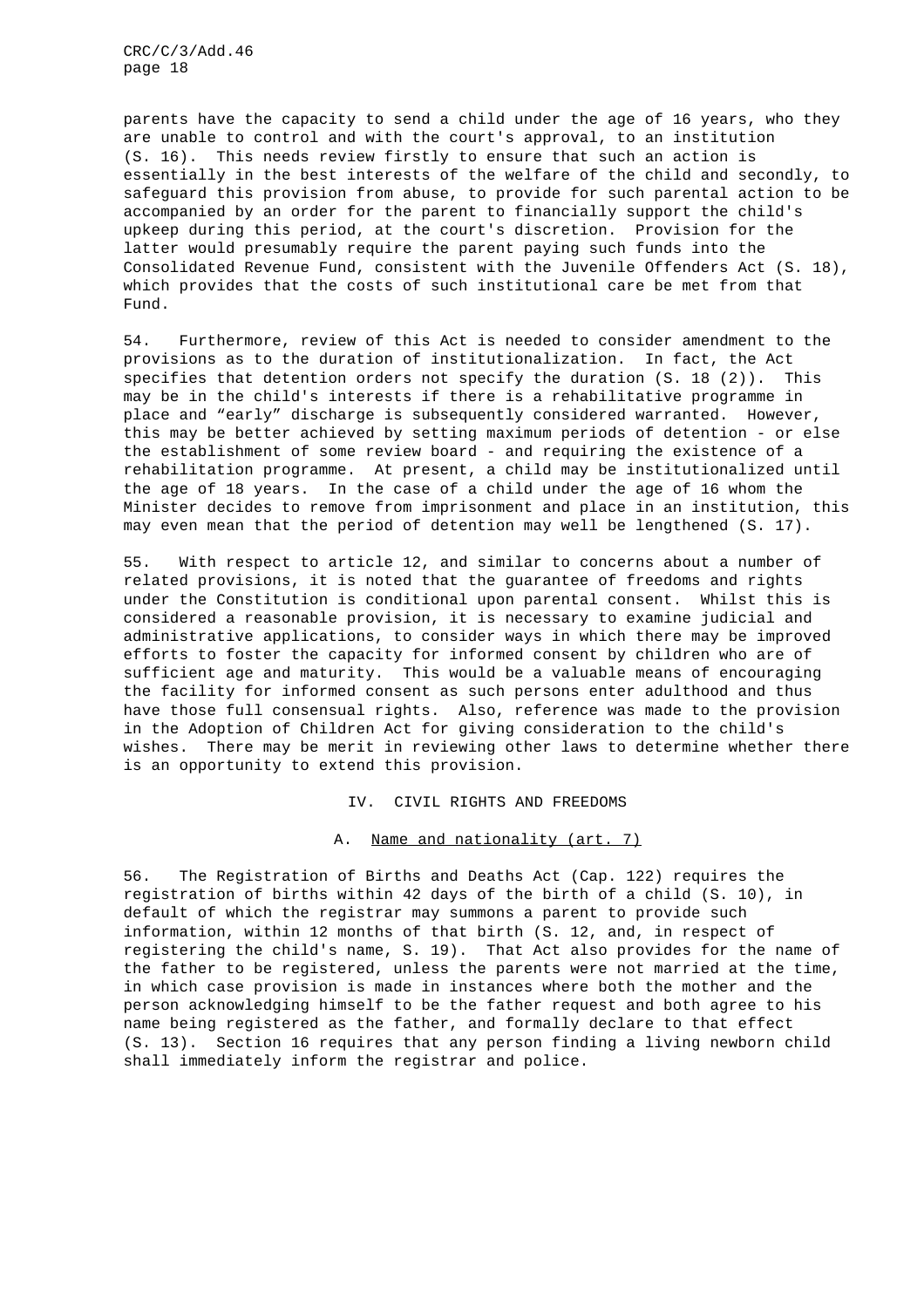57. The main laws which deal with name and nationality are the Belize Constitution Act and the Nationality Act No. 1 of 1981. Chapter III of the Constitution guarantees citizenship, at the time of birth, for every person born in Belize, except in the case of either parent being a citizen of a country with which Belize is at war and the birth occurs in a place under occupation by that country, or in the case of neither parent being a citizen of Belize and either parent having immunity from suit and legal process as accorded to the envoy of a foreign State power accredited to Belize (S. 24). The Belize Constitution, chapter III, along with the Aliens (Registration) Act (Cap. 125), give some assurance that children born in Belize of parents who may be illegally in Belize are not left stateless and will be registered as Belizean citizens.

## B. Preservation of identity (art. 8)

58. The guarantees and undertakings set down in the Constitution (especially chap. III), the Registration of Births and Deaths Act and the Status of Children Act are irrevocable with respect to the child's identity. Other provisions and guarantees are contained in the Supreme Court of Judicature Act (Cap. 82, S. 149 (declaration of legitimacy)), the Deportation (British Subjects) Act (Cap. 107, S. 2 (2) (Belizean citizenship, including of adopted children)), the Immigration Act (Cap. 121, S. 2 (3) (Belizean citizenship, including of dependants)), the Legitimacy Act (Cap. 139 (legitimates child when parents marry, including entitlement to parent's estate)), and the Administration of Estates Act (Cap. 160, Ss. 47 and 55 (trustee management of infant's interest in parent's estate)).

59. In view of the large number of Central American immigrants in Belize as illegal aliens, some attention is warranted to the children of such families. The Aliens Act (Cap. 124) provides for the expulsion and banishment of aliens from Belize. Grounds may include "that it is expedient for the welfare of Belize"  $(S. 2 (1)(c))$ , and there is no reference to the person's age, or to any special provisions for or protection of children. The Aliens (Registration) Act (Cap. 125) defines an alien as "a person who is neither a citizen of Belize nor a Commonwealth citizen", and governs the registration and movement of aliens in Belize. It exempts from its provisions persons under the age of 16 years  $(S. 4 (1))$  and "students over the age of 16 years attending any school within the country recognized by the Department of Education" (S. 12, Third Schedule).

## C. Freedom of expression (art. 13)

60. This topic has been discussed at chapter III.C and is provided for in the Constitution (chap. II, S. 12). This includes restrictions, as per subsection 2, whereby freedom of expression is guaranteed with "reasonable provision ... in the interests of defence, public safety, public order, public morality or public health; ... (or) for the purpose of protecting the reputations, rights and freedoms of other persons ..." (S. 12 (2)), as well as the constitutional provisions for parental consent to apply in the child's normal enjoyment of such freedom.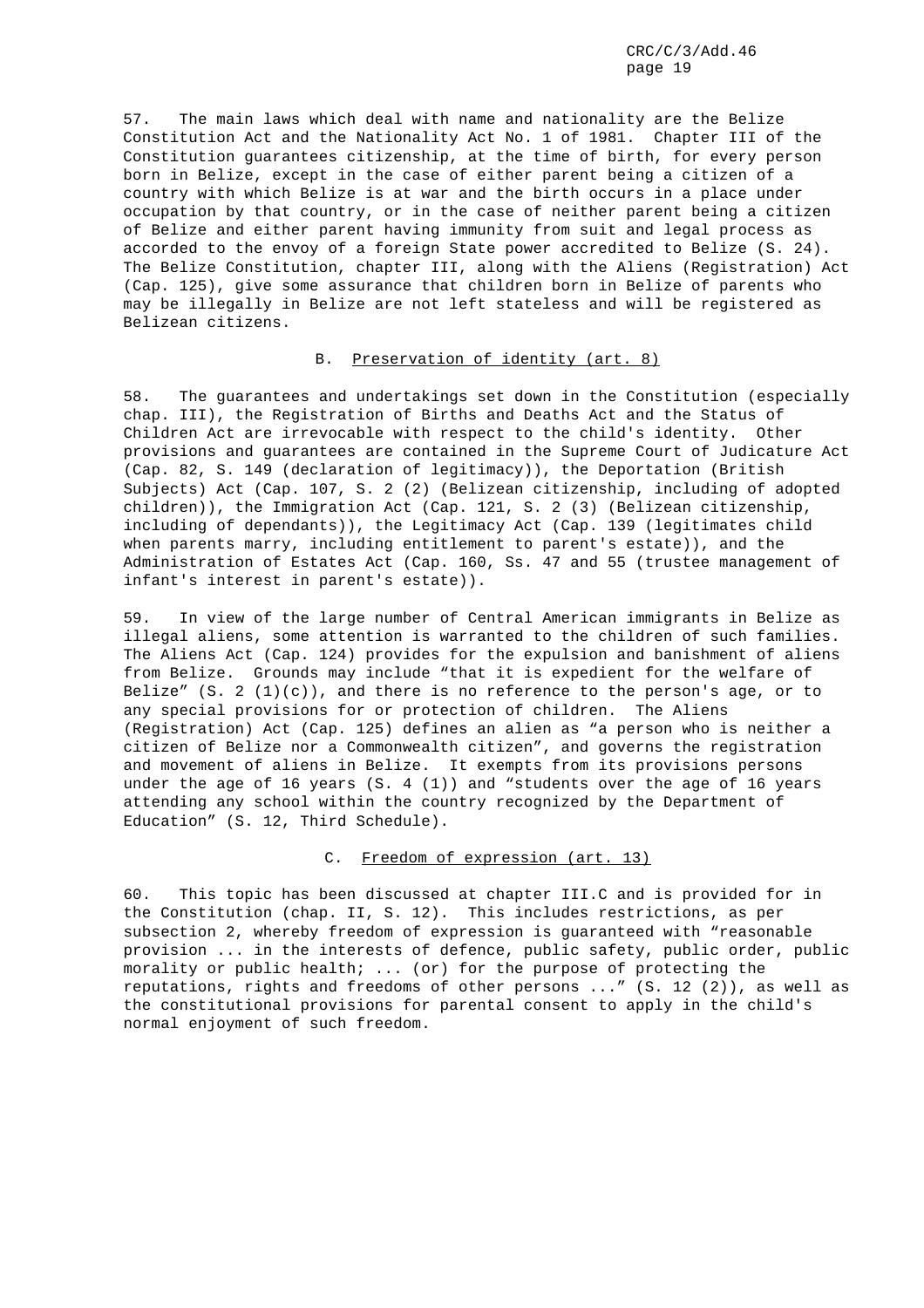61. In addition, efforts to promote the child's expression of views and opinions were discussed at chapter I.B, including with reference to annual Children's Day activities.

## D. Access to appropriate information (art. 17)

62. There is no specific legislation charging the mass media to cater to children. However, the Government of Belize has encouraged the development of the mass media and the Belize Broadcasting Authority is empowered to monitor media programming and investigate complaints from the public. The Summary Jurisdiction (Offences) Act (Cap. 99) makes it a crime for any person to exhibit indecent material in public  $(S. 4 (x))$  or to trade in, distribute or exhibit indecent material, including movies (S. 19).

63. It is considered that, whilst the wording of the Act may not have anticipated the entry of cable television, such a medium is clearly covered by this provision. Many cable broadcasts are widely considered to contravene national standards of decency, especially given their ready access to children, and this issue warrants legal examination as to whether there is contravention of the Act.

64. There is a multimedia approach to promoting children's rights and services, and to disseminating information to children and families. Media coverage is given to children-specific events, and reference was made at chapter I.B. to the range of special and annual activities organized since the International Year of the Child, especially coinciding with Children's Day, and including significant attention to the role of the media. There has been an increase in reporting and media programming in various ethnic languages, including Mayan and Garifuna radio broadcasts, and a recent project to develop increased awareness and understanding of printed Creole.

65. The Government operates a public library service, which includes childrens libraries in every district. The small but growing body of indigenous literature includes some children's and culturally based fiction and history, and is normally promoted within the school curriculum as well as commercially.

## E. Freedom of thought, conscience and religion (art. 14)

66. This right is assured under the Belize Constitution (chap. II), and guarantees that "except with his own consent, a person shall not be hindered in the enjoyment of his freedom of conscience, including freedom of thought and of religion, ... and ... to manifest and propagate his religion or belief  $\ldots$  " (S. 11 (1)). As with other fundamental freedoms, this right is subject to the same limitations as are mentioned at chapter IV.C and consistent with subarticle 3.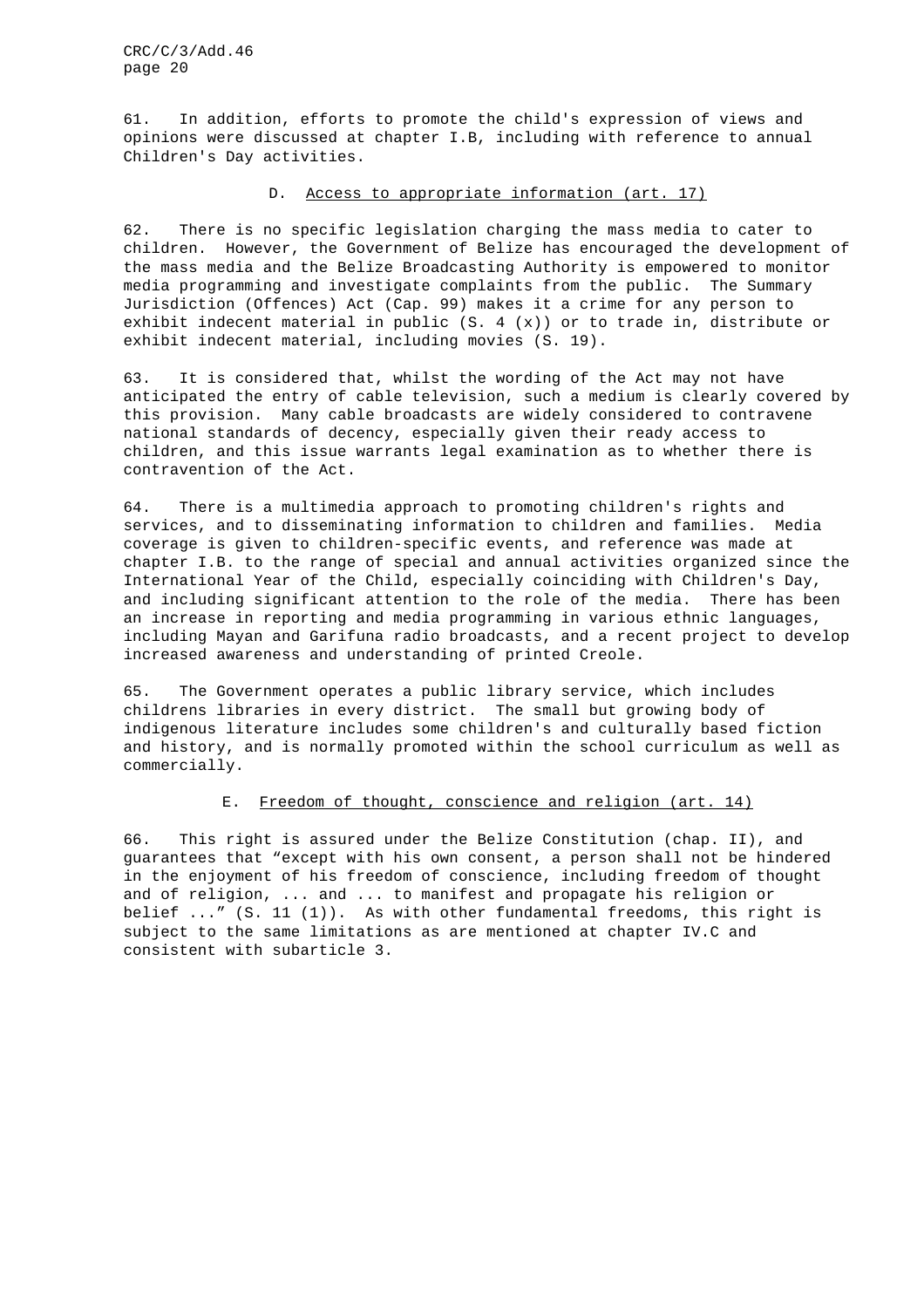67. For persons under the age of 18 years, this right is conditional upon the consent of the child's parent or guardian, with respect to receiving religious instruction or attending any religious ceremony or observance in any school, prison, corrective institution or defence service that the child may be attending or detained in.

## F. Freedom of association and of peaceful assembly (art. 15)

68. The Belize Constitution, at chapter II, guarantees that "except with his own consent, a person shall not be hindered in the enjoyment of his freedom of assembly and association ..." (S. 13 (1)), along with the same limitations mentioned at chapter IV.C and consistent with subarticle 2. It may be necessary to examine the application of article 15 in the context of the rights of young people to associate in public in urban areas, versus strong public concern about so-called youth "gangs" and perceived risks to public order and safety. The lack of recreational spaces and meeting places may currently result in restrictions on this right. The progress made in 1995 in addressing the anti-social and illegal consequences of the urban youth gang culture needs to be especially acknowledged. Since that time, there has been no gang-on-gang violence and there is evidence of reductions in juvenile crime and detention, and of corresponding success in providing short-term jobs, vocational training, counselling services, organized recreational activities and community service with former gang members, plus the continuation of the "truce" signed between the 14 urban youth gangs in February 1995.

## G. Protection of privacy (art. 16)

69. The Belize Constitution, at chapter II, guarantees protection of the right to privacy for all persons as per subarticle 1 (S. 14 (1)), consistent with the reasonable provisions and limitations pertaining to other freedoms. As raised at chapter III.E, the child's enjoyment of this fundamental right is conditional upon parental consent.

70. Insofar as subarticle 2 is concerned, there appear to be no specific laws related to protection from interference with privacy or from attacks on reputation, nor, at any rate, any specific laws granting special protection to children in this regard.

## H. The right not to be subjected to torture or other cruel, inhuman or degrading treatment or punishment (art. 37 (a))

71. The Belize Constitution Act states that "no person shall be subjected to torture or to inhuman or degrading punishment or other treatment" (S. 7). Section 8 states that no person shall be held in slavery or servitude, thus granting protection from slavery and forced labour. As stated at chapter III.C, the Indictable Procedure Act (S. 151 (2)) exempts a person under the age of 18 years at the time of committing a crime punishable by death, from a sentence of death.

72. Reference should also be made to V.I, especially with respect to comments concerning corporal punishment, and to chapter VIII, with respect to other measures to protect the child from different forms of maltreatment.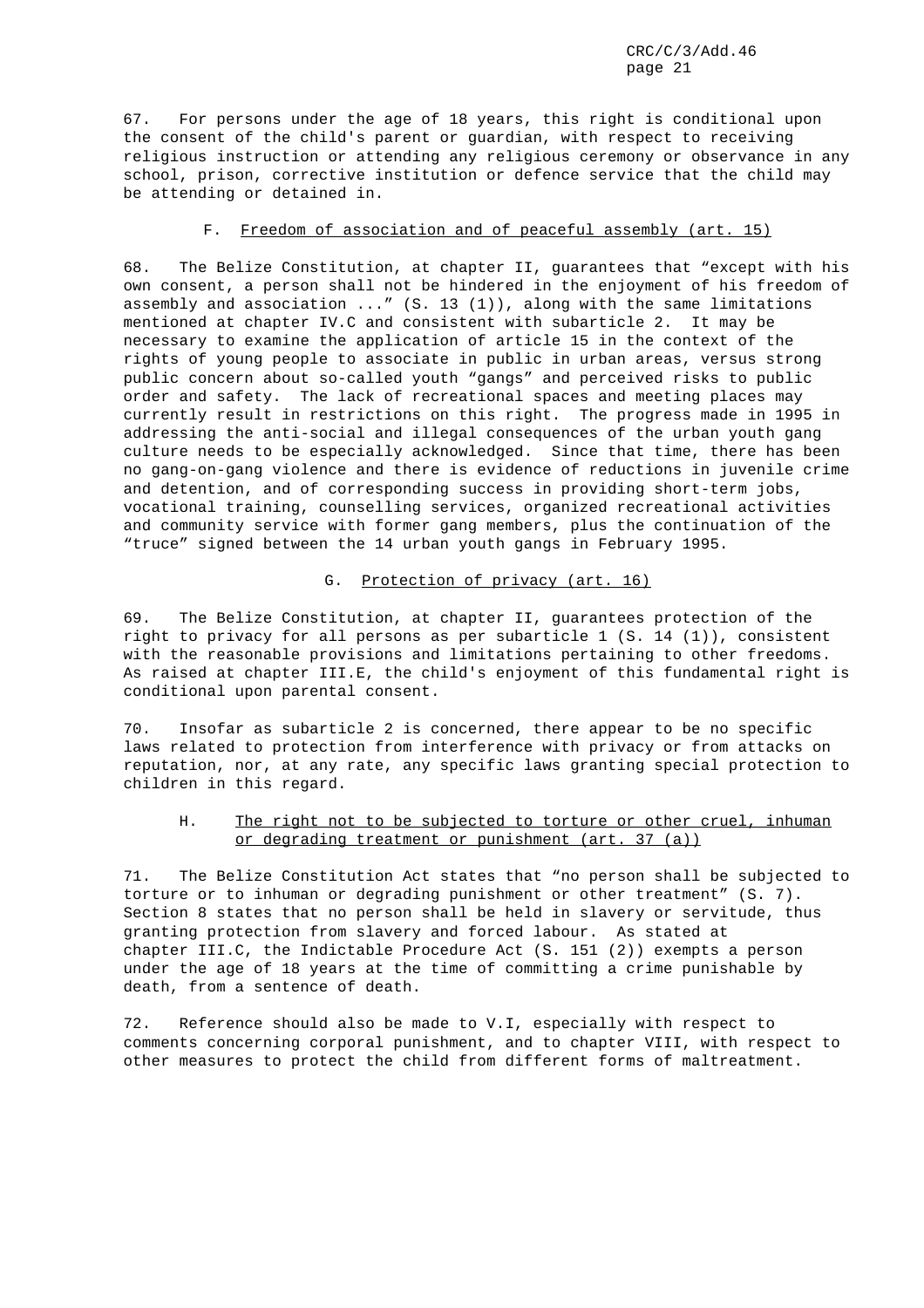## I. Concluding comment

73. The civil rights and freedom of children are, generally, well guaranteed and provided for in Belizean law. However, in general terms, and as commented upon at III.A and E, it is noted that those constitutional rights and freedoms are conditional upon parental consent.

74. With respect to article 7, it is considered that provisions for the registering of the father's name are adequate. Whilst this may place an undue burden on the child born out of wedlock, it also serves as a safeguard against false allegations of paternity, since paternity carries concomitant responsibilities under the law.

75. However, there are four possible areas for review with respect to the Registration of Births and Deaths Act. Firstly, there seems to be merit in removing the provision whereby the father has no responsibility for registration of the child's birth if he was not married to the mother at the time of conception or birth (S. 10). Both parents ought to have responsibility for registration of the child's birth, regardless of marital status (subject to the necessary safeguards from false allegations of paternity). Secondly, there is no specification of who has the right or duty to register a child found abandoned or orphaned, apart from the requirement that someone finding an abandoned newborn child should inform the police and registrar (S. 16). The need for a de facto guardian or child-care authority to register the birth in the absence of the parents is presently handled by DHD, usually following advice from the police. The child is, in such circumstances, registered as a ward of State. Thirdly, the father of a child born out of wedlock should be guaranteed the right to have his name entered on the child's birth certificate once paternity has been proven. This provision would be necessary, for example, where the mother unreasonably refuses to permit the child's father's name to be so registered. At present, the father's name may only be registered where both the mother and "the person acknowledging himself to be the father" consent to that entry, where the father has assumed guardianship under a divorce or separation agreement, or once there has been a declaration of paternity made by the Supreme Court (S. 14 (b)). Fourthly, in view of transport difficulties in some remote parts of Belize, a four-month period may be preferable to the present 42 days for registration of the child's birth and name. The matter of whether the Act should be so amended (S. 10), or the present provision for a 12-month default period (Ss. 12 and 19) adequately covers such a contingency should be examined.

76. One area where the identity of the child (art. 8) may need attention, is with respect to the status of alien children. Children appear to be covered in the Aliens Act only by virtue of being the dependents of aliens (S. 7). In this context, children are evidently subject to the provisions for expulsion or banishment. Whilst this may be considered consistent with a primary objective of family unity in the child's best interest, there may need to be scope in the Act for special protection of or provisions for such children in particular circumstances in which they may be deemed especially vulnerable. With respect to the Aliens (Registration) Act, attention is required as to the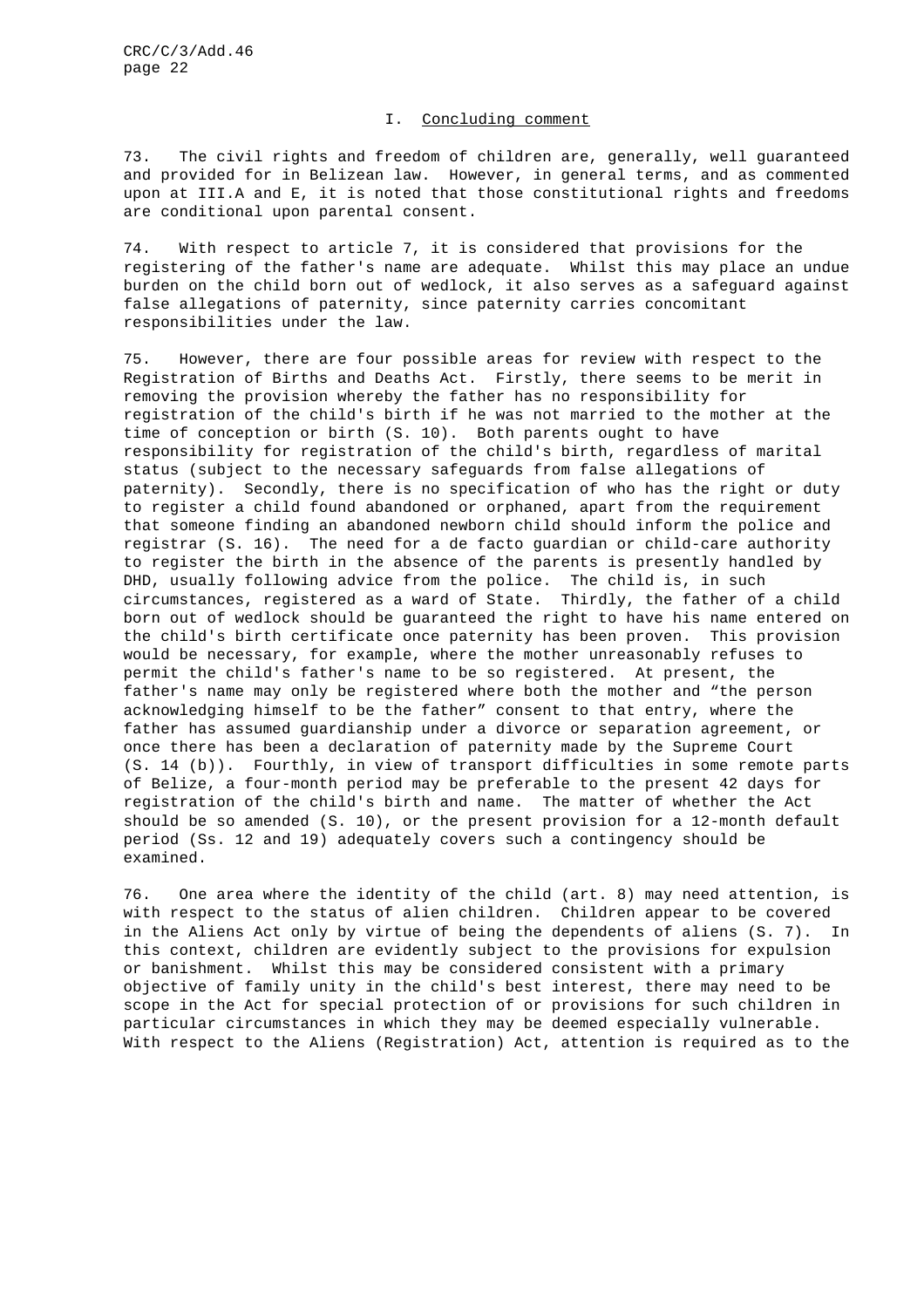status of children aged 16 years or over and, again, of the need to incorporate any special provisions to ensure that alien children are guaranteed the necessary degree of care and protection required under the terms of the Convention.

77. With respect to the freedoms of expression (art. 13), of association and assembly (art. 15), and of privacy (art. 16), the conditional nature of such freedoms for children, depending as they do on parental consent, is considered to require that steps be taken to promote mechanisms whereby children may better develop such capacities. This also means that children of a certain age and maturity ought to be provided opportunities which will better equip them in their own subsequent enjoyment of the exercise of informed consent as adults. Especially with respect to article 13, the Ministry of Education's support for student councils is noted, and consultation with young people within school administration and policy-setting is being further addressed by the Ministry's encouragement of the inclusion of student representation in the formation of school boards. It may be possible to further encourage such opportunities within the scope of comprehensive children's legislation.

78. Comment has been made about the early stages of the Government's 1995 initiative with Belize City urban youth gang members, via the Conscious Youth Development Council (CYDC). This may help to address some of the impediments which young people may often feel limit their right to free and peaceful assembly under article 15. This aspect will certainly require greater attention, especially as this initiative is evaluated and developed further.

79. Aspects of article 17 which may warrant further attention are subarticles (b) - in promoting greater international cooperation (although this presently occurs to an extent) - and  $(d)$  - in improving the mass media's awareness of the linguistic needs of minority or indigenous children. This latter aspect is especially important given that, whilst English is the official language, only a small minority speak it as the first language in the home. Consideration of means to develop improved media awareness of the needs of children should take into account the multicultural nature of Belize's population, the existence of several languages in popular use, and the existence in Belize of culturally important indigenous Mayan populations.

80. A particular area of concern with respect to article 17 - and one not confined to Belize - is the need to examine the unrestricted access which too many children have to what many parents would consider obscene material broadcast on cable television. Such obscene material would include gratuitous and graphic portrayals of violence and pornography, and obscene language. This was, in fact, a concern which Belize especially introduced into the final wording of the Declaration and Programme of Action adopted at the World Summit for Social Development in Copenhagen in March 1995. It is quite clearly a matter of great concern for many developing nations now inundated with scores of North American cable stations, and the attendant portrayal of values, lifestyles and behaviours considered unacceptable to the majority, but readily emulated by many of the young people too freely exposed to those images.

81. In this regard, attention is drawn to the provisions of the Summary Jurisdiction (Offences) Act (S. 19), and of the potential merit of examining its capacity to address strong community concern about the absence of domestic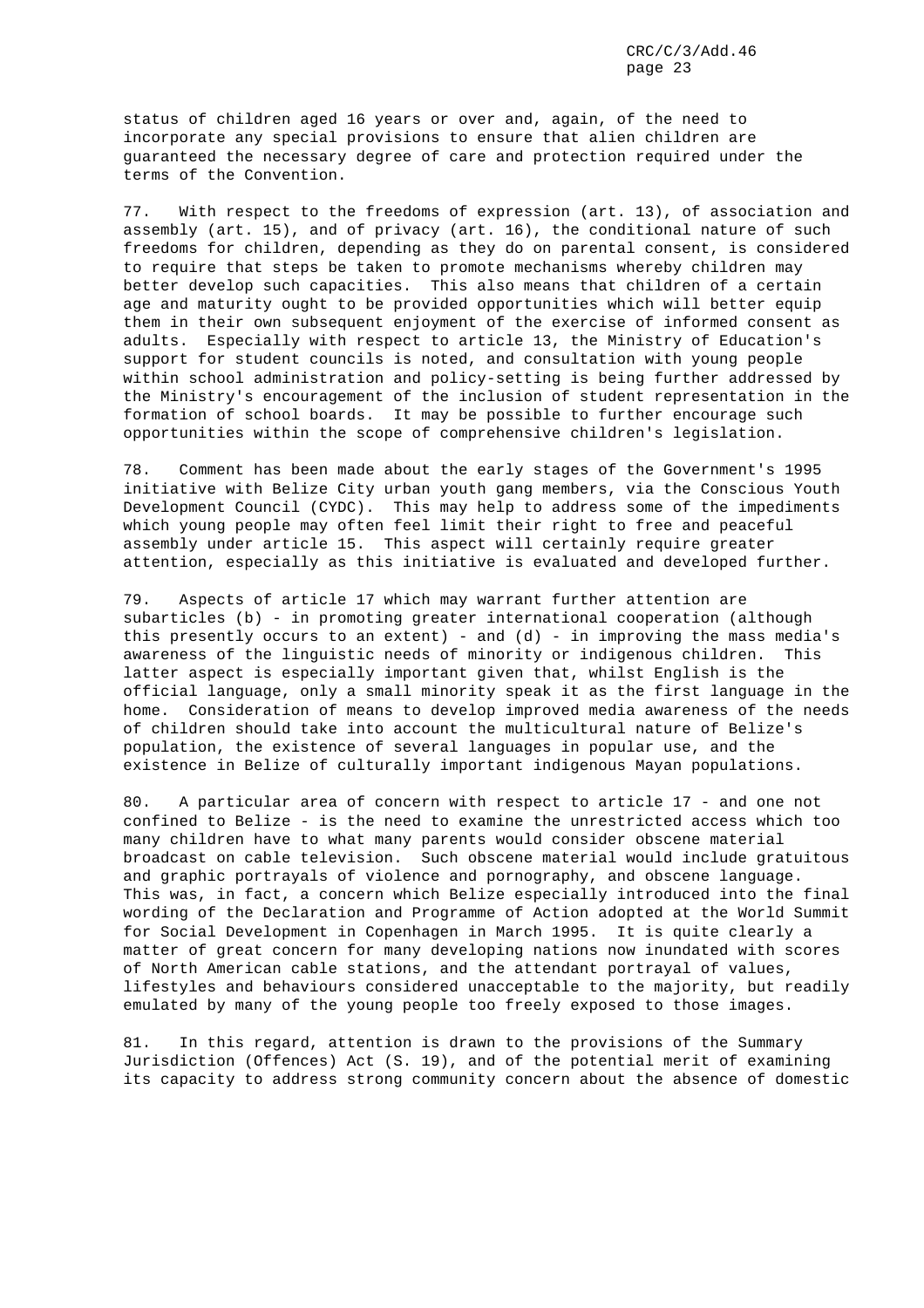regulation of cable TV broadcasts which may be deemed to be in contravention of that Act. The adequacy of the Act should be considered, as should whether domestic solutions need to be adopted or, alternatively, a legal test case pursued, presumably by the Belize Broadcasting Authority. In doing so, it would seem useful to foster dialogue with other Caribbean English-speaking nations with similar concerns, as a remedy in the form of new procedures for programming or broadcasting would benefit from regional consensus and cooperation.

## V. FAMILY ENVIRONMENT AND ALTERNATIVE CARE

## A. Parental guidance (art. 5)

82. In Belize, "family" does not necessarily refer only to the nuclear family unit of mother, father and children living together. There are also single parent-headed families, as well as children living with extended families. According to the Central Statistical Office (CSO), 56 per cent of births in Belize are to unmarried women (1993: provisional data), and the 1991 Census reports that 22 per cent of households are headed by women.

83. Culturally, the onus of child-rearing has rested on women, even when the partners are living together. The responsibility of the father in child-rearing has tended to focus on the economic maintenance of the child. This situation is slowly changing, as some fathers assume more equitable domestic and child-rearing responsibilities.

84. Some effort has been taken by non-governmental organizations, churches and schools to provide training and support for parenting, including to redress sex-role stereotyping of prenatal responsibilities. Baby and child-care training is provided in some high schools. Improved coordination of effort is required.

85. Childminder training courses are occasionally conducted by the Ministries of Education and Human Resources, as well as some NGOs. Community health workers are trained through the Ministry of Health's Primary Health Care Unit to provide outreach services in the promotion of parenting skills.

86. The rights and responsibilities of parents and guardians are also incorporated into national law, especially the Family Maintenance Act (Ss. 2 and 3).

## B. Parental responsibilities (art. 18, paras. 1 and 2)

87. Presumably reflecting the persistence of gender inequities in economic independence as well as traditional social practices, the laws of Belize ascribe greater responsibility for the upbringing of a child to the father than to the mother. The Criminal Code states that:

"A man is under a duty to supply the necessaries of health and life to his wife, being actually under his control, and to his legitimate or illegitimate son or daughter, being actually under his control and not being of such age and capacity as to be able to obtain such necessaries"  $(S. 96 (1))$ ."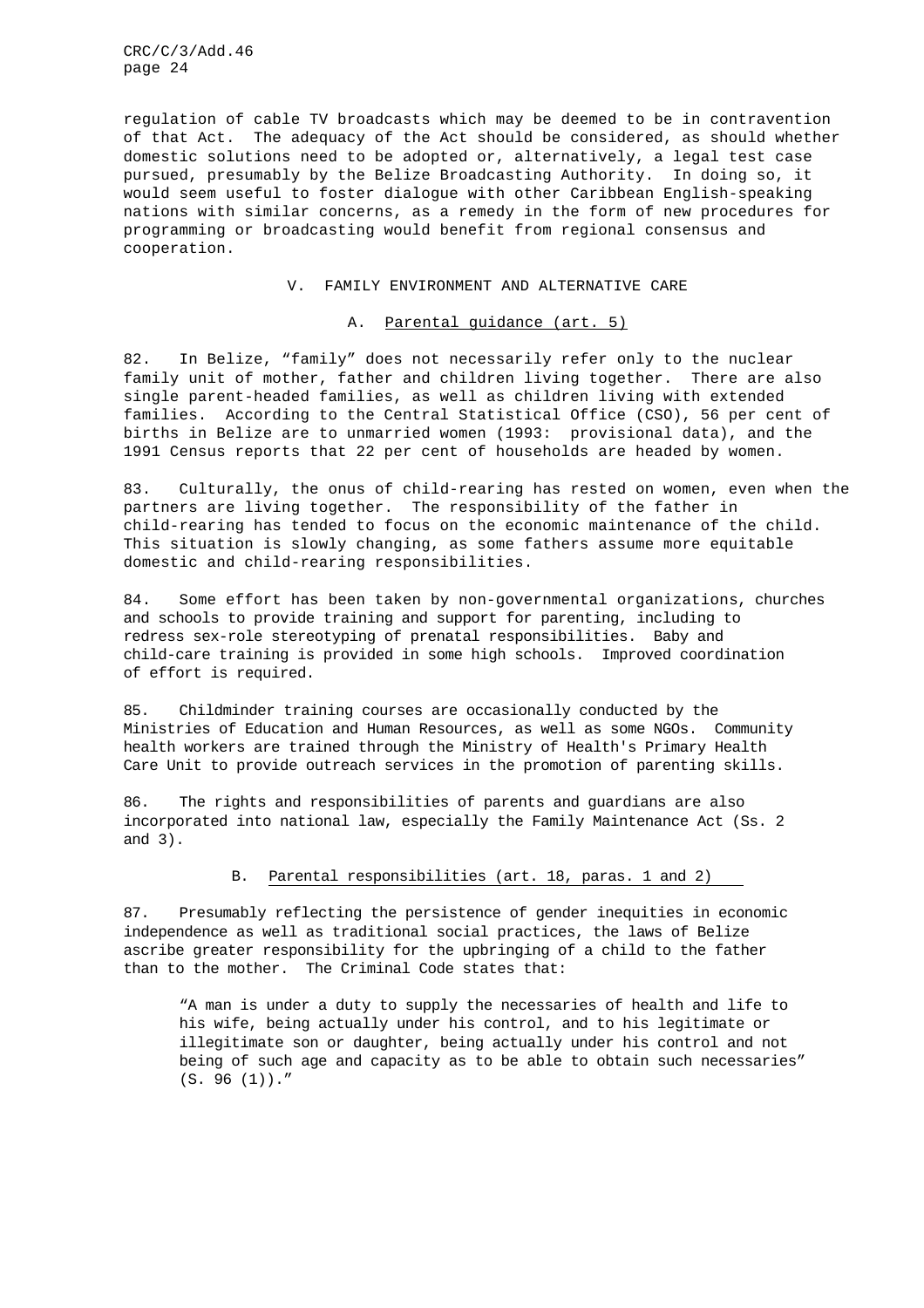#### 88. The Family Maintenance Act states that:

"Every man is hereby required to maintain his own children, and also:

- every child, whether born in wedlock or not, which his wife may have living at the time of her marriage with him; and also
- if he cohabits with any woman every child which such woman may have living at the time of the commencement of such cohabitation; and also
- the children of any child of his,  $\ldots$  (S. 2).

It further requires every woman to maintain those children, in the event that the woman is a widow or unmarried, or where the father fails to fulfil that obligation, subject to provisions to enable the court to direct the father to do so (S. 3).

89. The Status of Children Act (S. 3 (1)) states that current or previous marital status is irrelevant in determining the relationship between a parent and child, including "the legal consequences of that relationship", which are regarded as being as if the parents were, in fact, married. Section 3 (2) defines that relationship as constituting either the subsequent marriage of the couple, or that paternity is admitted or established. In practice, however, and as set down in other laws (as already discussed), it is the mother who has greater rights with respect to the child where the father is absent, and the father who has greater responsibility with respect to financially supporting the child. Subject to the provisions of that section, the Infants Act (S. 9) grants custody of a child born out of wedlock to the mother, until the child attains 16 years of age, unless the father acknowledges paternity and is granted custody on the basis of the mother's neglect. It is considered that the views of the child ought to be sought depending upon the child's age and capacity - in such custody hearings.

90. With respect to reference at section IV.D to widespread public - and especially parental - concern at the broadcasting of inappropriate material on cable television, whilst it has already been suggested at section IV.I that there may be opportunity for legal action to challenge such broadcasting, it must also be emphasized that steps need to be taken to foster greater awareness by parents of their responsibilities in this regard. Although there are no specific laws to provide for this, a public education campaign targeted at parents may be more appropriate. In this context, a mixture of action concerning public cable TV programming and domestic self-regulation appears to be warranted.

#### Government assistance in the care of children

91. With respect to the role of the State in duly assisting parents in their child-rearing responsibilities, this responsibility primarily is vested in the Department of Human Development. Through district offices, family counselling services, emergency financial support and associated assistance is provided on a case-by-case basis. These services have been more recently enhanced by the establishment of the Family Services Division, and the development and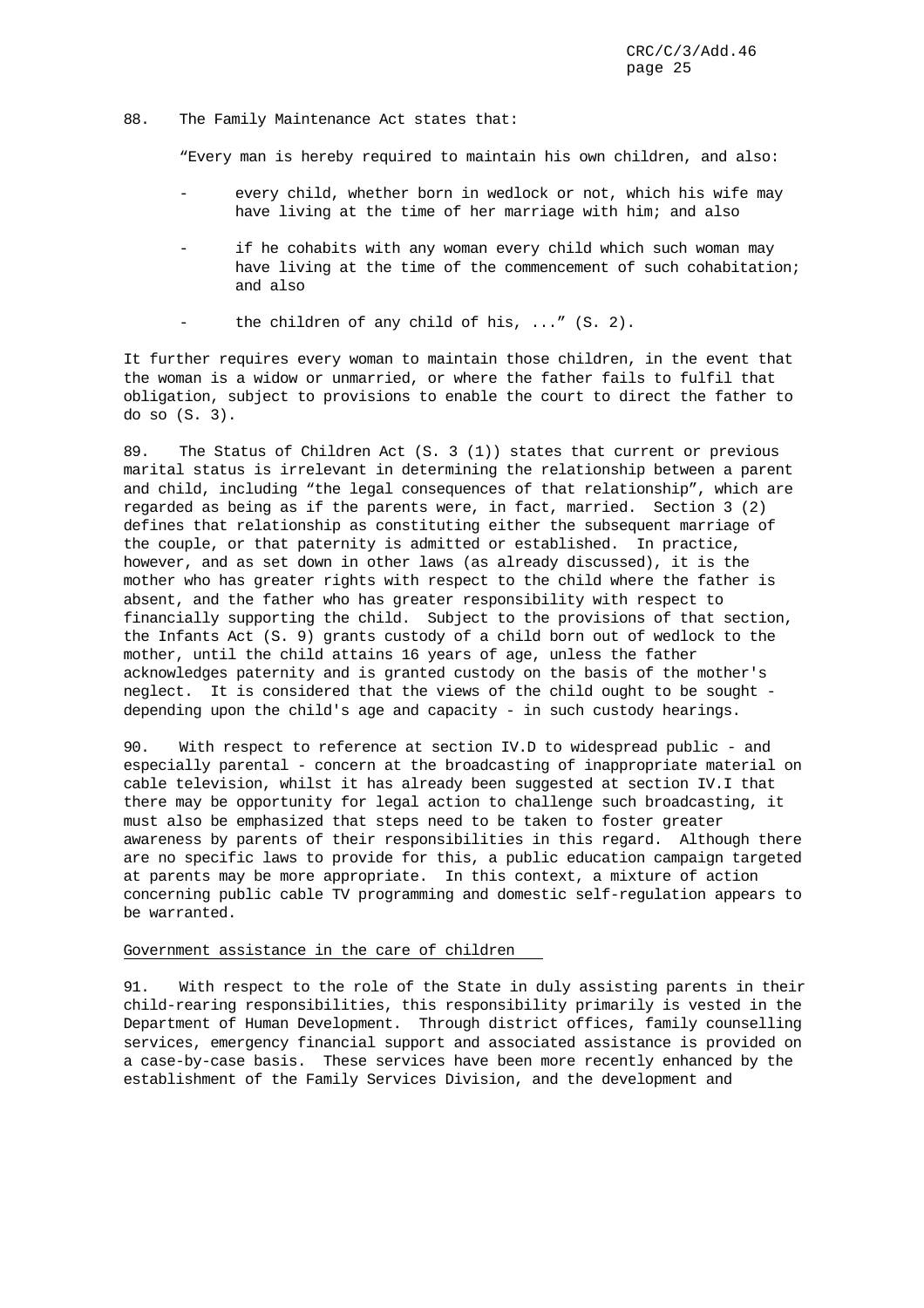adoption of improved assessment and assistance processes. At the district level, MHR has Youth Development Officers who are responsible for the development and conduct of services and programmes for young people. Also, MHR operates several youth development facilities - especialy the National 4-H Training Centre and the Belize Youth Development Centre (BYDC) - and residential juvenile rehabilitation and development facilities - especially the Princess Royal Youth Hostel (PRYH) in Belize City and rural-based Listowel Boys Training School. BYDC provides annual residential courses in agriculture, personal development and basic trade skills, to young people who primarily come from rural areas and are mostly early school leavers. In 1995, the programme was expanded to better provide for young women. The 4-H Centre offers residential three-month courses in agricultural skills, personal development and entrepreneurship to equal numbers of boys and girls - via alternate intakes - who are usually younger than the BYDC population, and aims to foster improved agricultural skills in local communities.

92. In August 1995, the Government decided to replace Listowel (to which the courts direct young offenders) with a community-based youth probation and rehabilitation service, as part of a commitment to deinstitutionalization and to an improved community-based and family reintegration strategy. This reform was largely prompted by concern at the poor conditions of Listowel's buildings and services, and of reports of unnecessarily cruel disciplinary treatment of boys resident there. All boys were either transferred to PRYH, or to a BYDC training course, or discharged into the care of their families, by August 1995. The Ministry also operates a Child Care Centre in Belize City, which generally accommodates younger children who are abandoned or otherwise in need of special care and protection.

93. During 1994 and 1995, FSD has directed particular attention to the development of improved services and support to foster families, improved assessment procedures in adoption applications, and reforms to institutional care arrangements for children. Even so, there is a need for stronger implementation of revised adoption procedures (refer to comment at subsection G below) and of institutional reform - both in government and non-government facilities (refer to comment at section III.B.2). This especially needs to give attention to the recurrent resource needs of non-governmental facilities and institutions for the care of children, as a necessary means to ensure improved standards of care.

94. Examples of other services and programmes conducted by NGOs and churches include the Youth Enhancement Service (YES) (for young women), Breast is Best (mothers' support group), the National Organization for the Prevention of Child Abuse (NOPCA) (Young Adult Parenting Programmes), YWCA and YMCA, PRIDE (drug awareness), and so forth.

95. Non-government residential institutions for children who are orphaned or abandoned or otherwise in need of special care are Acres of Love Children's Home in Toledo District, Kings Children's Home in Belmopan, and Milhollen Children's Home, Ontario Village in Cayo District. The Government has recently commenced providing limited assistance to these institutions. The standards in such facilities vary significantly, reflecting the need for the Government to give effect to the establishment of standards of care, as per the Social Service Agencies Act 1983.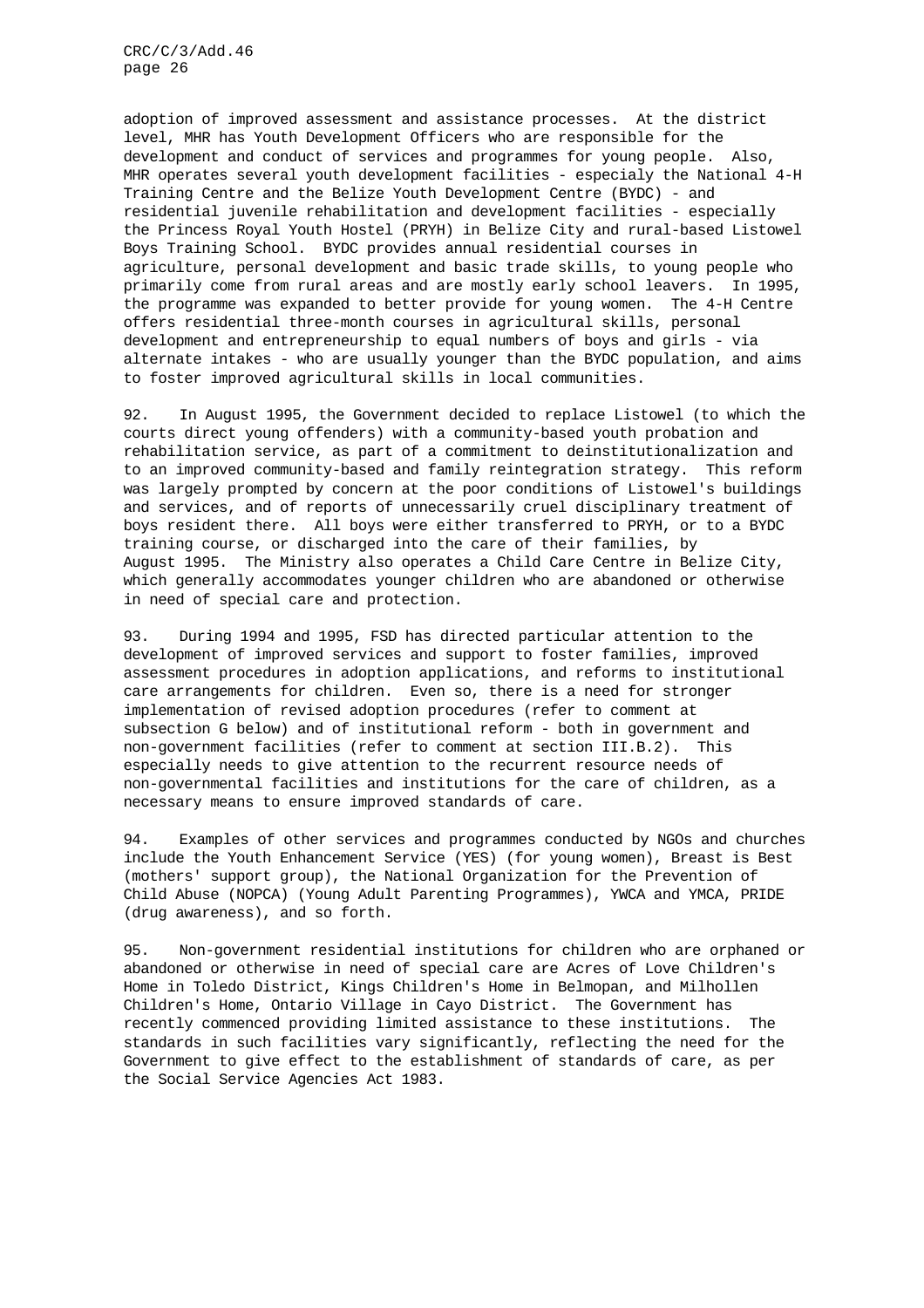## C. Separation from parents (art. 9)

## 1. Provisions for separation

96. There are several provisions in Belizean law to separate a child from its parents, in circumstances where the child is considered to be at risk. Under the Criminal Code  $(S. 60 (4))$ , a male found guilty of incest against a female aged under 18 years may be divested of all authority and guardianship over that female. Under the Indictable Procedure Act (S. 178), the court has the power to divest a parent or guardian, found guilty of encouraging or allowing a female dependant aged under 13 years to be seduced or prostituted, of all authority over that young female, and to appoint another guardian, until she is 18 years or as the court otherwise directs for her protection. The Juvenile Offenders Act (S. 14 (1)) empowers the court to separate a child from its parents as a consequence of a sentence for unlawful conduct by that child. This separation occurs only after the child has pleaded or been adjudged guilty of the offence alleged by the court, after due process of law and in accordance with the special provisions prescribed by this Act relating to persons aged under 18 years.

97. The Supreme Court also has the power to make orders of custody on the application of either parent in relation to persons aged under 18 years under the Infants Act (Ss. 13 and 14), and the Supreme Court of Judicature Act (S. 152) (on an application for divorce or separation). The Family Court also has jurisdiction to make custody orders under the Married Persons (Protection) Act (Cap. 141) (until the child turns 16 years, on the application of either parent) and the Children Born Out of Wedlock Act (custody order in favour of the father when the mother is found guilty of default or neglect).

98. The Infants Act (S. 24) specifically provides that, in any court proceedings concerned with the custody or upbringing of a person under the age of 18 years, including the administration of their property and income, that person's welfare is "the first and paramount consideration". This provision is deemed to apply to questions concerning the separation of a child from either or both of its parents, and of whether the parent deprived of custody should still have access to the child. Although the other laws mentioned in this section do not have the specific provision, questions of custody and separation are determined after exhaustive inquiry into the circumstances of the case by competent authorities whose decisions may be varied by the court at any time (Ss. 14 and 25).

## 2. Participation of interested parties in proceedings

99. Applications in the Supreme Court under the Infants Act and the Supreme Court of Judicature Act are conducted in accordance with the normal rules for civil proceedings in that Court. These rules do not generally allow for intervention by third parties and it is usually the decision of the plaintiff/applicant and the defendant/respondent to determine the witnesses to be put forward in support of their case. The judge may not of his or her own accord call witnesses which the parties themselves have elected not to call. There is no specific provision allowing "interested parties" to be heard on applications in the Supreme Court whereby a child may be separated from one or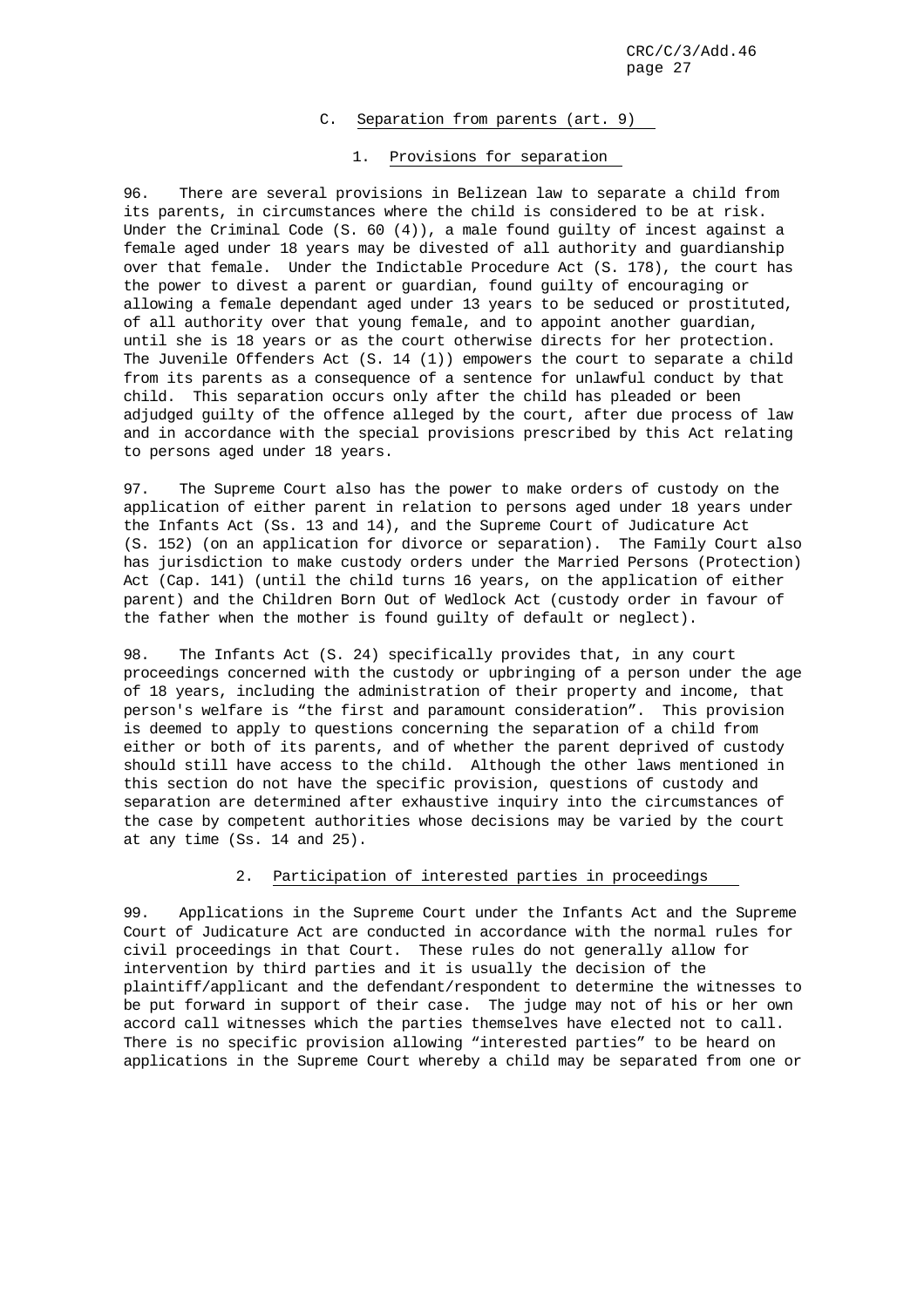both parents. However, in practice, and in the best interest of the child the trial judge in his discretion may allow interested parties to participate in the proceedings.

100. Applications in the Family Court are, by law, to be more informal than other court proceedings, are to be conducted with a view to arriving at a settlement of the subject-matter of the proceedings, and the judge has the power to lay down the procedure to be followed in court (although following as far as possible the rules of procedure obtaining in the Magistrates Court). It is therefore conceivable that, in this court, all parties deemed interested parties by the judge would have a chance to be heard in proceedings whereby a child could be separated from one or both parents. There is no prescribed right of interested parties to intervene in such proceedings.

## 3. Information on location of relatives separated from the child by the State

101. There are no specific provisions in Belize law requiring the Government to provide family members with information concerning the whereabouts of a person separated from his or her family due to government action. This information may be readily obtained by family members, especially in view of Belize's small size and population.

D. Family reunification (art. 10)

102. The Constitution guarantees a person's right to freedom of movement, including "the right to enter Belize and immunity from expulsion from Belize" (S. 10 (1)), subject to the provisions of any law making reasonable provisions, consistent with those contained in article 10 (2) and including restrictions on the freedom of movement of any person who is not a citizen of Belize.

103. However, in general, matters of family reunification are more concerned with executive policy than with the legislative arm of Government. The right to enter Belize is governed by the Immigration Act, with additional provisions set down in the Aliens Act and the Aliens (Registration) Act. There has been a high incidence of migration into Belize from neighbouring Central American countries, especially during the 1980s, as a result of civil unrest and armed conflict in those countries. This is evidenced by the large numbers of documented and undocumented refugees, displaced persons and legal and illegal aliens residing in Belize, estimated by the United Nations High Commission for Refugees (UNHCR) to collectively represent up to 15 per cent of the total population. As such, Belize has demonstrated a sound record in opening itself up to the reasonable humanitarian resettlement of uprooted families, especially on a temporary basis pending the opportunity for voluntary repatriation, and this has extended to a concern for the well-being of the children of those families afflicted by the effects of unrest and conflict.

104. With respect to the reunification of Belizean families, there is a reasonably high incidence of one or more of the parents residing outside of Belize, usually in North America. In some circumstances, the parent may migrate without the necessary documentation. The difficulty for the child in trying to secure a visa to visit the parent, often due to a concern by the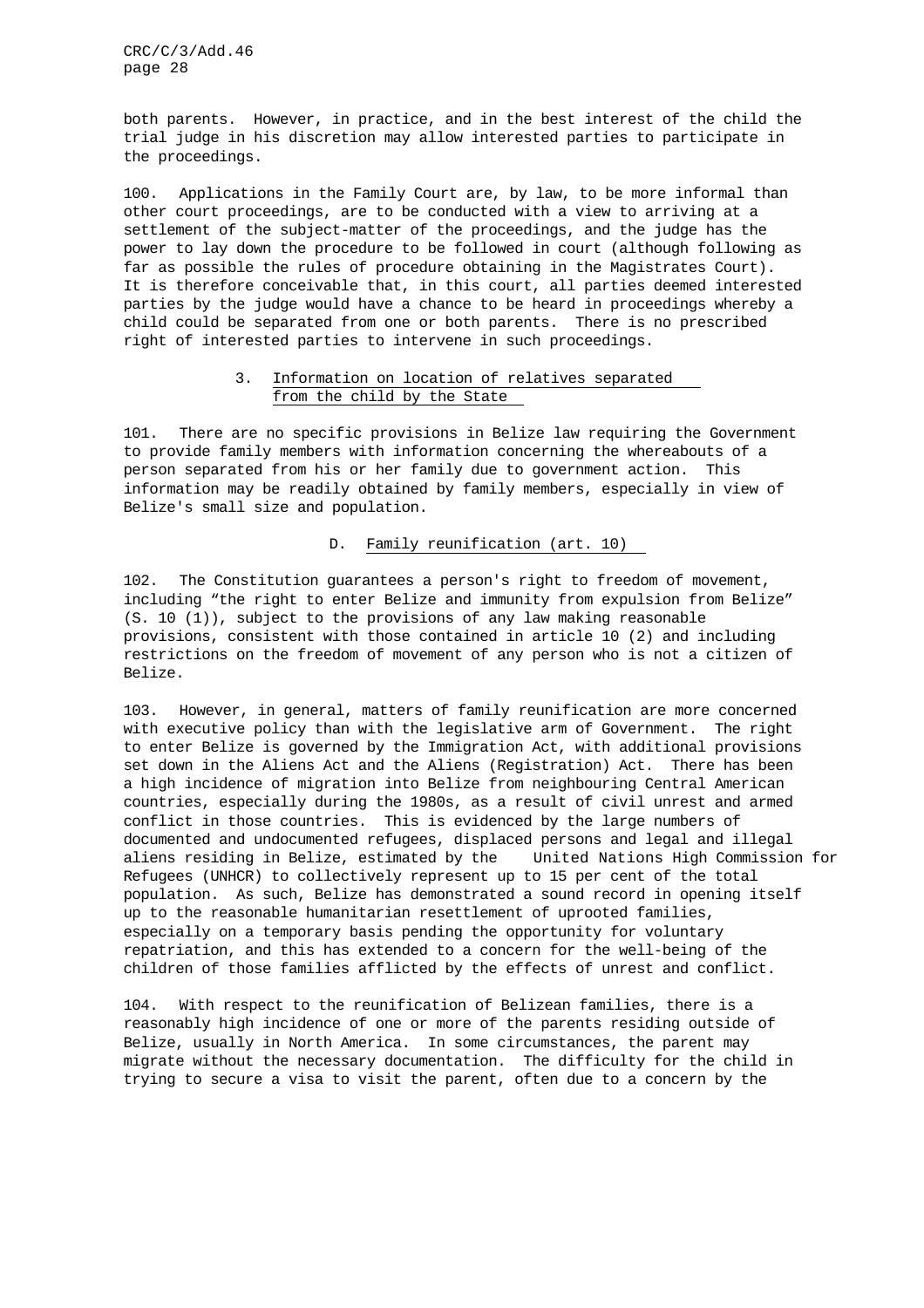country of destination that the parent has emigrated ostensibly as a means of subsequently relocating the child to North America, creates a problem for the child's efforts to reunite with the parent. In most cases, those children are left in Belize in the care of relatives. The parent may be reluctant to return to Belize in case there is difficulty in returning to the place of residence. This is a difficult matter, especially as the child is so often the innocent victim, and deprived of family reunification.

#### E. Recovery of maintenance for the child (art. 27, para. 4)

1. Legislative provisions

105. The liability of parents to maintain their children was considered at section V.B. Inherent in this duty is the responsibility to ensure an adequate standard of living. To this end, there are several laws concerned with ensuring economic support for the child (defined as under 18 years unless otherwise specified):

Pensions Act (Cap. 22, Ss. 11 and 12 (3)): provides for maintenance payments to be made from the pension of a retired public officer, where there is such a court order for maintenance to be paid, and when pension payments otherwise cease upon the officer's bankruptcy or imprisonment

Belize City Council Act (Cap. 66, Ss 90 and 92): provides similarly to the Pensions Act, including for instances where the officer has left Belize

Supreme Court of Judicature Act (S. 152): allows for the Supreme Court in matters of divorce to award maintenance payment to a former wife for and on behalf of her children

Summary Jurisdiction (Offences) Act (S. 4 (xxix)): deals with cases where the father neglects to maintain his children, and makes it an offence for a person who "being able wholly or in part to maintain himself or his family by work or other means, wilfully refuses or neglects so to do"

Adoption of Children Act  $(S. 8 (1))$ : provides that the person who adopts a child shall vest all rights, duties, obligations and liabilities of the former parents, or guardians, in relation to the future custody, maintenance and education of the adopted child

Family Maintenance Act (Ss 2 and 3): provides that every man, and that every widow and unmarried woman, is hereby required to maintain their own children, and that any order made by a court for neglect can be enforced by the courts

Children Born Out of Wedlock Act: provides for maintenance of children by a putative father

Married Persons (Protection) Act (S. 2): in the case of a judicial separation with the wife, provides for the maintenance by the husband of the children up to the age of 16 years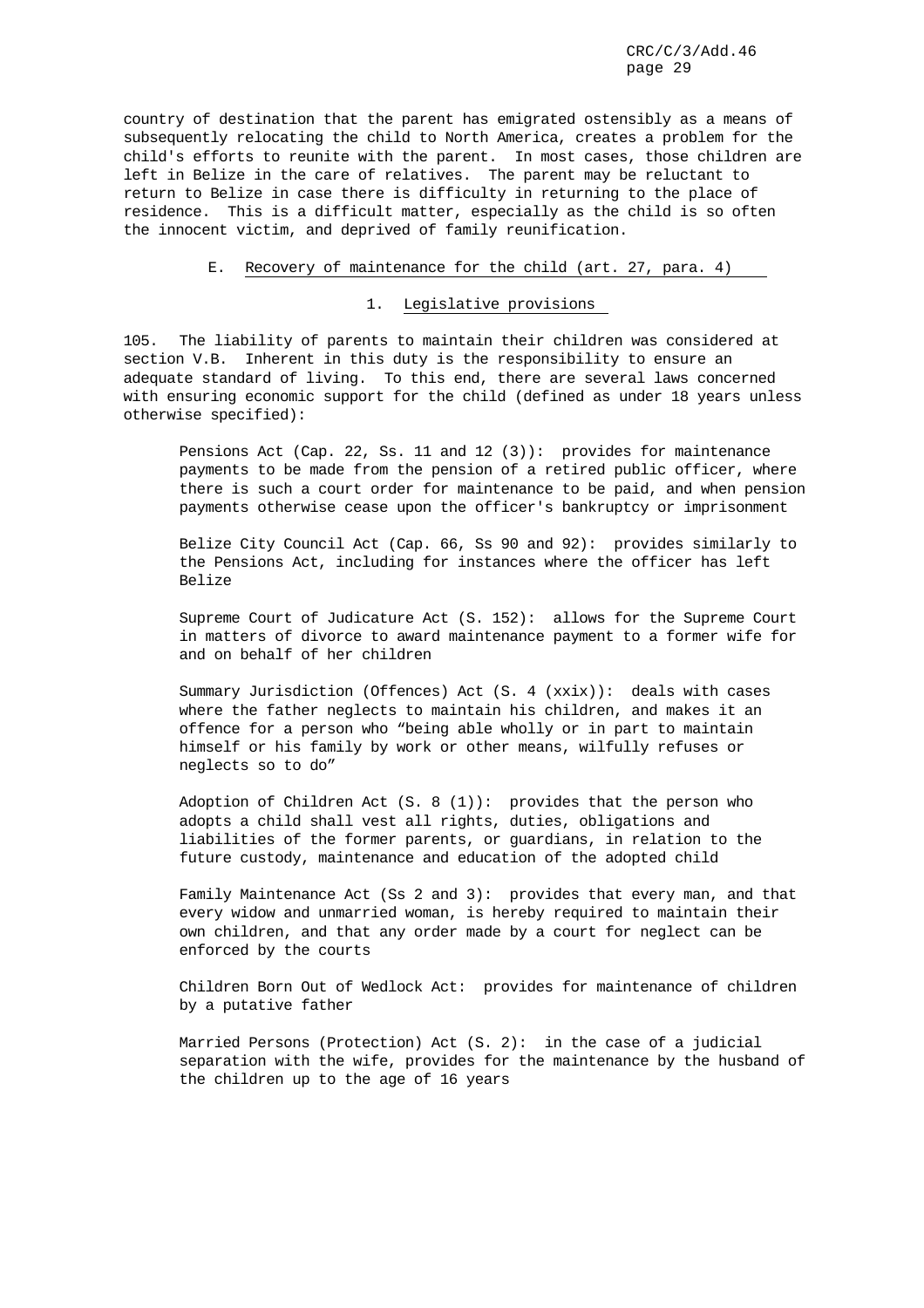Status of Children Act (S. 5): provides for recognition of relationship for the purpose of succession to property

Wills Act (Cap. 165, Ss. 35 and 36): provides for child maintenance to be paid periodically from the testator's estate, including the discretion of the court to amend the terms of the will to ensure that such provision is adequate.

The Family Maintenance Act, Children Born Out of Wedlock Act, and the Married Persons (Protection) Act entitle a child to a maximum of 50 dollars weekly child support in accordance with the Family Legislation (Amendment) Act No. 8 of 1994.

106. It should also be noted that the mother has the capacity to take a maintenance application to the Supreme Court. In such instances, the court may award a rate of maintenance substantially more than the Family Court's level of US\$ 25 per week per child. The Supreme Court is able to take account of the father's income, to the benefit of the children of higher-income fathers. This may serve to disadvantage the children of middle-income fathers, whose mother may be unable to afford to bring such a case to the Supreme Court, and will therefore have to suffice with the Family Court maintenance rate. As a result, such a child may be denied the capacity to be maintained at a level more consistent with the father's standard of affordability and which they would otherwise receive if the father had remained in the home environment.

## 2. Enforcement of maintenance orders

107. The enforcement of maintenance orders are set down in the Summary Jurisdiction (Procedure) Act (Part IX). This includes the enforcement in Belize of maintenance orders made in England and Northern Ireland, and the enforcement abroad of maintenance orders made in Belize. The Government is empowered to extend these provisions to any Commonwealth country having reciprocal provisions allowing the enforcement of maintenance orders made in Belize. To date these countries are the Bahamas, Barbados, Grenada, Guyana, Jamaica, the Leeward Islands, and St. Vincent and the Grenadines, New South Wales and the Australian Capital Territory, Guernsey (State and Bailiwick), the State of Jersey and the Isle of Man (as per the Schedule in the Maintenance Orders (Facilities for Enforcement) (Consolidation) Order (Cap. 100 in Subsidiary Laws)). It needs to be noted that these current reciprocal agreements would make only a small direct impact on the enforcement of maintenance orders abroad, as the vast majority of such instances would not be covered, occurring as they do in North America.

108. The provisions of the Summary Jurisdiction (Offences) Act (S. 4 (xxix)) are an attempt to force the person who is to maintain his family to do so under the pain of imprisonment. The order to pay a specific sum is made with a default clause for distress. However, if the respondent cannot answer to the satisfaction of the court or fails to attend court then a committal warrant is issued by the court for imprisonment of the respondent. The imprisonment of the respondent does not liquidate the maintenance debt.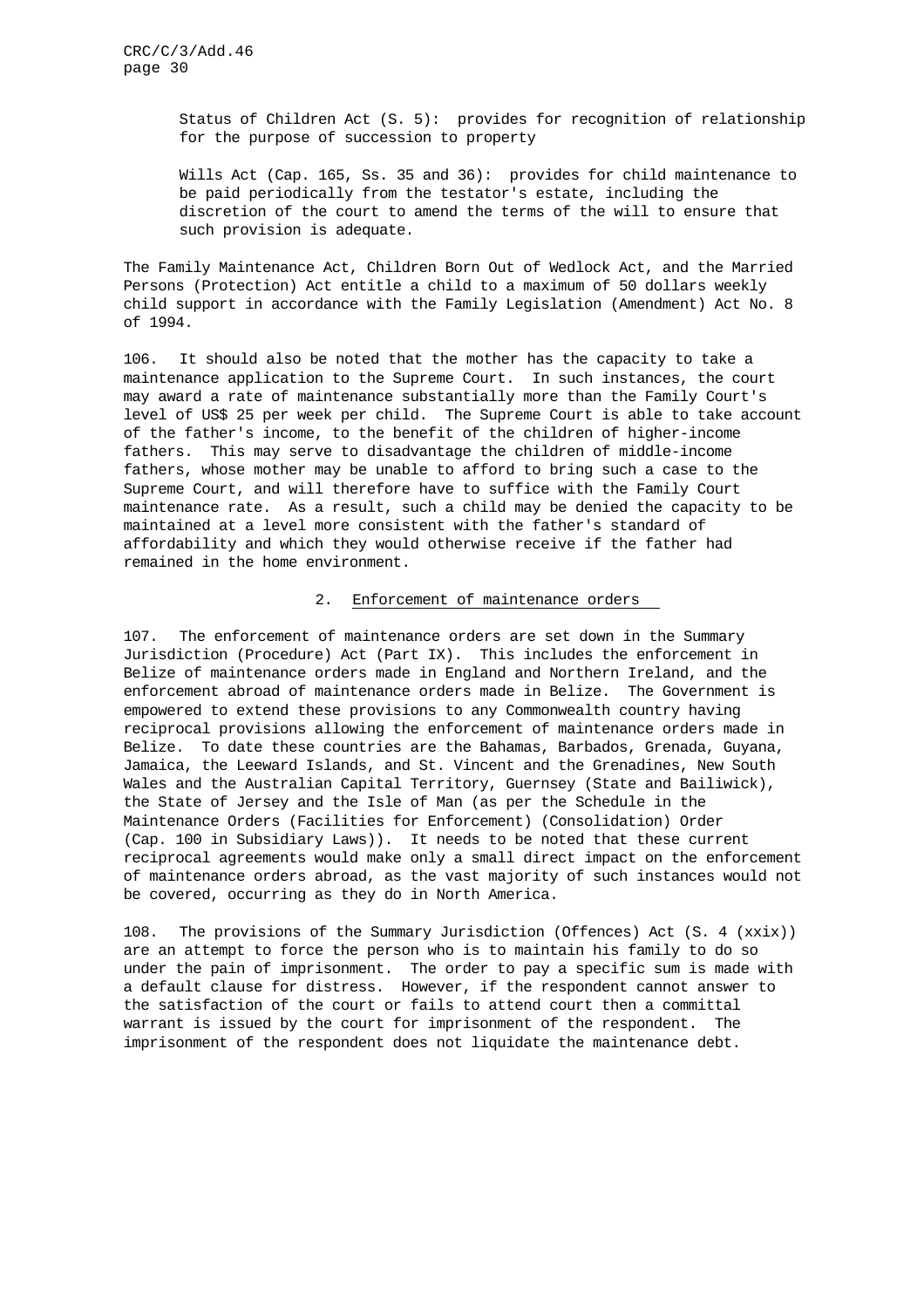109. In the face of persistent difficulties in ensuring that fathers fulfil their obligations to pay maintenance, it is noted that the Family Court has, in 1995, been taking more forceful action to ensure compliance. This has included some instances of imprisoning fathers who persistently and wilfully default on maintenance payments, and this has generated some attention in the media to the financial responsibilities of fathers charged with the maintenance of their dependent children.

## F. Children deprived of a family environment (art. 20)

110. Responsibility for the care of children who have been removed from, separated from or otherwise deprived of their family environment is vested in the Department of Human Development. DHD investigates and follows up cases of children in such circumstances. Through DHD, the Government also makes provision for the temporary or permanent care and protection of such children, through the coordination of foster care, assessment of adoption applications or administration of institutions (under the Social Service Agencies Act and the Certified Institutions (Children's Reformation) Act). As at September 1995, a total of 46 children were in foster care with 37 different foster families and a further 36 children were in institutions as a result of being deprived of that family environment (not including juveniles placed in detention by the courts for infringing the laws, but including 17 children institutionalized for "uncontrollable behaviour").

111. The main institutions offering such care and protection of children are:

Government - Princess Royal Youth Hostel, Girls Hostel and the Child Care Centre (all in Belize City) - capable of accommodating up to 40, 16 and 24 children respectively

Non-government - Acres of Love Children's Home, Kings Children's Home and Millhollen Children's Home (located in Toledo District, Belmopan and Cayo District respectively).

112. DHD is also responsible for the coordination and administration of fostering arrangements. Foster parents are paid a monthly allowance for each foster child, as a contribution towards the costs of food and care. DHD also meets the costs for foster children of school uniforms and textbooks and, for those in secondary school, tuition and other fees. During 1994, DHD, through its Family Services Division, markedly upgraded the role of foster services and its coordination of foster families. This included revising foster care standards, public education of fostering services, formal recognition of current foster parents, and improved coordination of fostering arrangements. A booklet on foster care was published, and the register of eligible foster families expanded.

113. In 1994, DHD, in cooperation with UNICEF, contracted a British NGO, National Children's Homes - Action for Children, to review arrangements for the care and protection of children, with an emphasis on provisions for children in institutions, and adoption and fostering arrangements. This review was completed in early 1995, and highlighted a range of actions which could be taken to improve, inter alia, compliance with the articles of the Convention. To improve such compliance, the Department has instituted reforms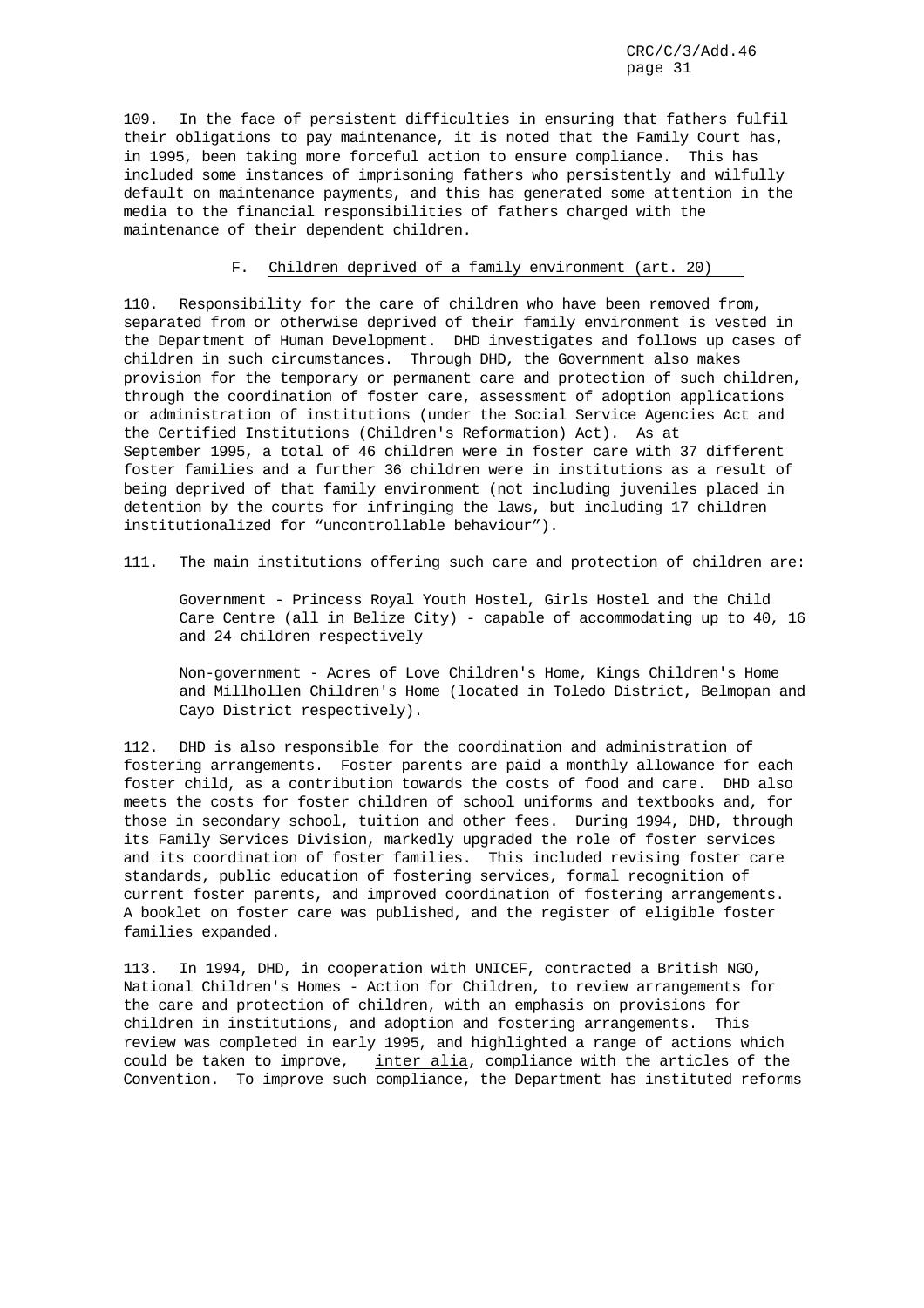to arrangements for juvenile offenders, with the closure of a residential institution (Listowel Boys' Training School) and introduction of local coordination arrangements for probation and community service orders, along with improvements to support services at Princess Royal Youth Hostel.

114. Further reference should be made to subsection B.2 above. Whilst there are various laws governing the care and protection of children (as referred to elsewhere in this report), there is no legislation setting down procedures to be followed when children are deprived of their family environment. Generally, the nature and application of these procedures constitute administrative policy and guidelines, within the obligations to children set down in those various laws.

115. In this respect, there have been significant changes in government policy and procedures since 1994. Most important, the establishment of FSD, the review of all policy and procedures governing children in situations of care and protection, improvements to fostering provisions, the development of a community-based juvenile rehabilitation and probation service, the associated closure of Listowel Boys' Training School, the development and adoption of improved procedures in adoptions, and the review of reforms to adoption legislation (see below), constitute an important start to much-needed reforms.

116. It is emphasized that the overarching policy context of DHD in this regard is towards the deinstitutionalization of children and their integration into family settings, whether through reunification of children with their families, or through fostering or adoption arrangements. National obligations as a party to this Convention have been a major reference point in developing such reforms. The introduction of standards of care in institutions and facilities will further improve such compliance (as per comment at section III.B.2).

117. One special area of concern is that of children who entered Belize during the period of the influx of Central American refugees. A few children came without their parents, and in other cases they were abandoned after entering the country. These actions often leave the children no status or nationality, as they are very difficult to detect. It is unknown to what extent this remains a problem in Belize at the present time. However, the occasional identification of such cases indicates that this needs some attention.

## G. Adoption (art. 21)

118. At the outset it should be acknowledged that probably the most common form of adoption in Belize is of an informal nature, and therefore occurs without the authorities' knowledge. For the families involved, this would rarely even be viewed as an adoption situation. However, this raises concerns about the child's status and therefore his or her entitlements, for example, to inheritance, eligibility to a pension if a "parent" is deceased, maintenance provisions, and so forth. In some few cases, it is understood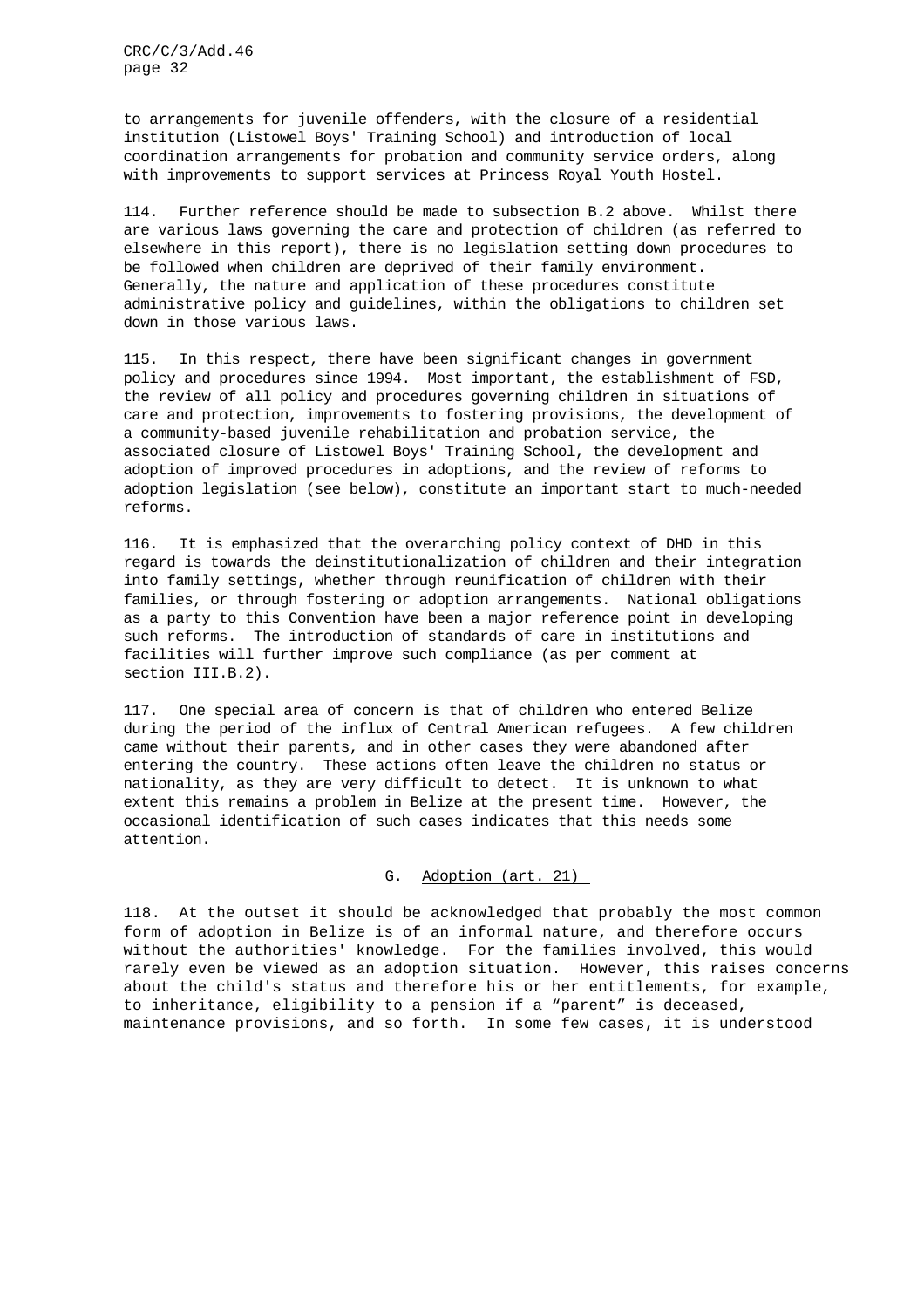that a child handed to another family after birth may not even have had their birth registered. This is a situation which needs to be examined. This should include attention to the scope for remedies to legitimize their status and to safeguard their rights and entitlements.

119. The Adoption of Children Act governs procedures applicable to the adoption of children in Belize. Whilst DHD has administrative responsibility for adoption matters, the fact is that virtually all adoptions in Belize presently do not involve it, being handled directly between the prospective relinquishing parent, the prospective adopting person, the latter's attorney, and the Supreme Court. DHD would traditionally be involved in no more than 10 per cent of adoption applications per annum.

120. The Act prescribes three matters which the Court must satisfy itself about before making an adoption order:

(a) That all relevant consents have been granted (essentially applies to the adopting parent and to the relinquishing parent);

(b) That the order is "for the welfare of the infant", with due consideration, if possible, of the infant's wishes; and

(c) That the applicant (adopting parent) is not to receive "any payment or other reward in consideration of the adoption" (S. 6).

121. The need for reform in this area is evident when the Act is considered to the extent to which it addresses this article: it does not provide for authorization by competent authorities, it does not guarantee informed consent (depending as it presently does on that consent being secured by the applicant's attorney) nor the absence of improper financial gain (for the same reason), it does not explicitly permit intercountry adoption, and neither therefore does it ensure the necessary safeguards for adopted children who leave Belize.

122. The Act requires that "the applicant and the infant reside in Belize" (S. 4 (4)). In practice, most adoptions seem to be to non-Belizeans who establish short-term residency until the adoption application succeeds, and then leave the country. To the extent that "residency" does not necessarily mean "domicile", this is considered reasonable provision for intercountry adoptions, in that the applicant must first spend some time in Belize to be adequately matched with the prospective adopted child. Government is aware that there have been infringements of the intent of this residency provision by both non-Belizeans and Belizeans living abroad. This matter would be best addressed by improved administration of applications via DHD, rather than a change to the Act.

123. The court may dispense with parental consent if that parent has abandoned, deserted, or persistently refused to financially support the child, or if the parent cannot be found  $(S. 5 (1))$ . The Act further ensures confidentiality of records containing entries of adoption orders (the Adopted Children Register) (S. 13).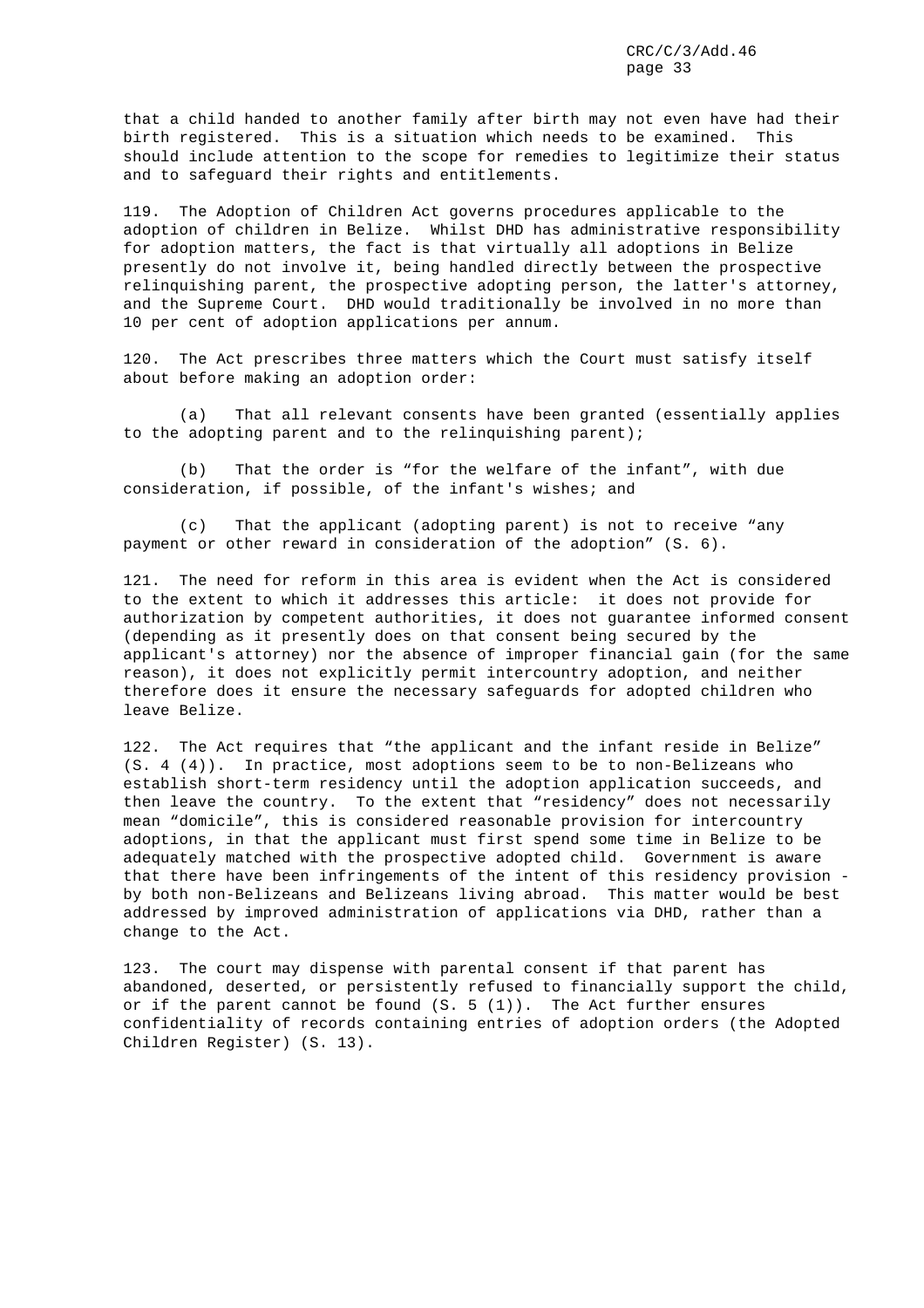124. In 1995, the provisions of the Act and the adequacy of adoption procedures were reviewed by MHR. Amongst concerns identified were that:

(a) Many adoptions are driven by the interests of the prospective adoptive parents with little apparent professionally assessed attention to the best interests of the child;

(b) There is no systematic attention given to ensuring that intercountry adoptions only occur if no adequate domestic solution is available;

(c) Tightening of criteria and/or of their application is required (such as what constitutes residency by the applicant, what constitutes "informed" consent, and whether financial rewards are, in fact, being paid) in establishing standard procedures;

(d) There should be separation of pre-adoption assessment procedures from the attorney-managed application process.

125. Coinciding with this review, and in anticipation of reform to the Act to address such concerns, the Family Services Division of DHD has developed more comprehensive pre-adoption assessment procedures to standardize and professionalize the pre-adoption screening process (the critical stage of the adoption process). This includes use of home study reports, health record check, criminal record check (especially a search for abusive behaviour), socio-economic report, counselling session for prospective adopting parents, and parenting skills training (a prerequisite). The proposed reforms include attention to more formal links with competent authorities in other countries, the transfer of responsibility from the Supreme Court to the Family Court, and the creation of an Adoptions Review Board to consider all cases before they proceed to court. In addition, it is proposed that provision be made to facilitate adoption applications by Belizean families, subject to assessment of their suitability. This includes recommendations that FSD prepare the adoption application documents, and that the Legal Aid Centre assist in the process. Such procedures and proposed reforms are deemed consistent with the intent of this article, and clearly aim to place the interests of the child as of paramount concern in all adoption applications. However, it is reiterated that, pending adoption of the proposed reforms, FSD is involved in only a minority of applications.

126. Finally, it is noted that approximately 20 per cent of births are to teenage females (according to the 1991 national Census), a substantial proportion of whom are aged under 18 years. In instances where such infants are offered for adoption, the laws would require the consent of the mother's parent. Although the court has the responsibility to take into account the views and interests of the child, and the discretion to take into account the views of the unmarried mother aged under 18 years, some attention may be warranted to the question of the latter's rights once she reaches the age of being able to herself grant informed consent, especially in instances where her infant is offered for adoption against her expressed wishes.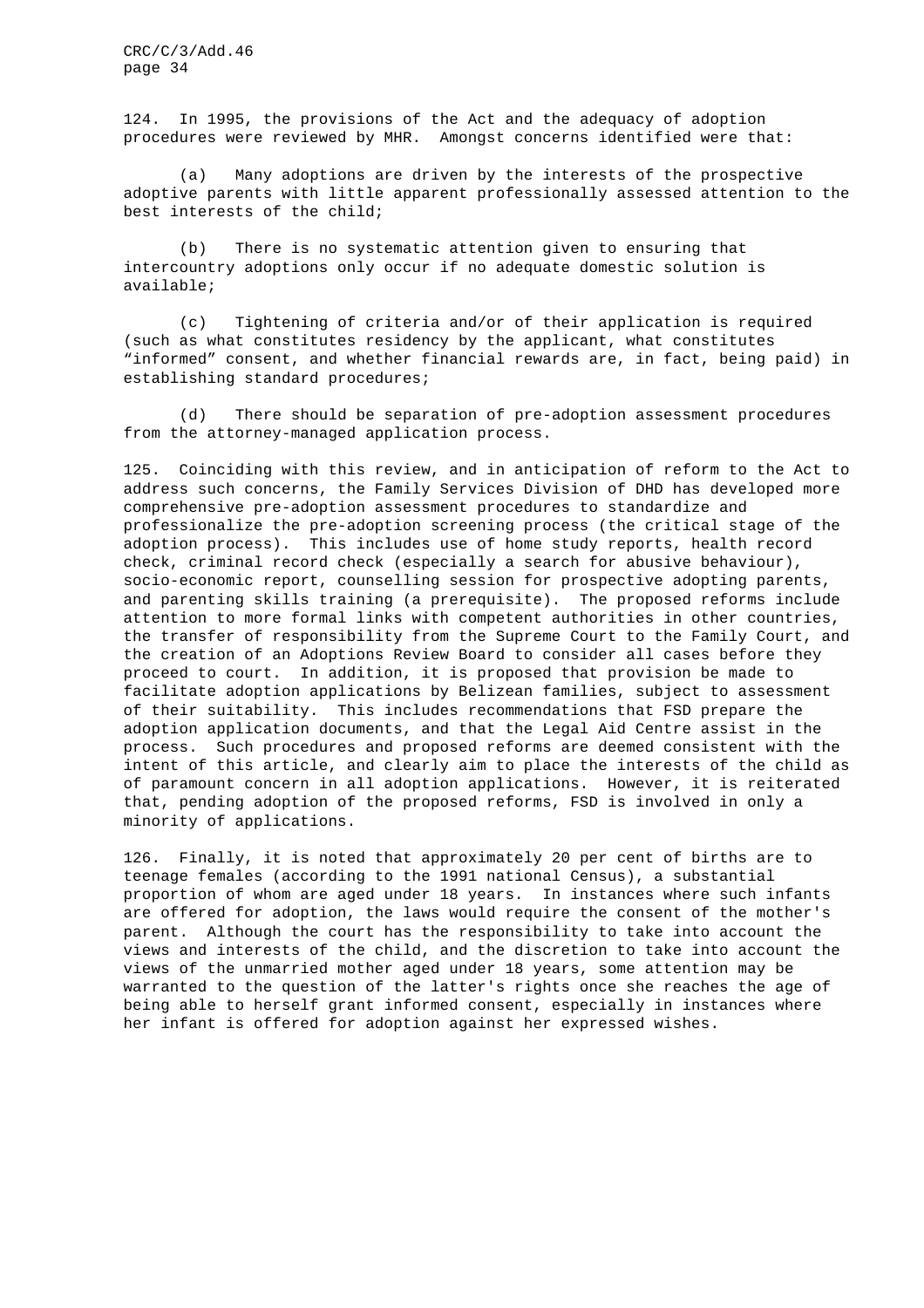## H. Illicit transfer and non-return (art. 11)

127. Belize ratified the Hague Convention on the Civil Aspects of International Child Abduction in 1980. To give that Convention the force of law in Belize, the International Child Abduction Act (Cap. 143A) was passed in 1989, with jurisdiction vested in the Family Court to entertain applications under the Convention in Belize concerning children under 16 years of age. The Act states, inter alia, that:

"The Belize Family Court may, on an application made for the purposes of article 15 of the Convention by any person appearing to that court to have an interest in the matter, make a declaration that the removal of any child from, or his retention outside, Belize was wrongful within the meaning of article 3 of the Convention" (S. 10).

The Act also provides that the applicants bear all associated costs, except where such costs may be covered by Belize's legal aid system (S. 12). By Statutory Instrument 98 of 1993, Contracting States under the Convention were gazetted to enable enforcement of the Act in Belize.

128. Provisions for kidnapping or abducting a person in Belize for transporting out of the country are covered by the Criminal Code. Sections 52 and 53 define kidnapping as an offence punishable by, in the case of stealing a person under 12 years of age, 10 years' imprisonment, and in the case of kidnapping any person whatsoever, 10 years' to life imprisonment. The abduction of an unmarried female aged under 18 years carries a sentence of 2 years' imprisonment (S. 54) and the forcible abduction of any female carries a sentence of 14 years' imprisonment (S. 55).

129. "Kidnapping" occurs when someone imprisons a person within Belize so that the victim has no access to the court to gain their release or any means of calling for assistance (S. 71). "Stealing" is defined as kidnapping or when a person unlawfully takes or detains the victim to deprive the person entitled to possession of the child of such possession (S. 72). "Abduction" occurs when a female is unlawfully taken from or detained from returning to lawful possession or care, or where there is intent to cause the female to be married or carnally known, regardless of the victim's consent or the duration of the abduction (S. 73).

## I. Abuse and neglect (art. 19), including physical and psychological recovery and social reintegration (art. 39)

130. The following offences against the child are punishable by imprisonment under the Criminal Code, and demonstrate the efforts taken in Belize to protect children from violence and abuse:

Carnal knowledge of a child aged under 16 years (S. 46 (1))

Procuration of a female under 18 years to have unlawful carnal knowledge or to become a prostitute (S. 47)

Permitting the defilement of any female under 16 years (S. 49)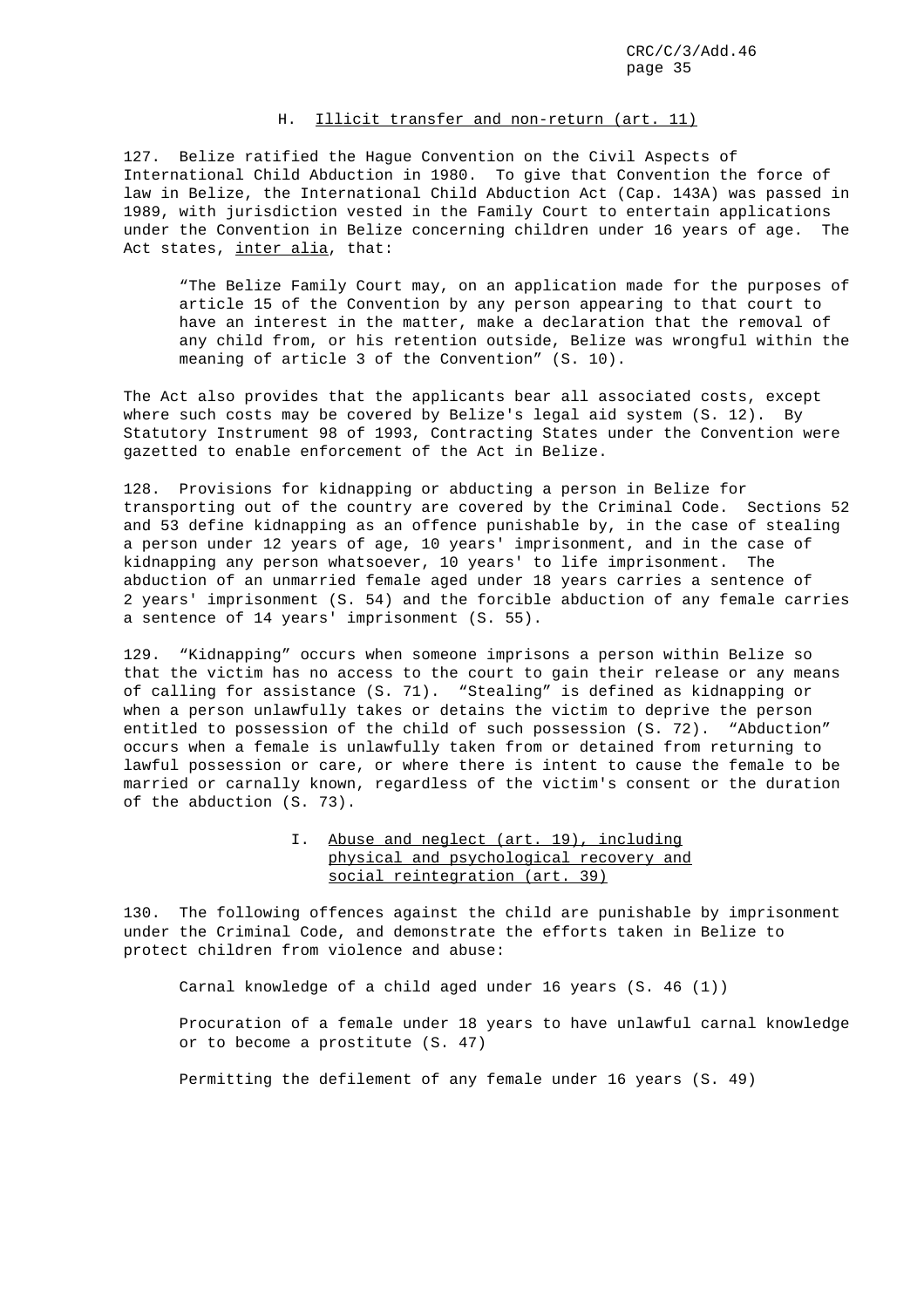> Stealing a child under 12 years (S. 53) Abduction of an unmarried female under 18 years (S. 54) Abandonment of an infant under 5 years (S. 58) Abandonment of a child under 7 years (S. 88) Causing the death of a child under 12 months (by reason of post-partum

depression) (S. 107)

Injury to a child at birth (S. 111).

In addition, there are other offences against the person, which includes the child, for which the perpetrator may be prosecuted, including murder, assault and battery, incest and wounding.

131. The Criminal Code also provides for the use of justifiable force by a person who has the authority to correct a child for misconduct (S. 30), and for cases where the use of force against any child under 16 years of age may be justified (S. 38). For example, S. 38 (1) states that:

"A blow or other force not in any case extending to a wound or grievous harm may be justified for the purpose of correction, as follows:

a parent may correct his child being under sixteen years of age, or any guardian or person acting as a guardian may correct his ward being under sixteen years of age, for misconduct, or for disobedience to any lawful command".

132. Despite greater awareness of the limited benefits of corporal punishment, and of more constructive alternatives, such force is still widely in use in Belize, including in families and in government facilities and institutions. It is considered that the use of corporal punishment reflects widespread public opinion and values. Even if that use of force falls within the provisions of S. 38 (1), it is considered that action is required to promote alternatives. Action has been advocated elsewhere in this report (sect. III.B.2) to implement standards of care in such facilities and institutions, and this should help to rectify this situation. However, further attention is required to the expansion of public education via agencies such as, in Government, FSD and, within the non-government sector, e.g. NOPCA.

133. The Domestic Violence Act No. 28 of 1992 addresses the matter of violence within the home, and especially to women and children. It provides for a court of summary jurisdiction to grant to an applicant a protection order against a perpetrator (S. 4), and for the victim's right to live in the dwelling previously shared with the offender to the exclusion of the offender (Part III). The Act provides, inter alia, for assistance to victims of such abuse (S. 40), the compilation of statistics on the incidence of such abuse, and the responsibility of the Ministry of Human Resources to promote and develop educational programmes for the prevention of domestic violence, including the training of counsellors and encouraging the establishment of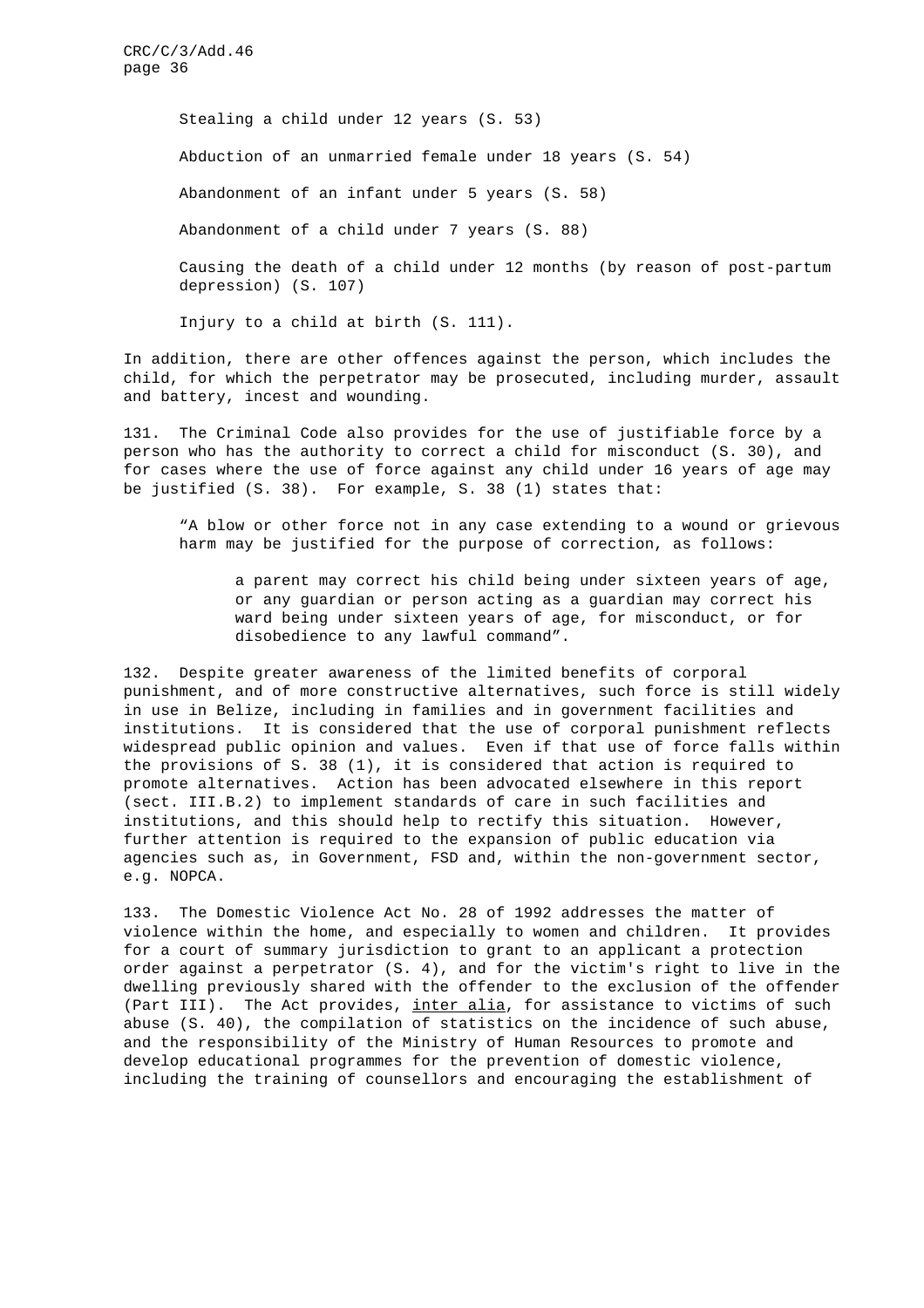shelters (S. 42). The Act applies equally to children, including that applications for a protection order may be filed on behalf of a child, with a copy served also on the parent or guardian with whom the child usually lives (S. 13). With respect to the granting of occupation orders, the best interests of the child are an important consideration (S. 23 (3) (b)).

134. As described elsewhere in this report, Government provides various but limited forms of assistance to children and their families where there is neglect or maltreatment. Some NGOs provide services and support in this respect, especially in areas of education and prevention. DHD is responsible for investigating and reporting on such cases, and also maintains facilities to assist the child's respite, treatment and reintegration with the family. In instances where temporary removal from the household is required, abused children would normally be accommodated at the Child Care Centre, where they would receive counselling and support services from visiting FSD officers. There is a need to examine the adequacy of the relationship between the preventative and educational role of NGOs (and of the lack of NGOs in the area), and the intervention and investigative role of DHD.

135. There is also a need to define child abuse. This is especially important if there is to be improved procedures for enforcing provisions for protection and criteria for investigation: otherwise precisely what is the child to be protected from, and how can it be established that abuse has occurred? Also, regulations need to be adopted which require a medical practitioner or a schoolteacher to report cases of child abuse or neglect, when they become aware of such occurrences.

## J. Periodic review of placement (art. 25)

136. In general, whilst the Medical Service and Institutions Act and the Unsoundness of Mind Act provide for periodic review of placement in instances of psychiatric disorder, these provisions are not used with respect to children. They amount to a reasonable safeguard if, in the future, they are indeed applied to children. At present, if a child is considered to warrant institutional care for reason of a psychiatric disorder, they would likely be accommodated on a short-term basis at Belize City Hospital. There are no other laws bearing on the periodic review of children placed into care for their health needs. However, the courts, in determining the placing of children on applications for custody, have wide review powers, including the power to vary an order of custody at any time.

137. The Medical Service and Institutions Act (Cap. 30, S. 47) makes general provision for any person to obtain an order from the Minister for Health for the medical examination of any institutionalized psychiatric patient. If two such examinations, carried out by more than one doctor at least one week apart, support an opinion of discharge, then the Minister has the discretion to do so 10 days after the order to conduct the examinations. The cost of the examinations is borne by the person making the application to the Minister. The Chief Medical Officer is required to formally notify the person's nearest relative of his or her recovery and imminent discharge (S. 48). (Reference should also be made to sect. VI.B.1.)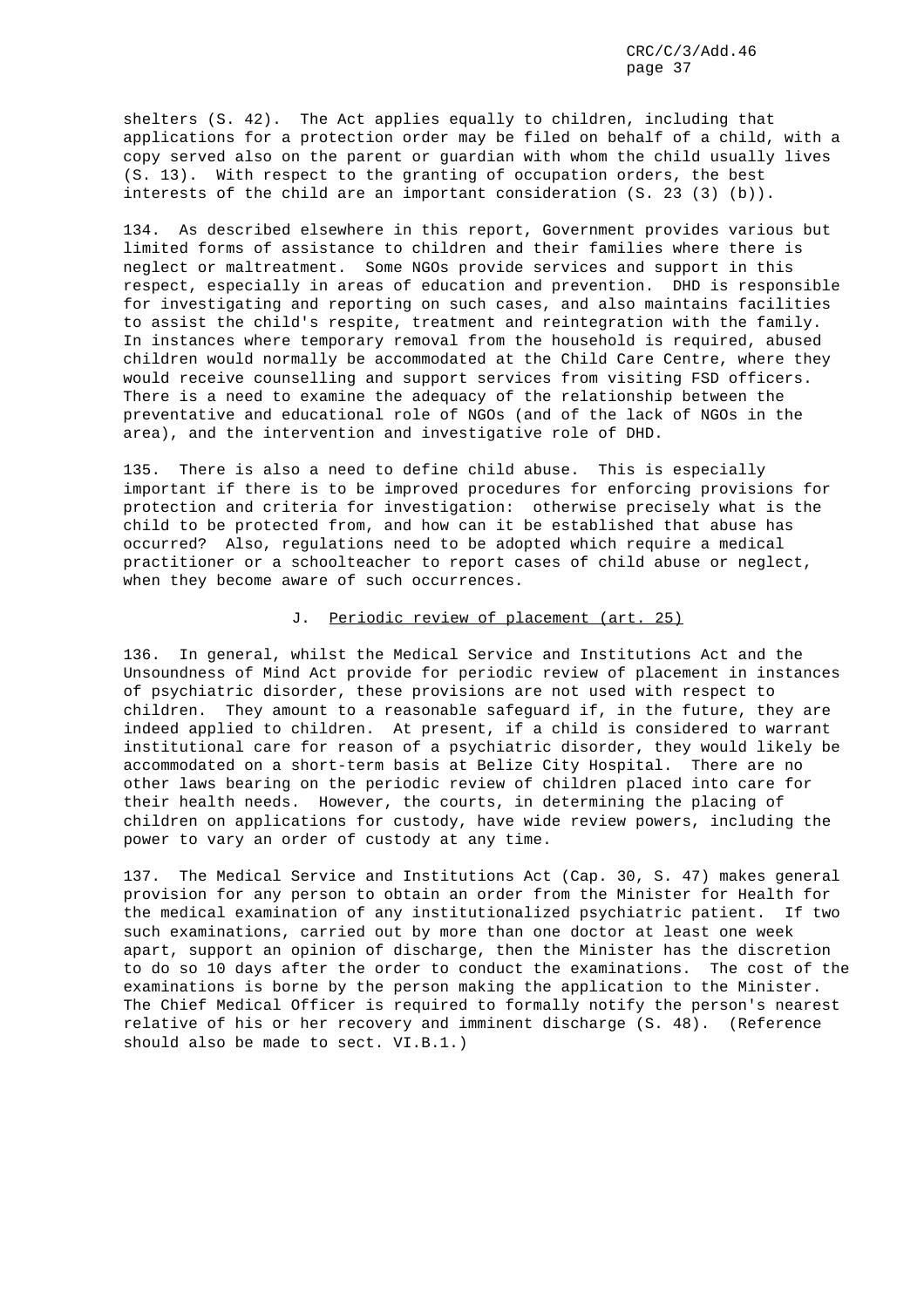138. The Unsoundness of Mind Act (Cap. 83) requires that the Minister of Health appoint a Board of Control (S. 24) which is responsible, inter alia, for twice-yearly inspections both of every institution housing a person deemed to be mentally defective and of every such person under supervision or guardianship (S. 26 (2)). The Board has the power to discharge any such person at any time (S. 26 (3)). Whilst no such Board is in existence, it is also true that children are not classified as mentally defective and accordingly institutionalized under this Act. At any rate, the majority of such persons are voluntary residential patients, or have otherwise been ordered into institutional psychiatric care by the courts. In the latter case, the Ministry of Health is required to submit a monthly report to the court.

139. For children placed in institutions for their care, there appear to be no legislative requirements for regular reviews. There are, however, administrative arrangements in respect of government-managed children institutions whereby reviews occur every six months although there is presently a move to institute such reviews on a three-monthly basis.

140. With respect to the institutional treatment of drug abusers, there is one inpatient programme in Belize, the Le Patriarche programme. This NGO operates two centres, at Placencia Village in Stann Creek District, and at San Ignacio in Cayo District, and accommodates up to 25 people at any point of time. Admissions are made via the National Drug Abuse Control Council (NDACC), or else by self-admission at the facility (in which case, NDACC is still informed and involved). NDACC visits every inpatient every month to review progress, and receives a quarterly progress report on each patient. People admitted for treatment have been as young as 12 years of age.

## K. Concluding comment

141. To the extent that such data are available, statistical information on the numbers of children per year within the reporting period, disaggregated according to various characteristics and categories, is presented in the tables attached to this report.

142. With respect to the question of equally shared parental responsibility, it was noted at subsection B above that the laws of Belize assign principal responsibility for the maintenance of children to the father, and only to the mother where the father fails in his duty. In the context of greater efforts to secure equal opportunity for women in the employment and economic spheres, and in other aspects of social, domestic and economic relations, this may seem anomalous. Whilst such gender equality is far from a reality, there may be merit in reviewing such legal provisions in terms of recognizing the principle of gender equality in the context of responsibility for the maintenance of children.

143. Comment has also been made with respect to parental responsibilities in the area of public concern about ready access by children to viewing what is widely regarded as being inappropriate and unsuitable broadcasts on cable TV. In this regard, the measures advocated in the previous chapter to improve public programming of cable broadcasts should be augmented by public education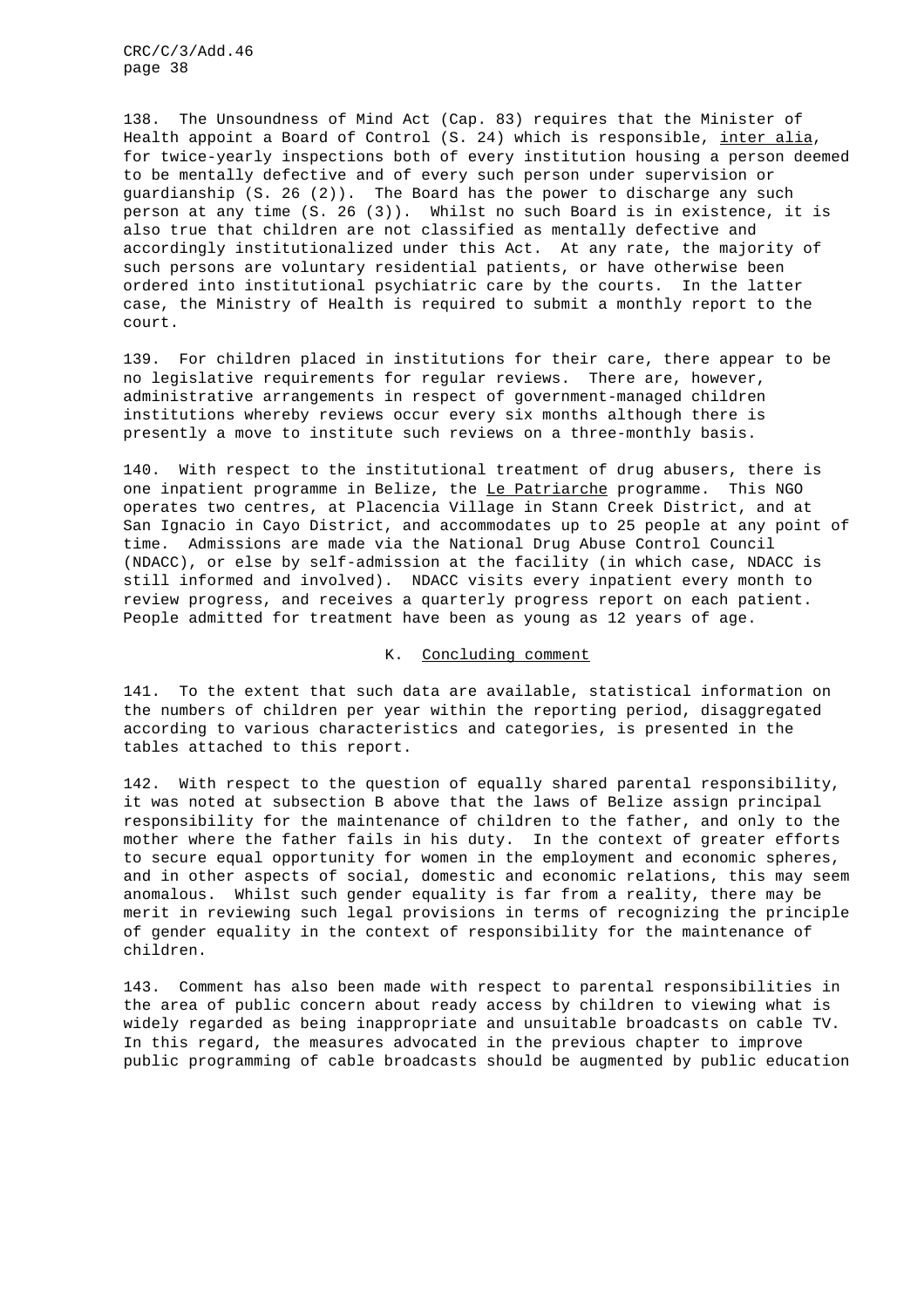efforts, and could cover shifts in the centrality of TV viewing to family life, and means of better screening programmes selected for home viewing.

144. It has been noted that the Family Court has taken commendable first steps in 1995 to ensure greater compliance by fathers with maintenance orders. However, it also needs to be stated that there may, in some instances, be unintended consequences, such as, for example, where the man is in a married household, but is fathering children by a second relationship and being required to maintain those children born out of wedlock. This often occurs to the detriment of the children in the first household, for whom there is unlikely to be a maintenance order. In view of the prevalence of such relationships in Belize, this matter may warrant further investigation, as also may the situation whereby the mothers of children of middle-income fathers are unable to afford to take a case to the Supreme Court for a maintenance settlement more consistent with the father's means and with the standard of care which the child would otherwise have received.

145. Section IV.B.2 commented on government assistance in the care of children. Whilst the recent introduction of limited financial assistance to non-government children's institutions is welcome, this level deserves review, especially in the anticipated event of the Government introducing formal minimum standards of care for children in those institutions, as described in section III.B.2.

146. Reference was made to the power of the court to divest a parent of authority over any female child aged under 13 years, whom they have encouraged or allowed to be seduced or prostituted. It is considered that this age-limit ought to be raised to 16 years, and equally applied to male children.

147. To further improve compliance with article 9, provisions should be made to ensure, rather than more informally permit, freedom of access to information on instances whereby the State separates a child from his or her family members.

148. Article 10 deals with family reunification, and comment was made in sections IV.B and I, concerning article 8, about the need to examine the status of children whose parents are covered by the Aliens Act. This especially needs to ensure that children are not left homeless or in any other way vulnerable as a result of their parents being displaced under this Act, nor that those children are in danger of being separated from their parents and other family members. It is recognized that this may raise particular problems in the application of such protection to not just the children, but to other family members as well, and may be interpreted as negating the intended effect of the legislation. Nevertheless, such protections need to be assured.

149. Also with respect to article 10, there is a need to examine the extent to which there is a problem for the Belizean children of parents who emigrate, primarily to the United States, in being unable to secure visas to be reunited with, or even visit, those parents. It is recognized that, in some cases, those parents may have migrated without the necessary approval of the receiving country. This means that such parents will be reluctant to return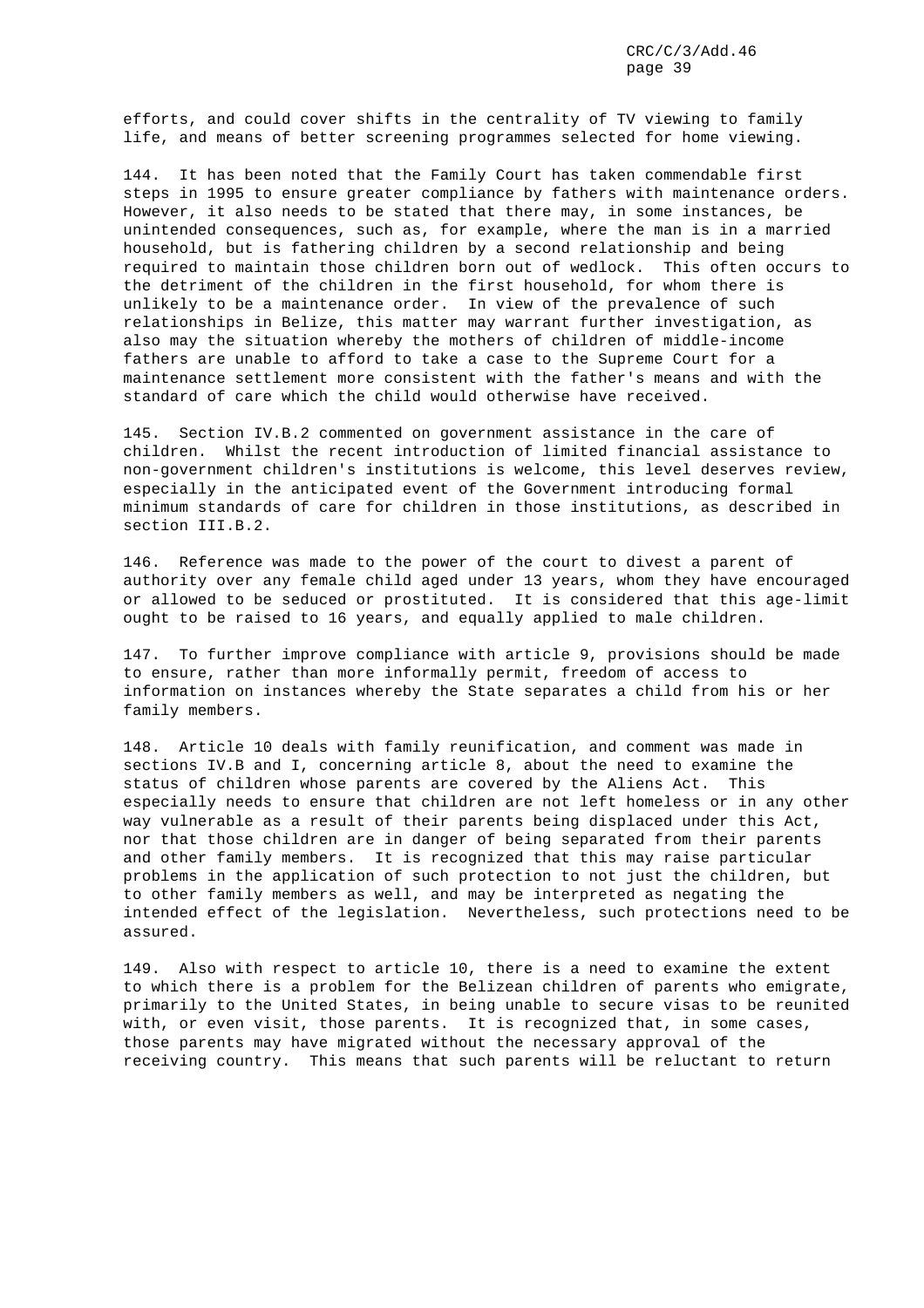to Belize to visit their children, for fear of being unable to re-emigrate. However, once again, the focus of this examination needs to be upon the rights and needs of the child.

150. In section IV.E (art. 27 (4)), recent reforms to the levels of maintenance were mentioned. However, it is considered that there remains a need to monitor and review both the adequacy and consistency of such rates of maintenance, including with respect to the identical treatment of children regardless of the marital status of their parents. Such a review may include attention to the merit of incorporating provisions for indexing levels of such payments, both in line with cost-of-living movements and in order to progressively achieve a more adequate level of support.

151. Also concerning article 27 (4), comment has been made about the limited relevance of provisions for reciprocal maintenance orders with other States. Part IX of the Summary Jurisdiction (Procedure) Act presently confines such reciprocal agreements to other Commonwealth countries. This severely restricts the scope of such provisions. As a result, it is important that, firstly, the Act be amended to permit reciprocal agreements with countries other than those that are members of the Commonwealth and, secondly, that the Government initiate discussions with the United States Embassy to ascertain the potential to enter such a reciprocal agreement with the United States.

152. The situation concerning article 20 was briefly described at section IV.F. The adoption of reforms arising from the independent review of arrangements for children in institutional care has been noted, along with various proposals for further reform which are being considered by Government in 1995. Nevertheless, in the drafting of comprehensive children's legislation, attention is still required to judicial procedures to be followed when children are deprived of their family environment, even though the nature and application of those procedures need to be detailed in administrative policy rather than legislation. As mentioned at section V.F, there also needs to be some appraisal made of the incidence of, and procedures to apply in handling cases of the abandoned and stateless children of refugee families.

153. As has been noted, the Government has acknowledged the need for reform to the Adoption of Children Act, and to associated assessment. Steps are now in progress to implement these changes, and DHD has developed and adopted standardized pre-adoption assessment procedures, to better ensure that the interests of the child are paramount. Briefly, the proposed changes aim to define DHD as the competent authority in all adoption applications (including as the guardian ad litem), to ensure that adoption is considered the appropriate and preferable action for the child, to ensure that all informed consents have been granted, to ensure that appropriate pre-adoption assessments and counselling have taken place in all applications, and to permit intercountry adoptions (accompanied by intercountry screening and assessment) whilst ensuring that appropriate domestic remedies do not exist.

154. With respect to adoptions, the prevalence of informal adoptions has been mentioned, along with the precarious position in which this may often leave the child. Therefore, it is necessary that this situation be examined, and the potential for appropriate remedies and safeguards considered. Similarly,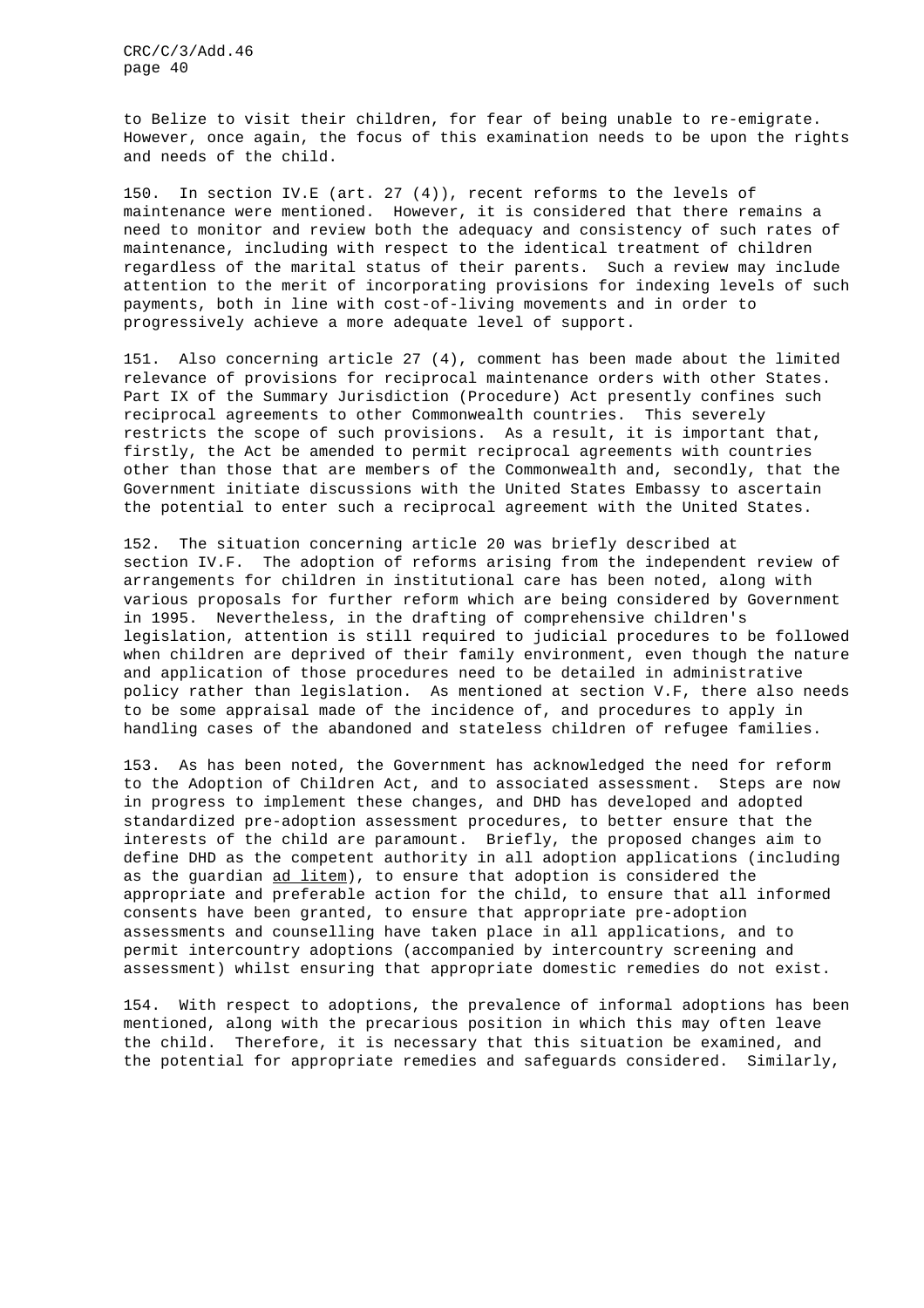attention needs to be given to the matter of the rights of the child-mother whose baby is adopted, whereby she may not support the adoption of her child.

155. It is also important that all instances of children in long-term institutional care be reviewed, and steps taken to identify appropriate alternative family-based solutions to their needs. It is reiterated that DHD has embraced a policy and programme framework which emphasizes family reintegration and the deinstitutionalization of children. This paves the way for a range of further reforms to institutional care, and especially to substantially reducing the incidence of long-term residential care.

156. Also, DHD should endeavour to adopt procedures whereby the applicant for adoption is screened, counselled and assessed, prior to any matching with a prospective child available for adoption. Furthermore, in view of the fact that most intercountry adoptions are to citizens of the United States and that the United States Government has stringent provisions to be met in approving adoptions by such people, it may be advisable for the Government to formalize a bilateral intercountry adoption agreement with the United States, which may also serve as a model with respect to other countries.

157. It is widely considered that more concerted action is required to give better effect to the provisions of the Domestic Violence Act. This applies both to greater use of the Act to prosecute offenders, and to ensuring that the requisite services are provided. Such services include the relative lack of specific counselling for the victims of domestic violence, the continued shortage of shelters for victims, the need for improved attention to the training of personnel, and the continued absence of adequate statistical information. In fact, there appears to be a need for urgent attention to many of the provisions of section 42, which is the specific responsibility of MHR. This is not to deny the efforts already taken, or the general difficulty in tackling domestic violence.

158. Urgent attention must be given to the incidence of non-reporting of child abuse. It is recognized that this is a very difficult issue to identify; however, there needs to be closer collaboration between DHD and relevant NGOs, such as NOPCA, in the investigation and treatment of such cases. Such collaboration also needs to develop improved public awareness strategies as part of a preventative approach to child abuse, although attention is also required to means by which the laws governing child abuse may be more comprehensively enforced.

159. It is also necessary to acknowledge the persistence of the corporal punishment of children in Belizean families and institutions. Even though this behaviour may fall within the scope of Belizean law, it is considered that action is required to minimize such practices. This could include:

(a) Reviewing the extent and nature of corporal punishment, and provisions for its application, including rights of appeal, within government and NGO institutions, including schools;

(b) Implementing the provisions of the Social Service Agencies Act in terms of prescribing standards of care and protection;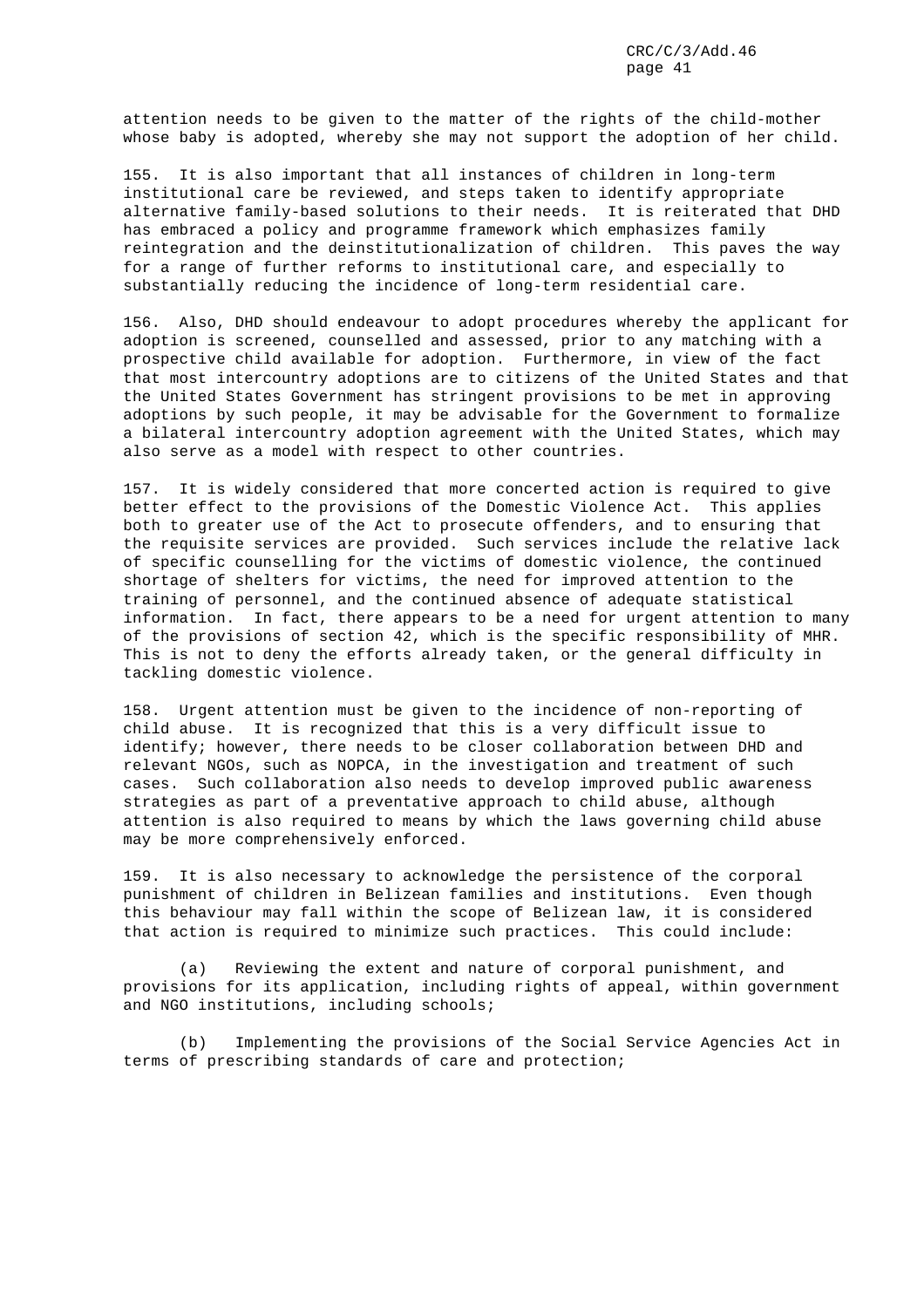(c) Efforts to better define forms of child abuse (including psychological); and

(d) Action to better promote public awareness of alternative forms of discipline of children and of alternatives to such disciplinary action.

160. In view of the highly precarious nature of NGOs, with the lack of resources for sustainability of operations and services, urgent attention is needed to the development by DHD of a comprehensive strategy for such case management. This needs to recognize the primary responsibilities of Government, via DHD, as well as the essential role to be played by NGO and Church-based agencies. Further review is needed of the nature of any sustainable network of NGOs which is required to ensure a more formal and consistent role by this sector in collaboration with Government. Such review needs to give attention to the current and required nature of the relationship between Government (and its investigative and intervention responsibilities) and the NGO/Church-based sector (and its educational and preventative roles).

161. Whilst young people in institutions receive periodic review of treatment and placement, it seems desirable for this to be a formal requirement. This may not need a specific amendment to the relevant Acts, but should certainly be incorporated into the minimum standards prescribed by DHD for all government and non-government - institutions and facilities, as per the Social Service Agencies Act (S. 13 (1)).

162. Finally, it is necessary to call for a review of the laws to the extent that there may be a need to remove gender discriminatory provisions. In a number of cases, the laws make different provisions for the female and the male child. These are essentially of two types. Firstly, there is an assumption that a male child is in need of financial support until the age of 18 years regardless of marital circumstances, but that such need ceases if a female child marries, presumably because there is an expectation that the husband is responsible for her maintenance. This is often not so, quite apart from the question of whether it is any longer acceptable in view of issues of economic independence and greater gender equity in treatment within public policy. Examples of laws which may be included in a review would be the Wills Act (SS. 35 and 36), the Pensions Act (SS.  $6$  (1) and 12 (6)), and the School Teachers' Pensions Act (Cap. 33, S. 21 (4)). Secondly, there are gender differences in laws governing such matters as child sexual assault and abuse, and associated protective provisions. These differences seem inappropriate in such areas. Examples of laws which may be included in such a review, to extend protective provisions to include the male child, would be the Criminal Code (SS. 46-49 and 68 (rape and carnal knowledge), 54 and 55 (abduction), and 60 and 61 (incest)). At the same time as removing gender disparities, such review should also examine areas where there could be improved consistency in the application of age levels to different offences. Reference has been made to such examples in other sections of this report, including earlier in this subsection.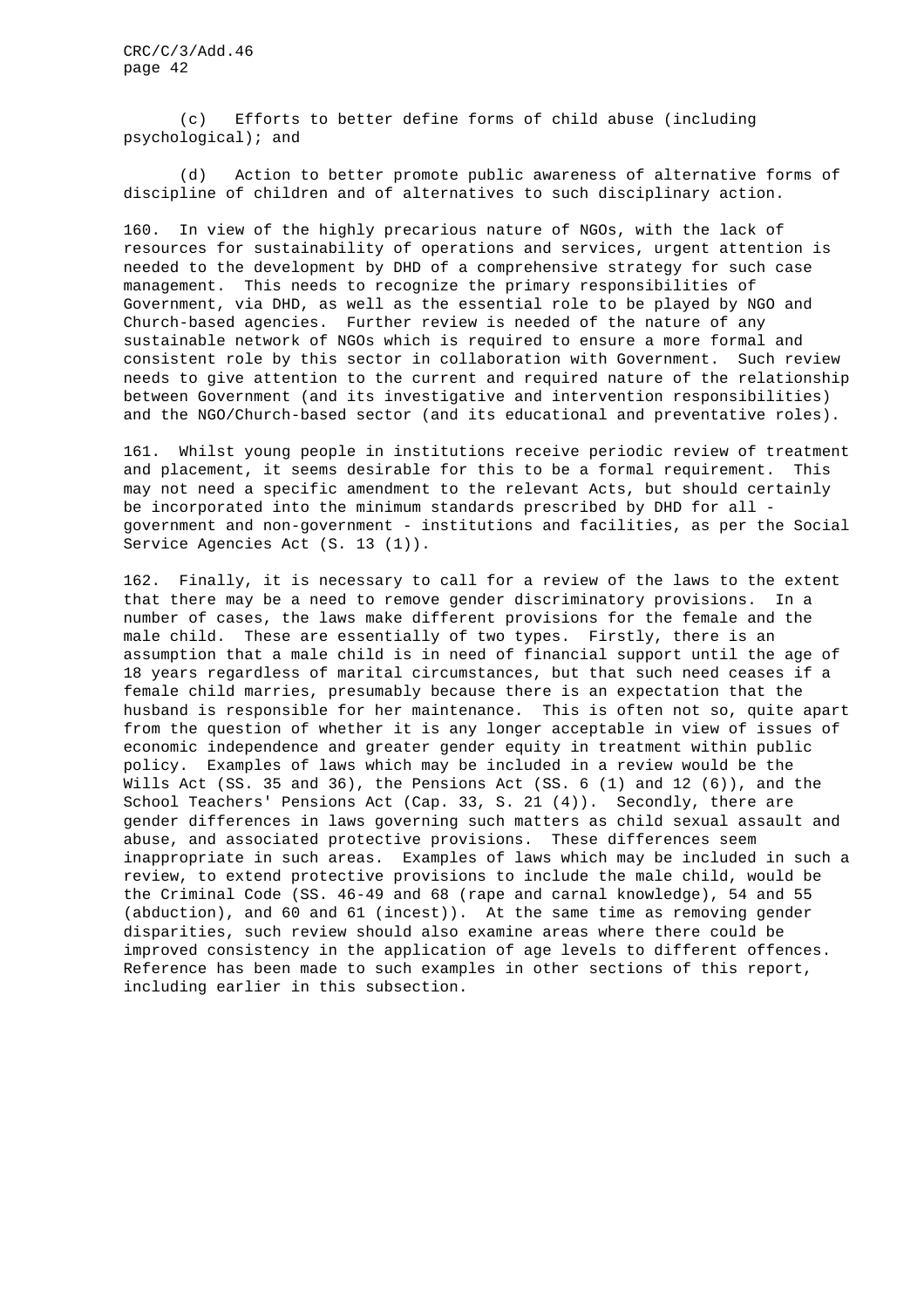### VI. BASIC HEALTH AND WELFARE

## A. Survival and development (art. 6, para. 2)

163. This subarticle has been addressed under section III.C.3 of this report, where reference was made to the provisions of the Criminal Code (S. 96) concerning the duties of parents and guardians "to supply the necessaries of health and life", and to the Family Maintenance Act (SS. 2 and 3) which ensures parental responsibility for the maintenance of children. Parental responsibilities for the upbringing and development of the child, along with government assistance in this regard, were discussed at section V.B.

164. In addition, the 1994 reforms within DHD, which included the placement of child development officers within FSD, have further strengthened the focus of that Department on improving the development of the child. These have also been referred to elsewhere in this report (see, for example, sects. V.B.2 and V.F).

## B. Disabled children (art. 23)

# 1. Legislative provisions concerning people with mental disability

165. The only legislation dealing specifically with people with disabilities relates to mental disability. Refer to section V.J for a description of the Medical Service and Institutions Act. The other relevant law is the Unsoundness of Mind Act. It empowers the courts to make orders for the custody of persons found to be of unsound mind, and provides for a person deemed to be intellectually disabled to be placed in an institution established for such purposes, or otherwise placed under supervision or guardianship. This latter provision is at the instigation of that person's parent if, though not severely intellectually disabled, he or she is under the age of 18 (S. 19 (1) (a)).

166. For intellectually disabled children over the age of 7 but less than 16 years, the Ministry of Education's Chief Education Officer is empowered to give notice to the Commissioner of Police that a child is incapable of receiving benefit from special education classes without detriment to the interests of the other children, and should be transferred to an institution or placed under other supervision or guardianship (S. 19 (2)).

167. The parent of a child under the age of 18 years certified as intellectually disabled by two duly qualified medical practitioners - and also signed by a judicial authority where the child is regarded as not severely so - may have that child placed in an institution or under supervision or guardianship (S. 20).

168. This Act also requires (S. 26) that a Board of Control, responsible to the Minister of Health, inter alia, exercise supervision over all such institutions and the standards of care, training, control and treatment of such institutionalized persons. The Board is required to inspect every institution holding intellectually disabled people at least once in each year,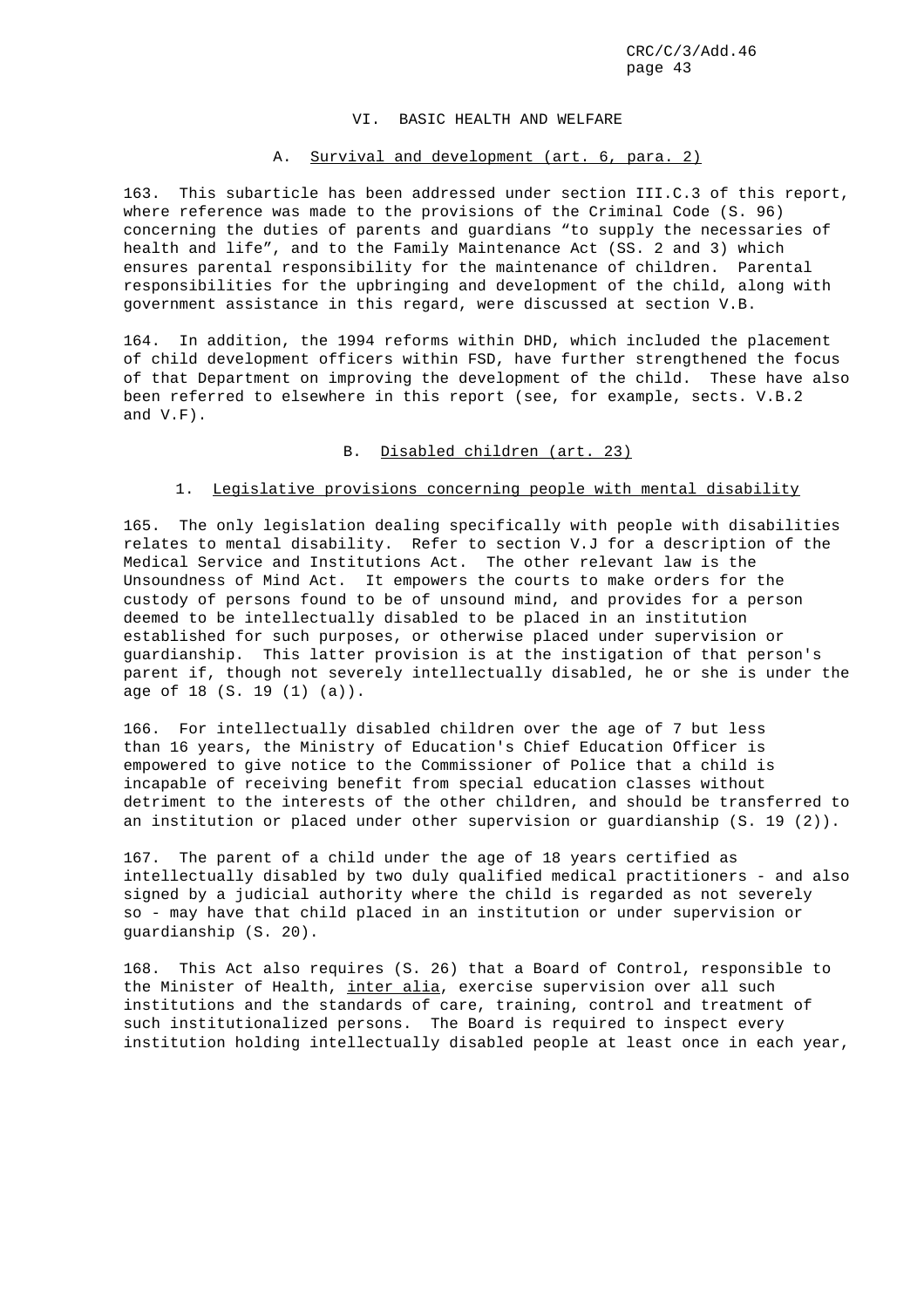and to inspect every person under such supervision or guardianship at least twice yearly. The Board is empowered to discharge such a detained person at any time.

169. However, it is noted, firstly, that this Board does not exist and, secondly, that whilst children would be covered by the provisions of this Act, it is not used in this way. There is limited provision for accommodating a moderately intellectually disabled child at the Stella Maris School in Belize City. The Stella Maris School was established in 1958 as a school for the physically disabled. In 1982, the Lynn School for the intellectually disabled was amalgamated into Stella Maris, which now serves approximately 100 children with a wide range of disabilities. Several secondary schools have indicated a willingness to accept Stella Maris graduates. However, there have been few successful experiences in this regard, due largely to a lack of teacher training, parental attitudes, a lack of appropriate aids, and the frustration of the students in being unable to keep pace with the curriculum. Since 1993, students with cerebral palsy and hearing impairments have attended the Centre for Employment Training, an upper secondary vocational and technical training centre run by the Ministry of Education. In the rare instances where a child is considered to require institutionalization for reasons of more severe intellectual disability, this would take the form of short-term detention at the Belize City Hospital. Even so, there has been at least one recent instance where a child was detained at the Infirmary, and this highlights the need for provisions to be made for children with these types of disability.

#### 2. Services for children with a disability

170. The Government of Belize established the Disability Services Division (DSD) in 1986. DSD is under the purview of DHD and has field officers operating in each District. DSD's stated goals are to provide rehabilitation services at the community level for disabled persons and provide advocacy for disabled persons and their families in obtaining community services.

171. DSD operates a national rehabilitation centre, and its range of services includes a comprehensive screening service for children and infants, including screening of new-born babies at the hospital and at maternal and child health clinics. Young children with developmental delays are provided with early stimulation and rehabilitation services, usually in their homes, by DSD staff and volunteers. Parents of these children are also encouraged and trained to provide these services. DSD also screens for hearing impairment and fits hearing aids, and maintains a supply of low-cost equipment (crutches, wheelchairs, hearing aids, telephone amplifiers, prostheses, etc.) which it lends as available. In 1994 it commenced the local manufacture of some such equipment, and provides training to interested people in their design and low-cost construction.

172. DSD also maintains a national register of people with disabilities, including those who have received some type of service from it. Approximately one third of this population is children under the age of 15 years. Even so, it is estimated that less than 10 per cent of those with special needs are in receipt of services.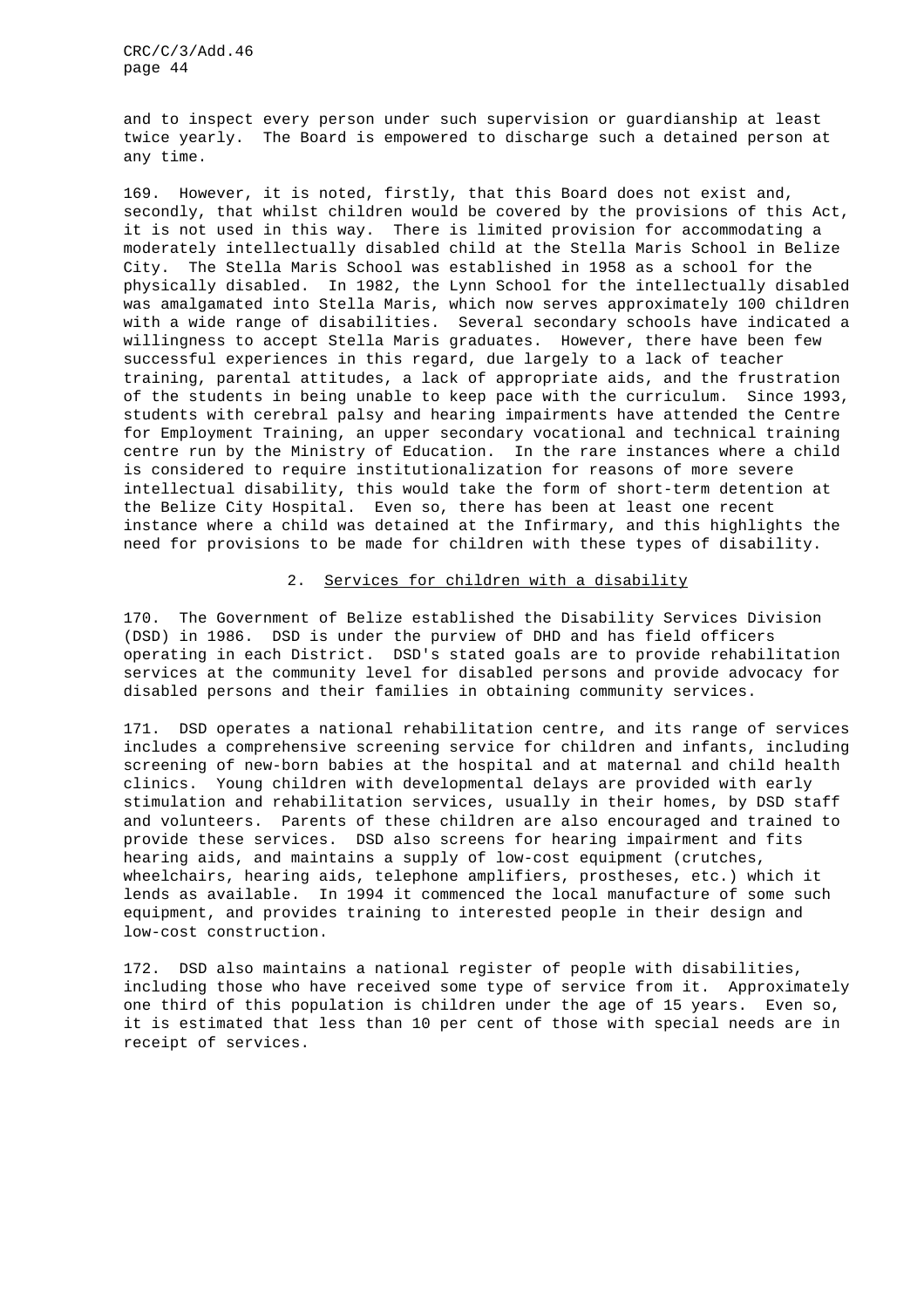173. Within the Ministry of Education, a Special Education Unit was established in 1990, for the purpose of organizing and supervising special education services and the integration of disabled children into the primary school system. Since 1992, that Unit's coordinator has been responsible for coordinating in-service training in special education, and the Special Education Sensitization Programme for administrators, education officers, and teachers. More recently, the Ministry of Education has developed a Special Education Plan, as part of its National Educational Development Plan and, in 1994, established a Special Education Consultative Committee, comprising representatives of Government and NGOs with expertise in the area. In 1985, the Ministry of Education's Pre-school Unit began to offer training sessions to pre-school teachers on the early detection and prevention of and attention to disabilities.

174. Owing to limited resources, it remains the case that for some disabled children the right to an education is not achievable. There are five special education units for severely to moderately disabled children in Belize: the Stella Maris School in Belize City, and special units in the Districts of Corozal, Orange Walk, Stann Creek and Toledo.

175. In addition to the special education units, there are four resource units for children with learning difficulties: two in Belize City, and one each in Orange Walk and Cayo Districts. Through these units, the host schools provide special attention to students with learning disabilities, attention deficit disorders, or who are classified as slow learners.

176. In general, all of these services are provided free of cost. However, in many cases, services - including school facilities - receive inadequate budgets, and often rely heavily on donations from the non-governmental or private sector or international agencies. Despite the best efforts of these local services, equipment and facilities may often be substandard or insufficient, or services may not be sufficiently comprehensive. There also needs to be greater attention to vocational training and to employment placement, with a need to address attitudinal problems of employers and parents, in order to ensure more independent and sustainable outcomes of education effort.

177. Until recently, the Stella Maris School provided residential care for some students with disabilities. This service has now been closed, thus fostering greater responsibility by the family for such children and reducing the incidence of and demand for institutional care. This action has also enabled improved coverage of educational services for children with disabilities from within existing resources. This has been accompanied by greater attention to the main streaming of such children into the standard educational system, thus improving their integration into the social and vocational framework of the youth development process. Despite the benefits of main streaming, this remains an option only for those with milder disabilities, which still leaves a concern about the need to extend opportunities to those children who are more seriously disabled.

178. Two NGOs which play particular roles are the Belize Council for the Visually Impaired (BCVI), which assists in the main streaming of visually impaired students, through the provision of technical advice and material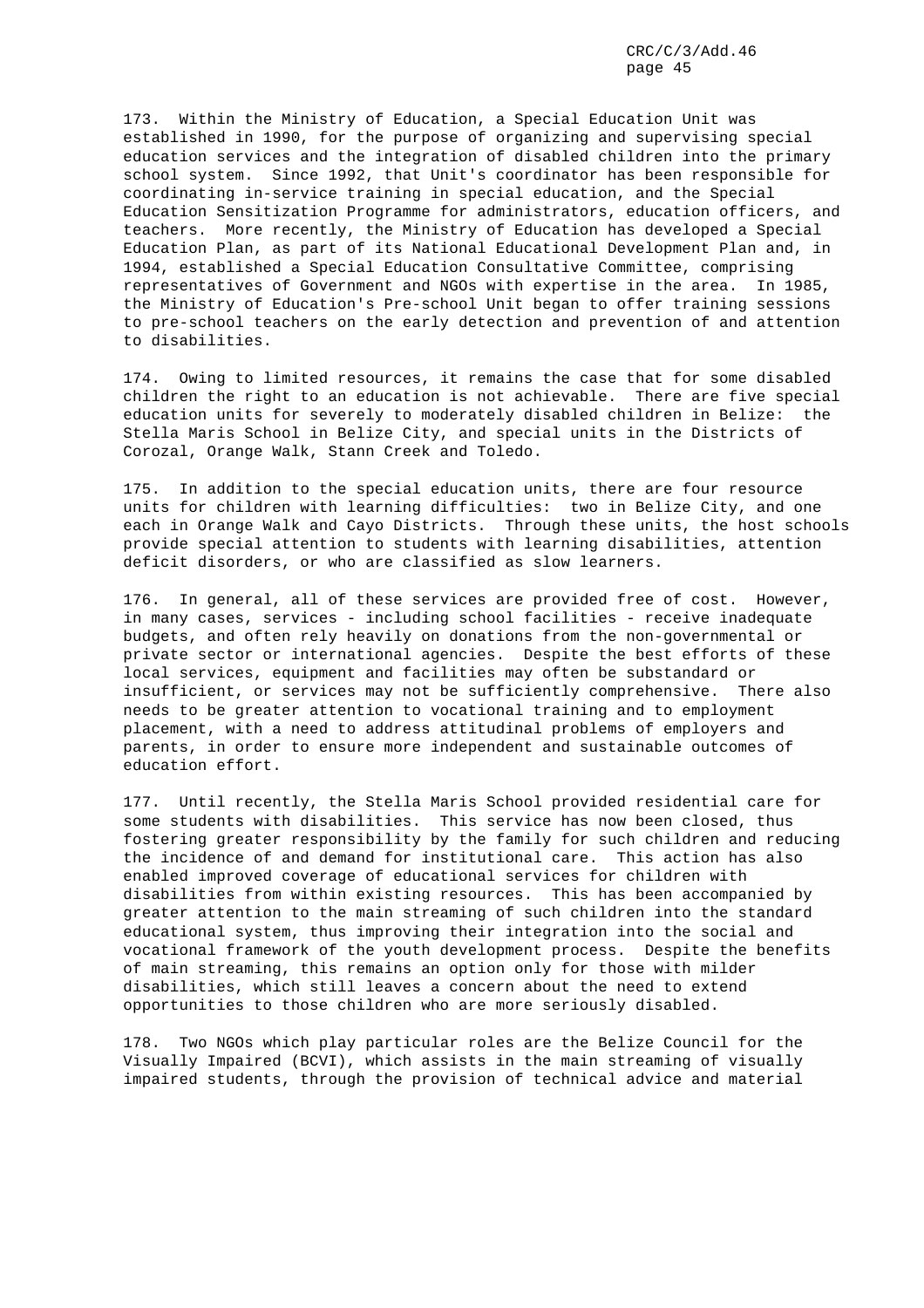support, and the Belize School for the Deaf. This school conducts full-time day classes for about 30 students and evening classes for hearing impaired people ranging in age from 3 to 20 years. It also provides a residential facility, which has recently been expanded coinciding with the closure of Stella Maris School's residential service.

179. In the past couple of years, the DSD Coordinator has prepared course materials for the introduction - which is now in place - of a special education curriculum within the teacher training programme at Belize Teachers' College.

180. To give more force to these efforts, and to better specify the rights and promote the opportunities available to people with disabilities, the Government foreshadowed in 1994 the introduction of special legislation concerning the rights of people with disabilities. DSD is in the process of collating relevant legislation from other countries, and of drafting the outline of such an Act.

C. Health and health services (art. 24)

1. Legislative provisions for health and health services

181. There is a range of legislation governing and providing for health standards and services in Belize, including - even if not specifically providing - for children. These include:

Medical Service and Institutions Act Public Health Act (Cap. 31) Medical Practitioners Registration Act (Cap. 251) Nurses and Midwives Registration Act (Cap. 253)

There are other Acts regulating, for example, dentists and opticians in their practice.

182. The Medical Service and Institutions Act provides that eligibility for hospital admission applies to, firstly, members of the police force, secondly, all sick persons having a duly signed order and, thirdly, all other persons able to meet the criterion of capacity to pay the hospital costs (S. 24). In the case of an emergency, the medical officer in charge of a hospital may approve admission (S. 26 (1)). There is no specific provision in the Act for the child's right of access.

183. The Public Health Act provides, at Part X, for the free public vaccination of children within three months of birth (see especially Ss. 150 and 151). The Act also sets down guidelines for the treatment of infectious diseases (including requirements of parents and school principals), and provisions for quarantine; provisions for the maintenance of a supply of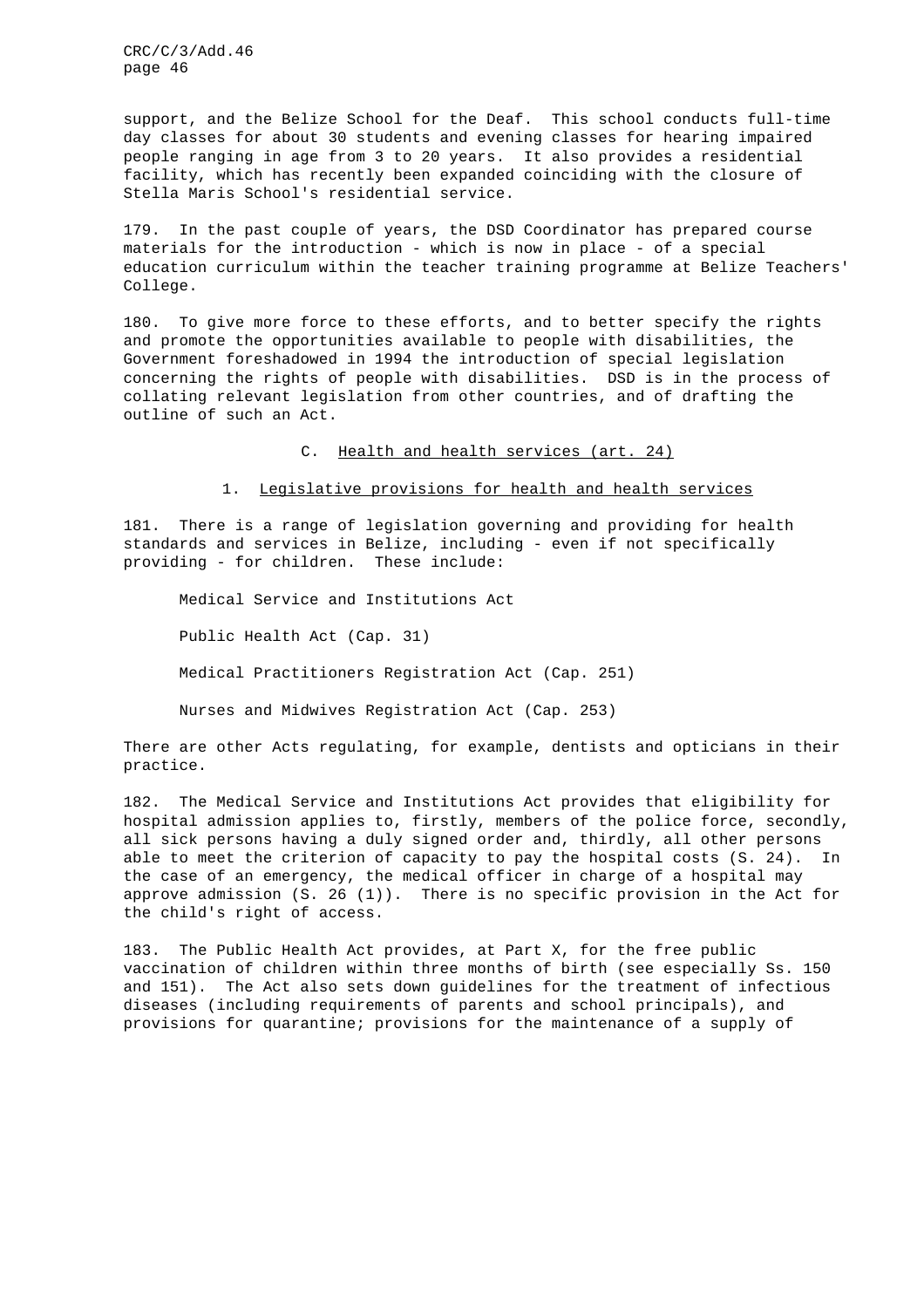drinking water and for the regulation of drains; provisions for sanitary facilities (including provisions for co-educational schools); and provisions for the handling of dead bodies; all of which promote the avoidance of disease and the maintenance of basic health standards.

184. Part X of the Public Health Act has enabled the Government's Expanded Programme of Immunization (EPI) campaign to achieve global goals in immunization rates for children under five years of age, and to achieve tetanus coverage. EPI is viewed as the most successful programme of the Government's Maternal and Child Health (MCH) Unit. By 1992, the Ministry of Health, in collaboration with other ministries and international agencies, most notably UNICEF and the Pan American Health Organization (PAHO), had an 83 per cent immunization rate for children under one year of age, which exceeded the universal 80 per cent target.

2. Key features of health services

185. The principal health planning document was the Ministry of Health's "Five-Year Plan 1990-1994" and, presently being drafted, the "National Health Plan 1996-2000". Belize is also a signatory to the 1978 Almaty Declaration and is therefore committed to "Health for All by the Year 2000", with a focus on primary health care (PHC).

186. Current features of the health care system include:

(a) Seven government and two private hospitals (all of which have at least one children's ward), 35 health centres and 17 rural health posts;

(b) 117 midwives (16:1,000 live births (Lbs)) and 135 Traditional Birth Attendants (TBAs) (110 of whom have received training);

(c) A national Maternal and Child Health Unit and associated service, with committees in each District;

(d) Successful child immunization programme (Belize achieved Universal Child Immunization in 1990);

(e) 350 volunteer Breastfeeding Counsellors nationwide (trained by Breast is Best, a national NGO);

(f) A fair amount of knowledge of contraception, although usage is much lower.

187. Some of the more relevant statistical indicators are:

(a) An infant mortality rate (IMR) of 35:1,000 Lbs (from 1991 Census) (substantially higher, but more accurate, than the Vital Register);

(b) An under-five mortality rate (U5MR) of 50:1,000 Lbs;

(c) 25 per cent of under-five-year-old deaths are due to acute respiratory infection;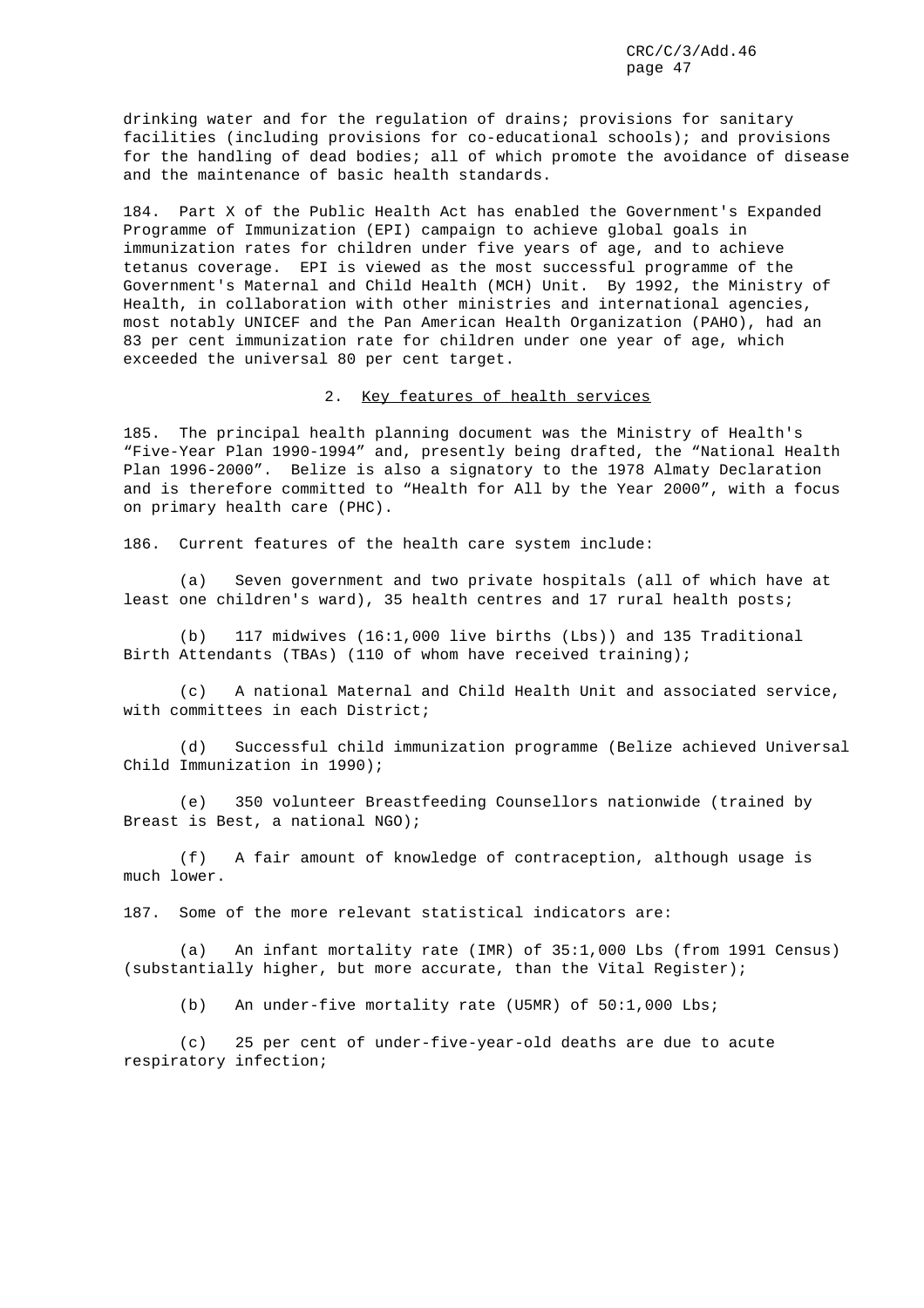(d) Vaccination coverage of 89 per cent DPT, 99 per cent BCG, 89 per cent polio and 83 per cent measles (1992 data);

(e) 24 per cent of infants are exclusively breastfed for the first three months (4 per cent are predominantly breastfed);

(f) A maternal mortality rate (MMR) of about 14:10,000 Lbs (with only about 7,000 Lbs per annum, the rate can fluctuate widely);

(g) The main reason for female hospitalization is obstetric causes, which account for 24 per cent of all admissions;

(h) About 37.5 per cent of households obtain treated drinking water from public pipes to their residence (13 per cent in rural areas), and 35 per cent of households have water closets connected to sewer mains, cesspits or septic tanks (10 per cent in rural areas).

188. Amongst current concerns are:

(a) Recurrent budgetary pressures which serve to reduce the resource share for PHC;

(b) Inadequate recording of health data (especially the registration of infant mortality);

(c) An IMR substantially (about 75 per cent) higher than that for the English-speaking Caribbean;

(d) Main causes of IMR are conditions originating in the perinatal period, respiratory conditions and dehydration;

(e) Indicators that suggest abnormal nutrition levels in more than 50 per cent of children;

(f) Belize's high fertility rate (4.6 compared with 3.5 for Central America and the Caribbean), and especially its teenage pregnancy rate of about 20 per cent;

(g) The continued failure to adopt a national breastfeeding policy;

(h) The epidemic proportions of AIDS (an incidence rate in 1993 of 13.5 per 100,000, just 7 years after the first case), with 5 paediatric cases reported between 1985 and 1994 (2 attributed to perinatal transmission and 3 to blood transfusion);

(i) The growth in malaria cases, with a 63 per cent increase between 1992 and 1993 (8,482 cases), and Cayo District accounting for 37 per cent of all cases, possibly due to the influx of Central American immigrants.

#### 3. Public health education and preventive health care

189. The Health Education and Community Participation Bureau (HECOPAB) was established within the Ministry of Health in 1981, via funding from UNICEF.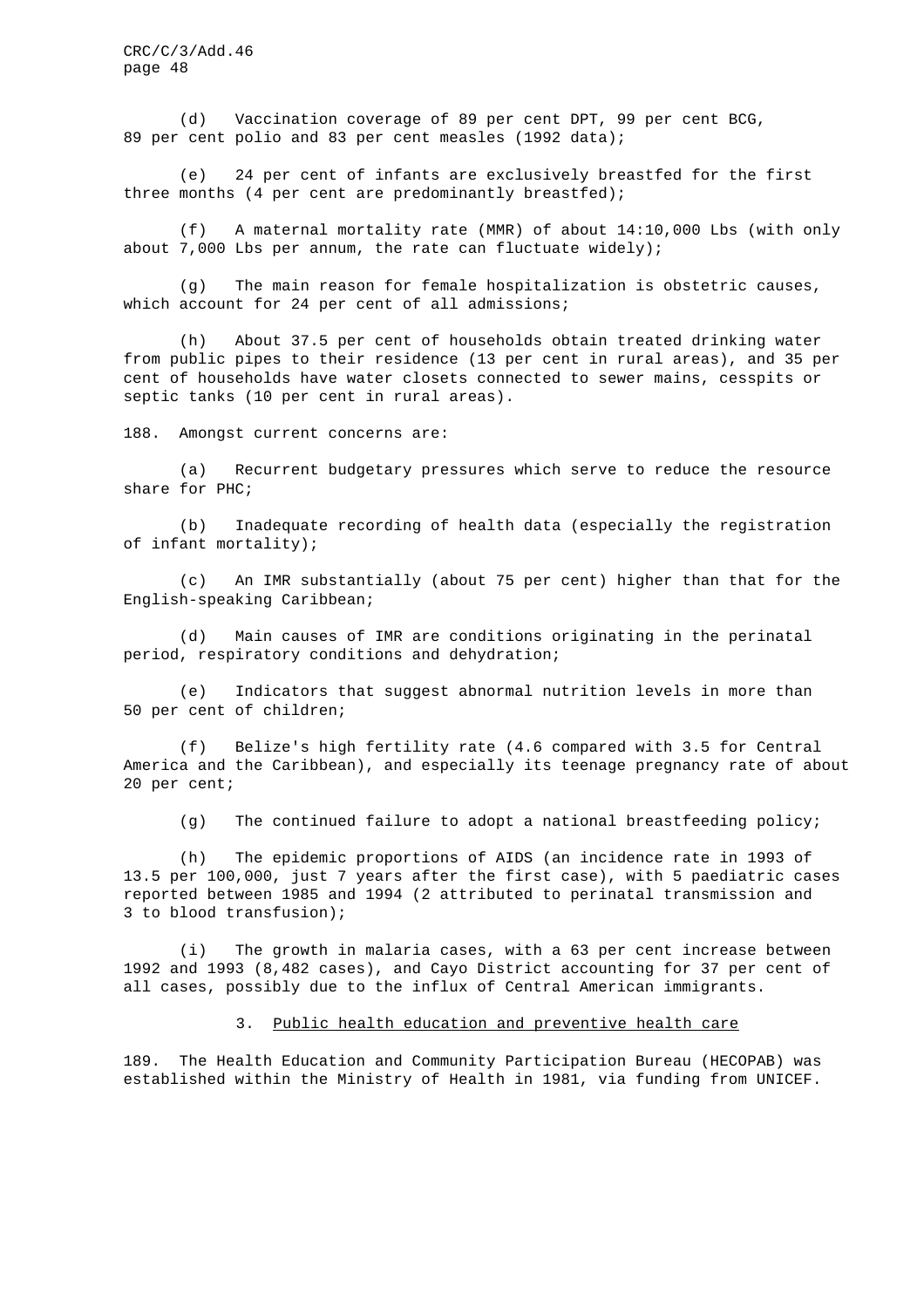It employs health educators and has a presence in each District. HECOPAB does not work directly with children, but focuses on the provision of assistance to different NGOs and other agencies in the development and provision of education and training material. In conjunction with the MCH Unit, it has produced brochures and public education material on the protection of the rights of the child. In this regard, it also works closely with NGOs such as NOPCA and Belize Family Life Association.

190. With respect to acting to abolish traditional practices prejudicial to the health of children, the main steps taken have been related to isolated incidences in remote communities by indigenous populations (and some untrained TBAs) whereby the newborn child's umbilical cord is severed with a cutlass. In most instances, this practice has been perpetuated by the menfolk of these indigenous groups. This had sometimes caused infections to the child, with the most recent report of neonatal tetanus occurring in the mid-1980s. Measures to abolish this practice have been primarily taken through TBA training and via formal training of traditional midwives. A certificated three-month training programme delivered by public health nurses, with the involvement of rural health nurses, in collaboration with local health centres, includes clinical and hospital observation and practice, lectures and, sometimes, examinations. Given that it is not possible to ensure the presence of TBAs at all births, the MCH Unit is, late in 1995, commencing an outreach training programme for fathers in the more remote villages of the southern districts, which will aim to further curtail this traditional practice.

191. The MCH Unit reports that there is also a problem with some first-time mothers, and mothers giving birth to more than five children, considered to be in high-risk groups, still preferring home births which may often be poorly supported. This matter is also the subject of ongoing education by the MCH Unit and public health nurses.

# D. Social security and child care services and facilities (arts. 18, paras. 3 and 26)

# 1. Employment-oriented child care

192. There is no legislative provision for child care services and facilities for the children of working parents. Problems in child care access and affordability are one of the major reasons why women continue to fail to share equitably in the Belizean labour market, along with traditional gender-based household and family roles, and of gender-based occupational segmentation.

193. The most common form of day care is informal home-based care with family or friend. There are insufficient numbers of group homes. In Belize District, there are 15 day care centres serving about 147 children. This means very limited, if any, access to the majority of mothers. Costs further restrict access: for a woman earning perhaps \$50 per week, a child care charge of \$15 per week per child becomes prohibitive, especially with more than one child. There are two Government-managed day care centres in Belize City, one each in the Mesopotamia and Port Loyola divisions; whilst Government is a major employer of women with dependent children, it does not itself provide work-based day care of its own.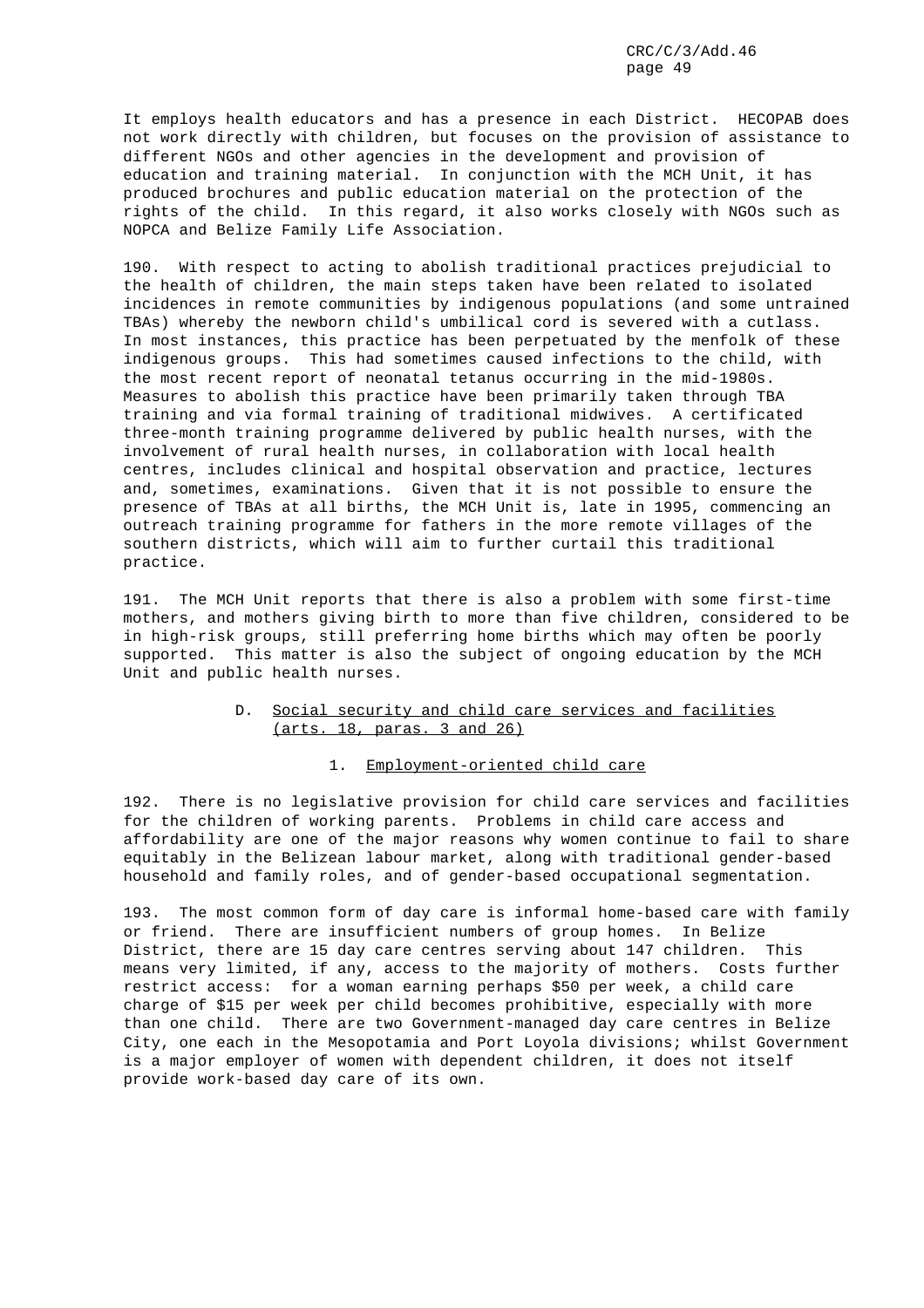194. The Government also oversees a number of childhood stimulation centres in rural areas, for children aged 0-3 years. These centres operate largely with voluntary staff - often mothers of participating children - and provide a combination of personal development, early classroom learning and play activities.

195. Despite the lack of access to such services, the manifesto of the present Government expresses its commitment to "undertake specific programmes to achieve equality and justice for all Belizean women and children by [inter alia] providing a voucher system for child care, funded by government and employers (through tax-free deductions), for parents earning less than the new taxable minimum". NCFC is presently addressing the task of formulating a national policy for child care, which includes reference to training needs. However, because of financial constraints stemming from the current national structural adjustment programme, the amount that can be done to better meet these needs is likely to be limited.

# 2. Social security provisions and social assistance payments

196. Government has in place a safety net system of income support, delivered via DHD, which provides small levels of social assistance to those most in need, via its offices located in each District. These social assistance payments are direct cash transfers and are not intended to constitute, on their own, a basic level of subsistence, but a supplementary form of support. As such, they may be considered quite inadequate in themselves ensuring a decent minimum living standard. These payments take two forms. Firstly, there are social assistance payments allocated on a needs-based basis, with a fixed small payment to persons aged 16 years and over, and a rate of half of that amount to children aged under 16 years. Secondly, there are social assistance payments, at the same rate, and also means-tested and administered by DHD, made to persons aged over 65 years. These latter payments are made on behalf of the Social Security Board, a commercially managed public authority, and are being phased out as the provisions for social security pensions for all retired workers come into effect. At present, persons aged over 65 years may - subject to means-test - be in receipt of both payments.

197. The Social Security Act (Cap. 34) provides for anyone over 14 years of age to be insured, if employed (S. 3 (1)). Under Statutory Instrument No. 82 of 1980, there is provision (S. 33 (1)) to make periodic payment of a pension in respect of a dependent, orphaned child aged under 14 years, or between 14 and 16 years if the child is still in school. This seems to mean that a child aged 14 years or older who is not in the school system is ineligible for a pension, and that, regardless of whether in school or not, a child is ineligible once he or she turns 16 years of age. There is special provision for eligibility for a child deemed to be incapable of earning a living, presumably by virtue of disability. The rate of child pension - which is conditional upon the death of the main income-earning parent - varies from one quarter to two fifths of the full rate applicable to the deceased officer's widow, with the higher (latter) rate applicable in instances of the child's incapacity to earn a living. According to the Act, there is provision for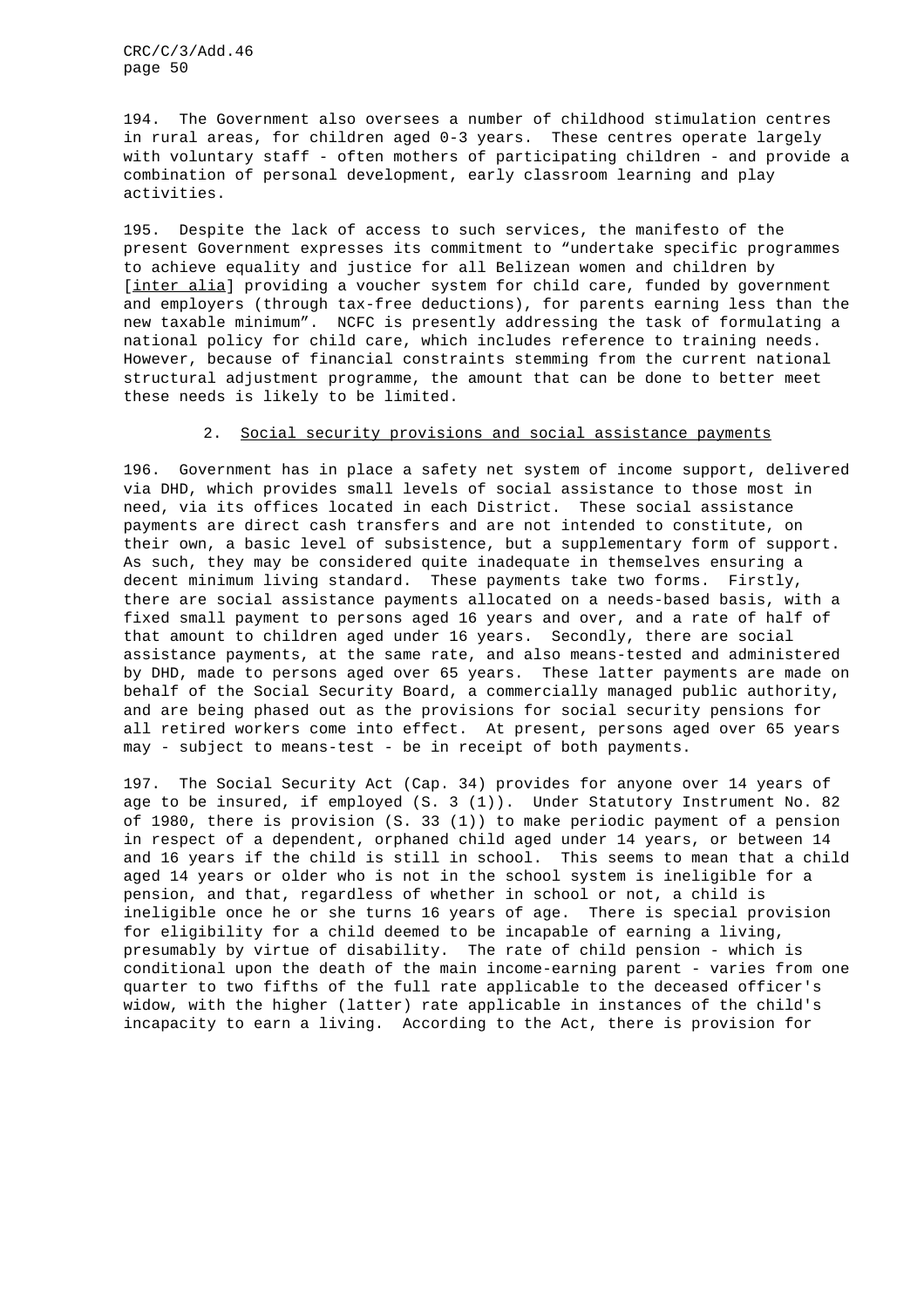interim payments pending any subsequent decision of another guardian's entitlement to such payment (S. 43 (2) (d)), and for payment of a periodic or lump sum "survivors' benefit" in instances where the insured person dies for reasons other than an employment-related injury (S. 11 (f)).

198. The Widows' and Children's Pensions Act (Cap. 25) provides (S. 4) for benefits to be granted to the widows and children (including, as defined at S. 2 (1), adopted and step children and children born out of wedlock) of public officers who contribute to this pension scheme. Only one pension may be granted in respect of the children of that officer, although the rate may vary between one quarter to three quarters of the widow's pension depending upon the number of children and whether the widow is still alive (for example, the larger rate applies where there are two or more children and the officer's widow is deceased). Also, being based on a public officer's salary, the size of the pension may be considered inadequate for full child maintenance.

199. The Labour Act provides, at Part XVI (Ss. 177-181), for maternity protection, and these provisions are reflected in the Government Workers' Regulations (Regulation 30). This entitles a female employee to payment of one half (one third prior to 1992) of her wage for a period of up to three months, including a compulsory six weeks after delivery. Eligibility for such leave is conditional upon the woman having been employed by her present employer for at least 150 days in the preceding year. Female officers are protected from dismissal during any period of maternity or associated sick leave. The provisions have the added flexibility of enabling the employee to work up to the expected date of delivery, and to then take the remaining post-delivery leave on full pay utilizing their vacation-leave entitlements. These provisions are viewed as in the best interest of the children of those working women who enjoy their benefits.

200. Other relevant legislation includes the Pensions Act, which allows for a bankrupt person to be paid any gratuity, pension or allowance due for the maintenance or benefit of dependent children (S. 12 (3)) ("dependent" meaning any child under 18 years and, in the case of a female, unmarried), and for a pension to be granted to each child aged under 18 years where the pensionable officer dies as a result of a work-based injury or disease (S. 17 (1)). There is also provision for a pension to be granted, on compassionate grounds, to a person aged 18 years or over who is wholly dependent due to incapacity. The pension rate is set at either one eighth or one quarter of the pension per child depending, respectively, upon whether or not the deceased officer has a pensionable widow. The School Teacher's Pensions Act provides for pensions to up to six children of a teacher who has been paid by Government and dies whilst in service (S. 21). If there are more than six dependent children, application may be made to the Governor-General for payment on behalf of those additional dependents. This provision again precludes a married female under the age of 18 years (S. 21 (4)).

### E. Standard of living (art. 27, paras. 1-3)

201. Reference should be made to section IV.B concerning discussion of parental responsibilities for the upbringing and development of the child.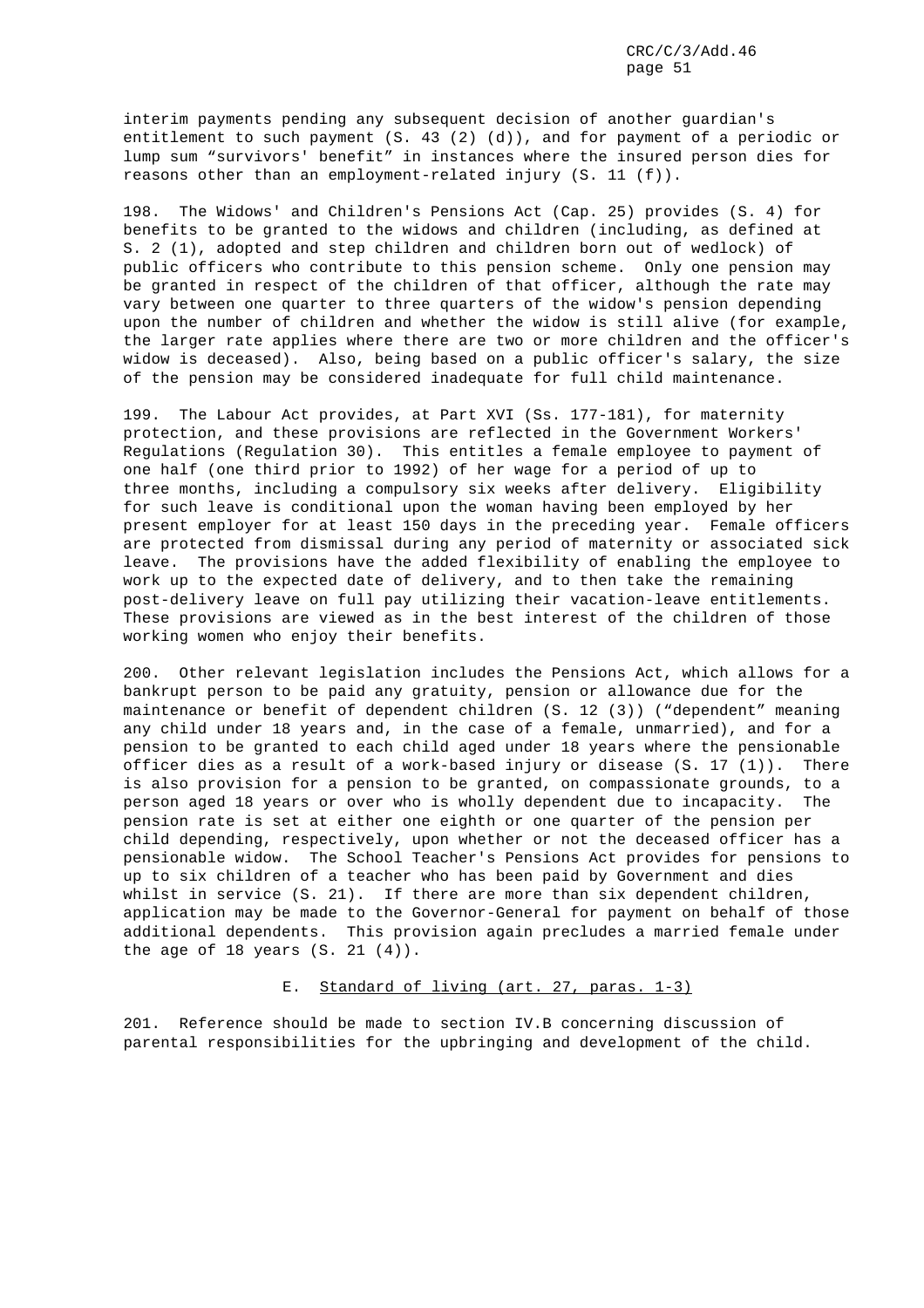These responsibilities include the duty to ensure an adequate standard of living. In addition to the forms of public assistance provided as described in that section, income support provisions were described in section VI.D.2.

202. The Income Tax Act entitles parents to deductions depending upon the number of children and their age and stage of education. There are institutions, supported financially and otherwise by statutory corporations such as the Development Finance Corporation and the Reconstruction and Development Corporation, which provide loans for low-cost housing.

203. An important programme which was initiated just over three years ago is related to the provision of nutritious meals to deserving primary school children in some schools. Children are provided with breakfast and middday meals on a weekly basis. While the initial stimulus for this School Feeding Programme came from the office of the British High Commissioner in Belize, parents and teachers, along with the communities concerned, have now joined forces to ensure the success so far of the programme.

204. In 1995, the Ministry of Housing has developed a draft national housing policy for the period 1995-2000. This includes provision for setting aside a percentage of housing stock for low-income families. Initially, such housing - which will be available in all Districts - would be available on a low-rent or rent-free basis, according to circumstances and need. An annual assessment will then enable occupiers able to afford it to be charged a low rental, which would approach parity with market rates according to the family's capacity to pay. In addition, provision is made in each year's national budget, via the Official Charities Fund, for monies to assist families in need with repairs, maintenance or alterations to their housing.

## F. Concluding comment

205. With respect to children with a disability, Belize made significant reforms to services during the International Decade of Disabled Persons (1983-1992). The adoption of legislation to define the rights of persons with disabilities, as foreshadowed by the Government in 1994, would address a number of continuing concerns, especially in the areas of rights and access to education and employment. In drafting such legislation, special reference was made to the rights of disabled children.

206. This legislation will also give attention to the provision of institutional care for children with intellectual disabilities. Government needs to develop a policy and procedures to apply to this area of need, as this is presently an area where there are no clear arrangements.

207. Government will also review the extent of any unmet need for residential care for children with severe disabilities. The recent reforms in educational provisions for such children, accompanied by steps to better foster parental responsibility in their care and development, are welcomed, but there is a need to ensure that adequate residential services are available where required. As acknowledged in earlier chapters, such reforms are consistent with DHD's broader strategy of family reintegration and the deinstitutionalization of children.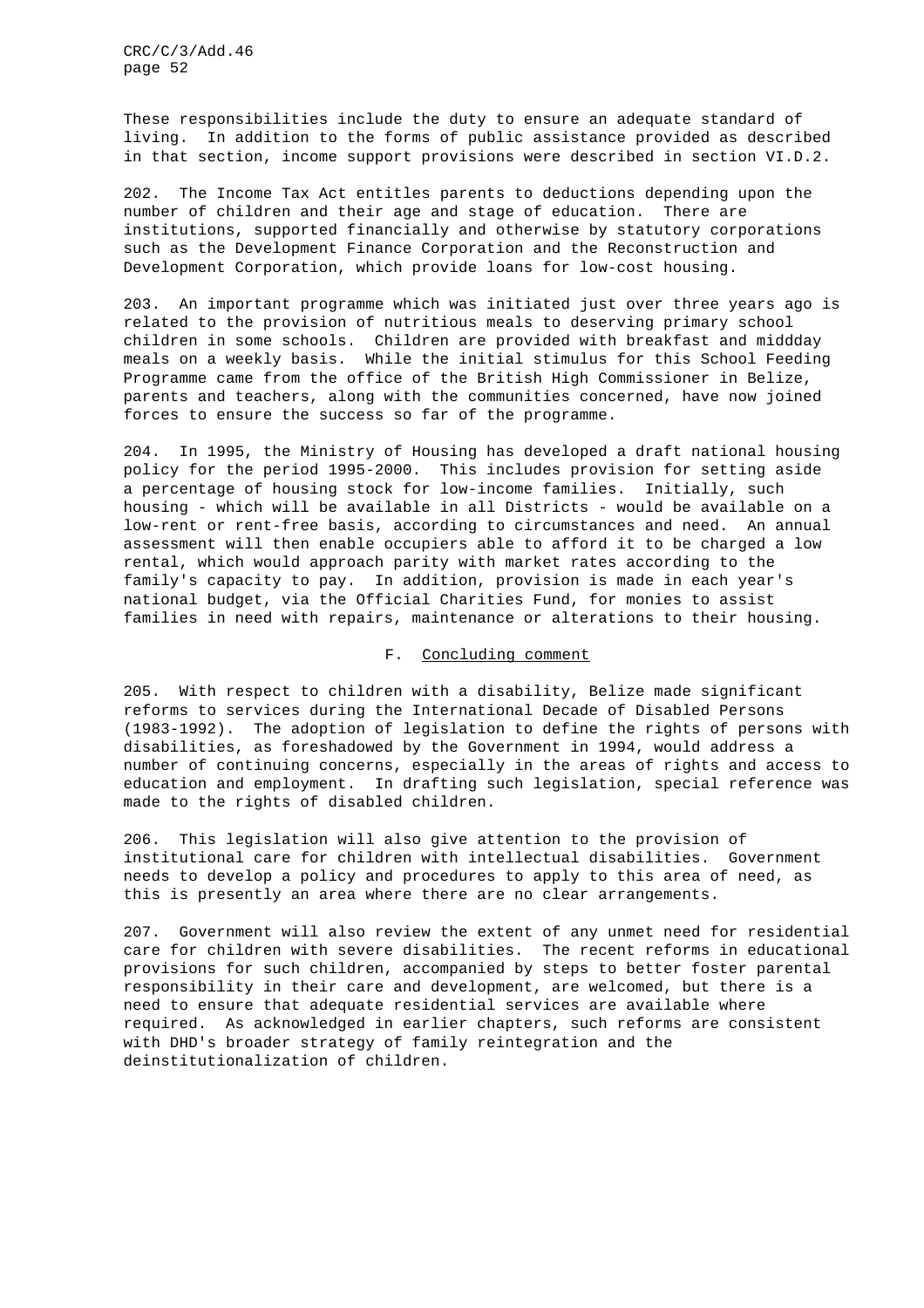208. With respect to health care, it is proposed that the anticipated legislation for families and children include reference to the fundamental right of all children to medical care and treatment. Also, Government needs to act to ensure the adoption and implementation of a national breastfeeding policy.

209. As with other areas of human development referred to in earlier chapters, it is necessary that Government review the longer-term roles of NGOs in health service provision and public education, and develop an associated resource strategy to ensure the sustainability of such NGO roles.

210. To implement Government's policy to ensure improved provision of day care and other child care services, enabling legislation may be warranted. This should also include attention to associated subsidy arrangements to improve affordability for low-income families, and aim to facilitate the entry of women into the paid workforce. Opportunity also presently exists to develop a pilot work-based day care facility for children: a 1995 study revealed, for example, that there are 19 pre-school-age children of employees of Belize Electricity Limited in Belize City who require such access.

211. In view of administration provisions applying to the social security system, Government needs to review present transition arrangements, to ascertain whether or not any loopholes exist which permit people - and especially children - to fall through the income security safety net.

212. In collaboration with the relevant trade union bodies, Government should also examine the merit of introducing legislation to ensure a degree of parity between the public and private sectors as far as maternity leave entitlements are concerned.

213. Finally, in implementing its national housing policy, Government needs to ensure that its commitment to the provision of social housing emphasizes priority access to low-income households with dependent children.

VII. EDUCATION, LEISURE AND CULTURAL ACTIVITIES

#### A. Education, including vocational training and guidance (art. 28)

214. Education and the operation of schools in Belize are governed by the Education Act. Under this Act, primary education is free to all students (S. 19 (1)), and education is compulsory for all children aged from 5 years up to the time they reach 14 years, with provision for the Minister of Education to raise this upper age limit to 15 years if considered "expedient" (S. 34). Access is also non-discriminatory, with the Act providing that no child be refused admission on the basis of religion, nationality, race or language (S. 19 (3)).

215. Apart from the primary, secondary and tertiary tiers of education, Belize has also developed a system of pre-school education. A Pre-School Education Unit was established within the Ministry of Education in 1979, with responsibility for early education for three- to five-year-olds, including formal pre-school and the training of pre-school teachers. By 1994, there were 81 pre-schools, with a total enrolment of more than 3,000 children.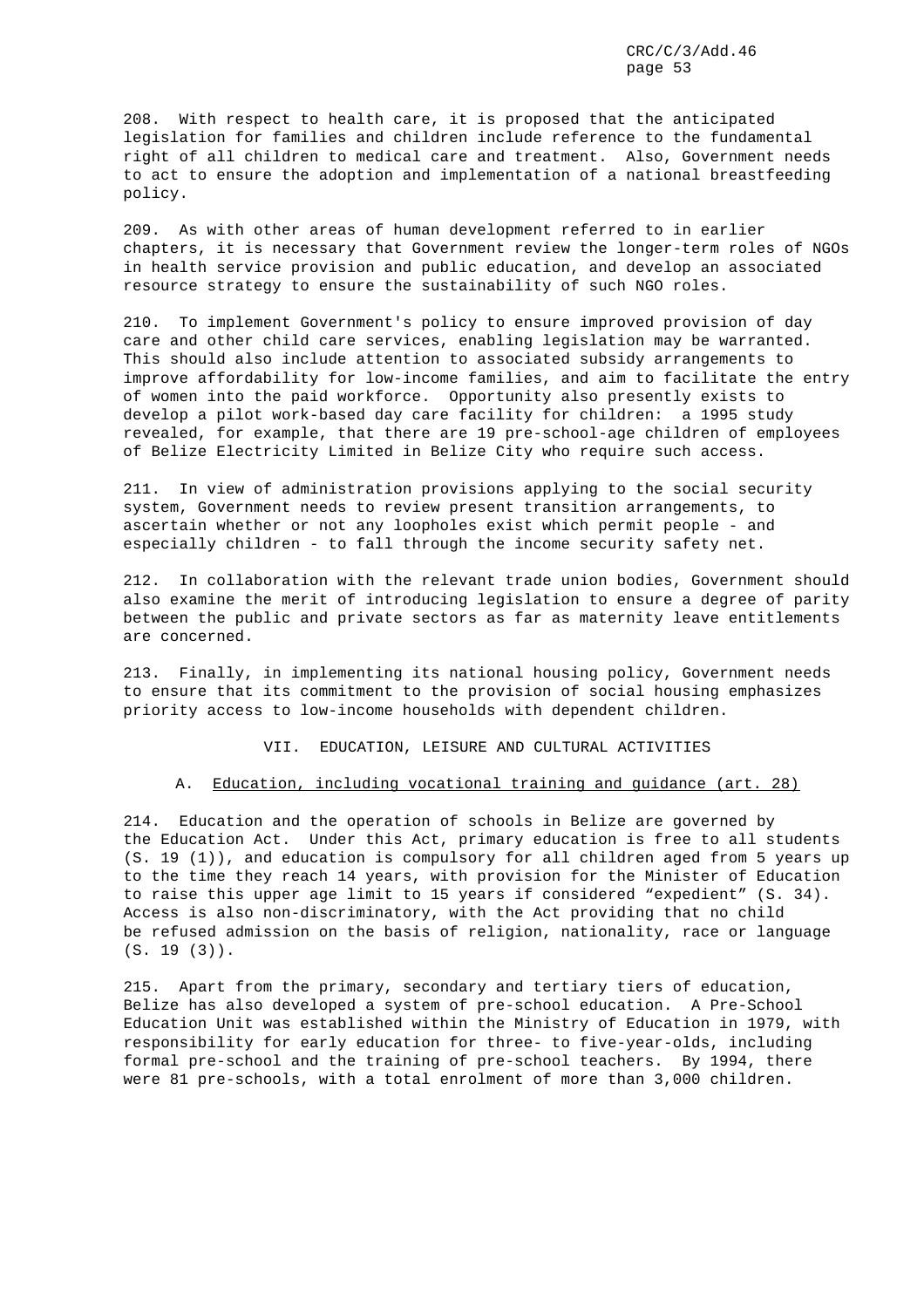216. Within the secondary school system, provision is made for different forms of education, including technical, academic and commercial streams. The curriculum in the first two years focuses on academic and science core areas, and in the final two years the emphasis is more on preparation for the Caribbean Examination Council (CXC) examination, which helps to determine options in university and other tertiary level studies. The Ministry also operates the Centre for Employment Training in Belize City, which conducts curriculum in trade-based and vocational education, available to students over the age of 15 years.

217. The Act also provides for the granting by Government of secondary level scholarships and bursaries (S. 31). Firstly, Government provides a significant number of awards at the secondary school level and for sixth form based on merit (based on academic performance in either the Belize National Selection Examinations (BNSE) or CXC) or financial need (for example, where a student has been accepted by a high school but is unable to afford to attend) or a combination of the two. At the secondary level, there are approximately 700 students in receipt of such assistance, with the number of awards in 1995 approaching a high of about 250 for students entering high school. This is in addition to the costs to Government of now providing free tuition. At the sixth form level, there are about 50 annual book awards and about 25 awards of financial assistance based on need. Secondly, Government provides a number of bursaries, in the form of stipends to subsidize students who have to live away from home, or else travel a distance, whilst at high school or sixth form. These take the forms of assistance with either accommodation or with transportation.

218. Government also provides such assistance at the tertiary level. There are a number of professional and technical scholarships provided to students at the University of the West Indies (UWI). These may be either full scholarships, covering tuition, accommodation and economic costs, or partial scholarships, covering tuition and accommodation, or economic costs only. In 1995, there were about 100 students receiving such scholarships. Tuition scholarships are provided to assist students to study at the University College of Belize (UCB): in 1995, a total of 171 students were in receipt of such assistance.

219. In addition, there are a number of scholarships or other forms of assistance provided to Belizean students by other agencies. These include the Canadian Government, the United States Agency for International Development (USAID), the United Kingdom Government and some Central American countries. Also, there are some stipends provided to students to study in other countries, such as Mexico, Cuba and Guatemala.

220. In 1993/94, the Government introduced free tuition within secondary schools, including the second year of sixth form (the first year is excluded to encourage students and parents to show a commitment to further education by contributing to that first year). Primary school tuition was already free. However, textbooks and other materials still have to be purchased by parents at both primary and secondary levels, and a number of secondary schools have introduced additional charges which may largely offset the financial benefits to families of the free tuition policy.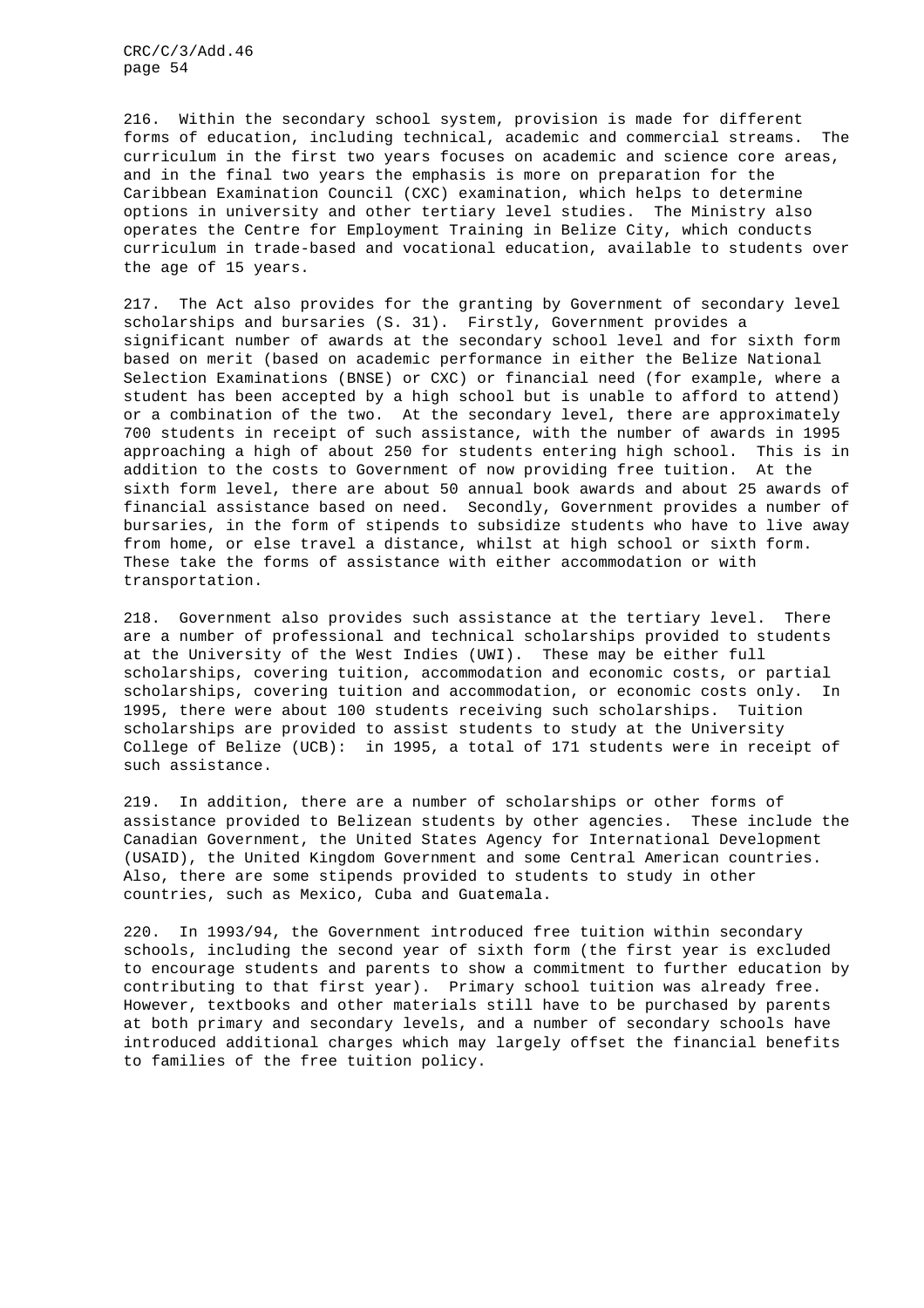221. Even so, whilst tuition within Belize is free - virtually until the end of secondary level - and education is compulsory for all children aged under 14 years, the main problems are those of the enforcement of participation and the lack of classroom capacity. It is estimated that approximately 10 per cent of children do not commence primary education and that approximately a further 36 per cent do not complete their primary education. Enrolment data for 1993 show that 49 per cent of 13-year-olds were enrolled in primary schools, and a further 21 per cent were enrolled in secondary schools, thus suggesting that perhaps 30 per cent of 13-year-olds - for whom schooling remains compulsory - were not enrolled in the education system. Limited capacity in the secondary school system also means that the cut-off point for the qualifying for BNSE, being based on percentile ranking, is set to perform mostly certification and selection functions rather than to serve as a means of assessing academic ability. The severity of limited education access has been verified by a Ministry of Education and Culture survey which revealed severe overcrowding in both urban and rural schools, and the need for many classrooms to be either constructed, replaced or repaired.

222. From the survey (1994), it was learnt that the trained teacher/pupil ratio at the primary school level was 26:1, while at the secondary school level it was 108:1. In general, the percentage of trained teachers at both levels was relatively low: 52.2 per cent and 12.7 per cent respectively.

223. At the secondary school level, the Student Assistance Programme provides school-based services of counselling and guidance - especially counselling to secondary school students. This programme has been developed by a local NGO, PRIDE-Belize, and is very active and provided nationwide. PRIDE-Belize conducts para-professional training in counselling, resulting in a Certificate in Basic Counselling Skills for participating teachers, whose salaries are provided by the Ministry of Education for the provision of the programme's services in both Government-managed and Government-assisted schools. In addition to training teachers in setting up and conducting the programme in the school, PRIDE serves as a continuing resource, providing support services and resource materials. It is also training National Drug Abuse Control Council (NDACC) personnel in the extension of this service to the primary school system, and has developed a training programme in counselling skills which is now being introduced into formal teacher training. Each year, PRIDE also conducts a meeting with school principals to review the programme. Collectively, these steps will also serve to ensure the programme's sustainability in view of the impending transition of PRIDE's functions to NDACC.

224. The Education Act assigns responsibility to the parent for ensuring the child's attendance at school (S. 35), and to the Chief Education Officer for ensuring that parents comply with this requirement (S. 36). The Act also provides (Ss. 39-41) for the appointment by the Chief Education Officer of school attendance officers to ensure school attendance. Five such officers are engaged within the primary school system - three in Belize District and one each in Cayo and Stann Creek Districts - and visit schools and homes to investigate regular occurrences of absenteeism. These officers are complemented by a number of volunteers, including in other Districts and within rural areas. As a first step, the parents are advised and encouraged to take action to ensure their child's regular school attendance. As a last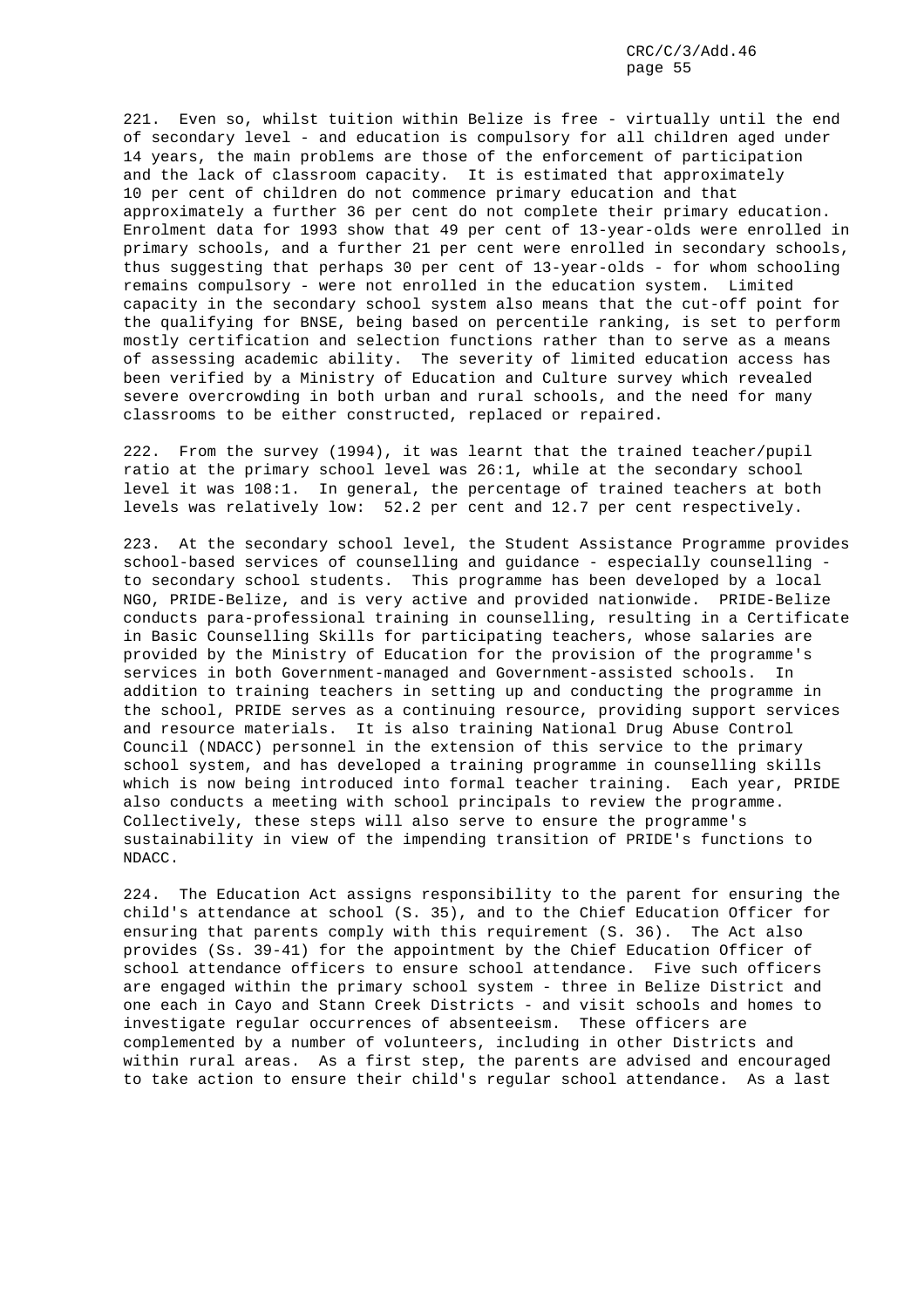resort, if it is considered that the parents are negligent in their child's attendance, the Ministry may - and on occasion does - take the parents to the Family Court, which may impose a fine but, more importantly, direct the parents to take certain actions to improve attendance. There are no school attendance officers in the secondary school system, as it is considered that such issues may be best detected and dealt with by the counselling service.

225. There are about a dozen institutes of further and higher education in Belize, including the Belize Nursing School, Belize College of Agriculture, Belize Teachers' Training College, Belize Technical College, and several sixth form colleges. UWI operates a School of Continuing Studies, offering a series of certificate-level courses. UCB is the only facility offering degree-level courses, and accommodates close to 500 students. Most of these facilities are located in Belize City, although five of the six Districts now have sixth form colleges (in Belize, Cayo (at Belmopan), Corozal, Orange Alk and Stann Creek Districts), whilst UCB now offers qualifying courses in the District of Toledo. Within the limited resources available, there is a reasonable degree of accessibility to higher education. Further Government assistance is provided in the form of professional scholarships abroad, conditional upon the person returning to employment in Belize (S. 30).

226. With respect to the administration of disciplinary measures, some comment was made at section IV. I and K concerning corporal punishment. In general, it is the responsibility of individual school management to formulate and submit their rules for the Ministry of Education's approval. These include dress codes, rules governing behaviour, drug abuse, and so forth. There have been some problems, including expulsions, experienced with respect to hair styles associated with urban youth gang behaviour. The Ministry's School Rules state that corporal punishment may only be administered by the principal, and done so as a last resort and in a way that will not cause bodily harm to the student.

227. Belize continues to receive the cooperation and support of a number of external bilateral and multilateral agencies in the development of its education system. In recent years this has included the participation of the World Bank in the Primary Education Development Programme, and the assistance of USAID in initiating the Training for Employment and Productivity project, which receives the continuing assistance of the Government of Mexico, especially in technical assistance, the training of technical and agricultural personnel, the provision of equipment, installation assistance and expansion to other Districts. This project has expanded to function on a broader basis, with increased attention to vocational and trade training via an upgraded facility, the Centre for Employment training. United Nations agencies such as UNICEF and UNESCO provide continued support, and the Governments of Canada and the Republic of China (Taiwan) also provide assistance. The general impact of the assistance received from bilateral and multilateral agencies has been very positive. For example, Belize's educational system has been able to benefit in the areas of construction, repair and maintenance of physical infrastructures; increased availability of basic school texts for dissemination in disadvantaged school communities; training courses for teachers; and the continued development and expansion of literacy and early childhood education programmes.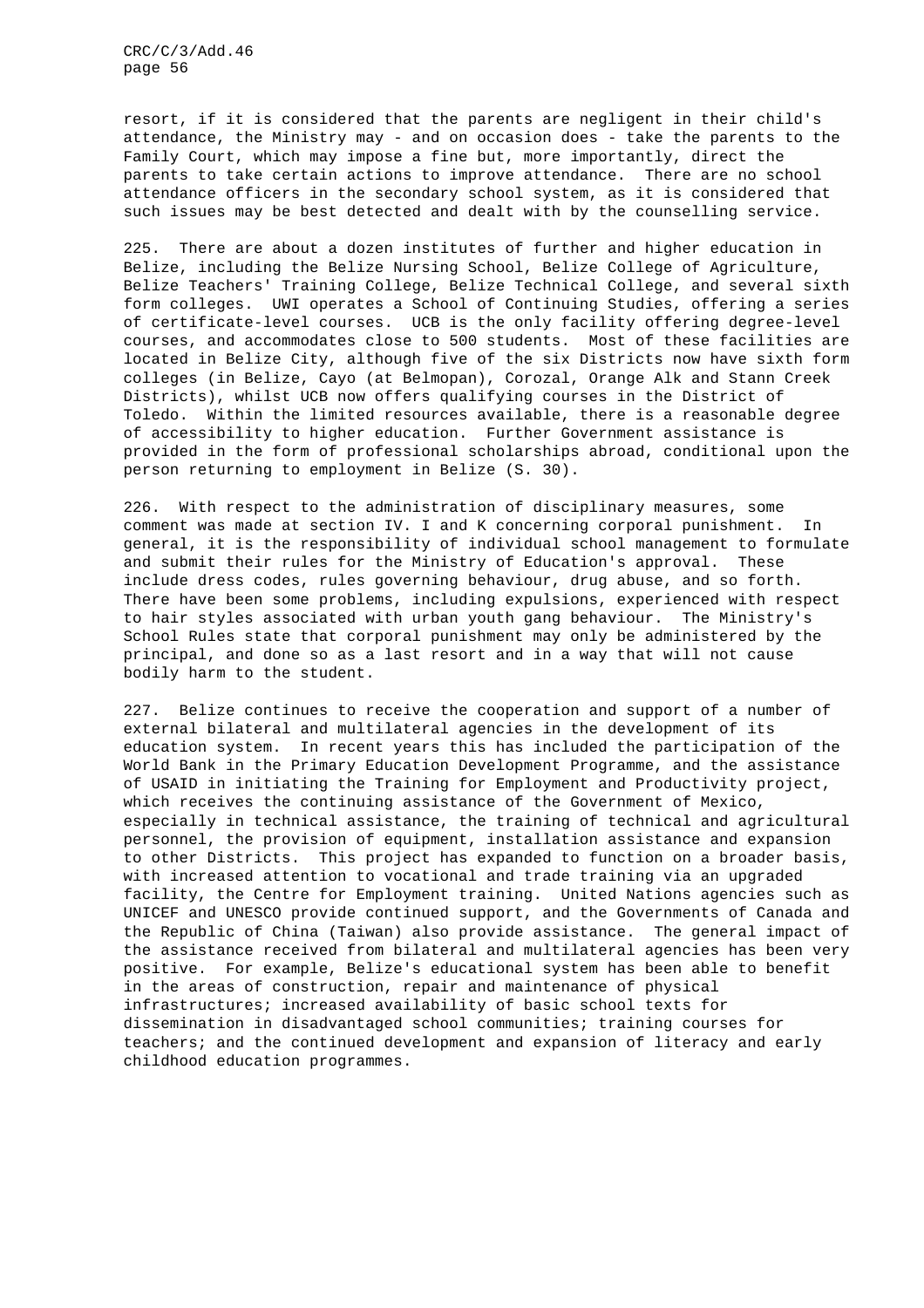228. Particular attention is being given to the problems of illiteracy, with the CSO estimating in 1994 a national literacy rate of approximately 70 per cent, with substantial variations between Districts. The regional immigration of large numbers of people from Central America with little - and in many cases no - education, appears to have had a marked impact on national literacy levels, and to largely account for District variations (as well as to have contributed significantly to the lack of capacity in primary schools). In addition, the recent influx of "new" immigrants from some Asian countries over the past two years have led to increased pressures on an already over-burdened and under-resourced educational system with serious long-term implications as far as capacity is concerned at all levels of the system.

## B. Aims of education (art. 29)

229. Belize's education system is based upon a Church-State partnership. Schools are either Government-operated or Government-assisted (as in the case of most Church-based and denominational schools) or independent of government assistance. For example, within the primary education system of 274 schools, Catholic schools serve 62 per cent of all pupils, government schools 10 per cent, Anglican 10 per cent and Methodist 8 per cent, 30 of these schools are privately run. Of Belize's 30 secondary schools, 10 are Government-managed, 11 are Government-aided and Church-managed, 5 are Government-aided community colleges, 2 are specially assisted and 2 are private. As a result of the size of the Church-school presence, many education sector initiatives stem from Church-based action.

230. The Government is responsible for establishing education objectives, funding teachers' salaries, contributing towards the costs of facilities and their maintenance, developing curricula and administrative standards, training teachers and administering selection examinations at the end of primary school. The Church organizations are responsible for the management of their schools, school maintenance and personnel matters. Within this broad framework, the Ministry of Education's 1994 statement of Policy Goals and Strategies includes attention to curriculum guidelines, but ensures that individual schools have reasonable latitude in the specific composition of their curriculum.

231. The Government's educational policy goals generally address the requirements of this article, and include, inter alia:

(a) Provision of knowledge, skills and attitudes required for personal development and active participation in the development of Belize;

(b) Development of spiritual, social and moral values and an appreciation of other people's religions, beliefs, opinions and cultural background;

(c) Development of national pride in Belize's ethnic and cultural heritage, emphasizing the interdependence of the people of our region and of the world;

(d) Development of an awareness, sensitivity and commitment to conserve and protect national resources and the environment.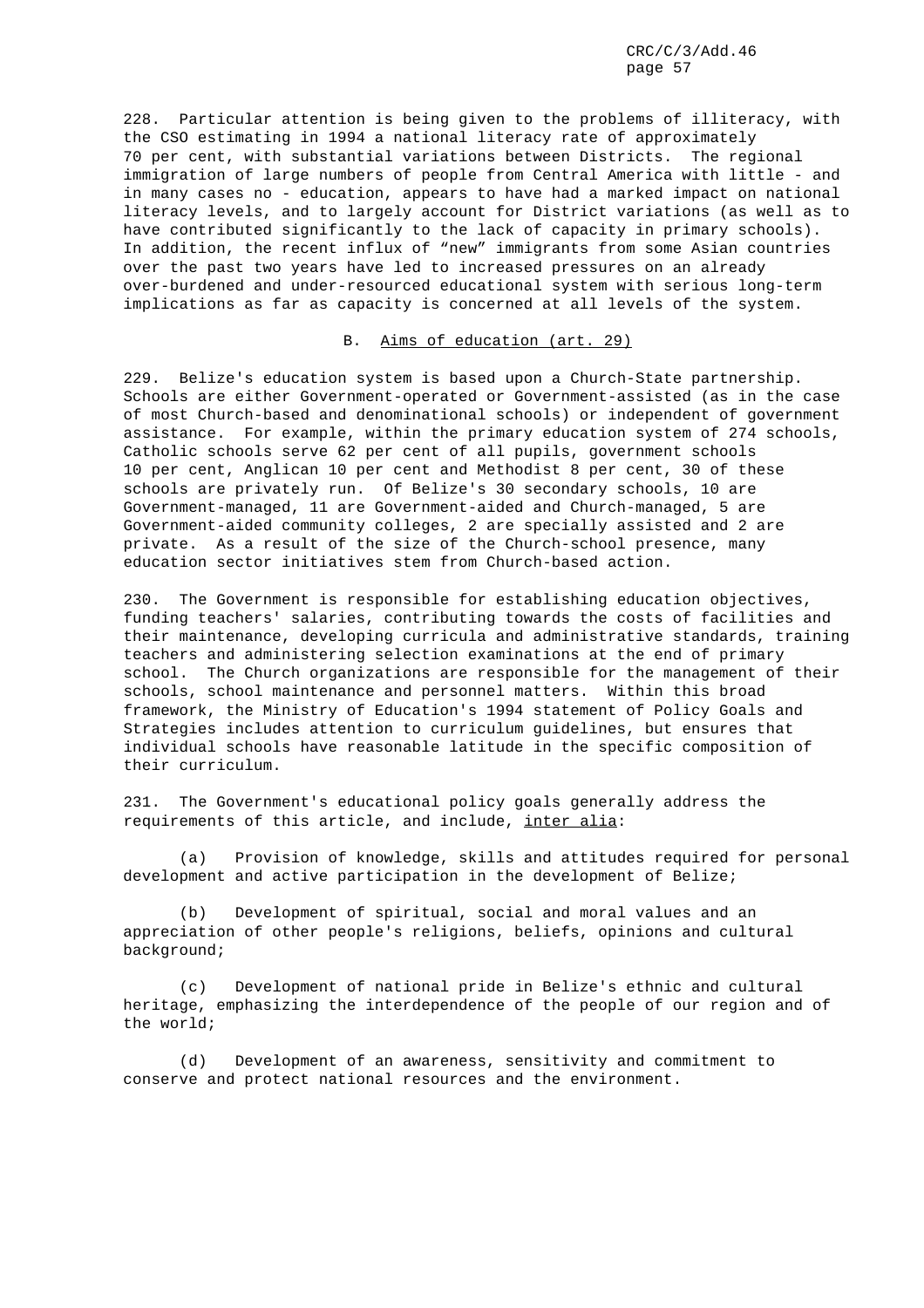232. Government sets the framework for the contents of the school curriculum, but also encourages a degree of flexibility by schools. One unintended problem with encouraging some curriculum diversity is that this can lead to greater costs for students and their families associated with the purchase of textbooks. Insofar as the provisions of the Education Act are concerned, the only curriculum requirement is that "religious instruction in the Christian religion shall be given in every Government school and in every assisted school" unless the parent objects in writing (S. 22). It will be recalled from section 111.19 that this provision for parental consent is consistent with chapter II of the Belize Constitution.

233. With respect to education related to the natural environment, the Ministry of Education and NGOs have collaborated to produce teaching and learning materials to facilitate environmental studies within the formal curriculum. In addition to the efforts of the formal education system, the Department of Environment and NGOs cooperate to provide public education and to promote awareness of sound environmental practices. Opportunities are provided for children to interact with the environment, via such events as Earth Day, bodies such as youth conservation corps, and visits to the various sanctuaries, national parks and reserves, and the Belize Zoo and Tropical Education Centre.

#### C. Leisure, recreation and cultural activities (art. 31)

### 1. Leisure and recreation

234. While there are no laws which deal specifically with the subject of "leisure", the latter is in fact incorporated in the Sports Act.

235. The Sports Act (Cap. 35) provides for ministerial appointment of a Director of Sports (S. 3) and for the establishment of the National Sports Council of Belize (S. 5), whose objectives include "to promote, develop and improve the knowledge and practice of sports in the interest of the social well-being of and the enjoyment of leisure by Belizeans" (S. 6 (a)) and "to carry on any sporting or sports related activity for the promotion of youth development"  $(S. 6 (i))$ . The Council is responsible for, inter alia, the administration of a National Sports Fund (S. 16). The purposes of the Fund include "the encouragement, promotion and development of any sport in Belize" (S. 16 (4) (a)).

236. The Council receives an annual government budget, via the Ministry of Health and Sports, and is supported by District-based committees. These District committees generally coordinate and supervise recreational and sporting facilities, and support the recruitment of sports coaches, the organizing of recreational events, sports promotion in schools, the securing of equipment, and so forth. Committee members serve in a voluntary capacity. Each year, the Council organizes a Family Fun Run, which is viewed as promoting recreational participation by all, regardless of skill level and ability.

237. The emphasis of government effort is on promoting physical education for all, although there is no specific policy statement. The Ministry of Health and Sports and the National Sports Council are presently examining the issue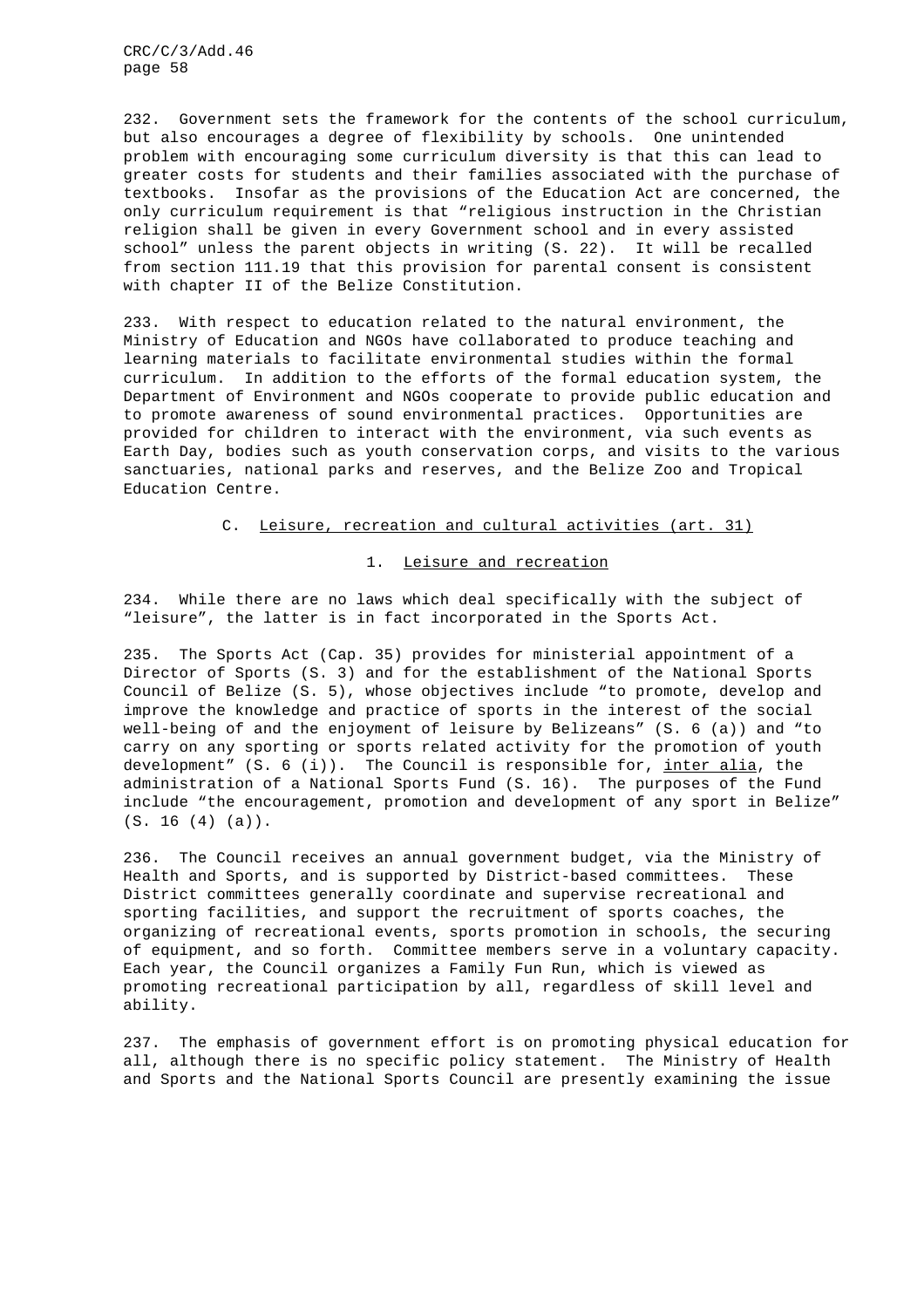of sports, physical education and recreation, especially as a potential requirement of the formal school curriculum. In this context, it has been noted that approximately 10 per cent of the education curriculum is devoted to physical education in other countries in the region, but that the proportion in Belizean schools is closer to 2.5 per cent.

238. As just less than half of school teachers have received formal teacher training, this also means that less than half of teachers have formal training in physical education. Since 1990, the United States Peace Corps has assisted in the training of teachers in physical education, coordinated through the National Sports Council, in cooperation with the Ministry of Education, in an effort to redress this skills shortfall. As a result, there are now significantly more teachers trained in physical education.

239. Within communities, there is a severe lack of formal and informal play-space, especially in the urban areas of Belize City. In fact, a review by the Council revealed that there has been a decline in actual leisure space available, and of the actual number of sports facilities, in Belize City. As one example, Belize City had eight football fields in 1968, but only five now exist, each serving an average population which is 80 per cent larger than in that earlier time. A similar situation exists with respect to informal playing areas. This lack of constructive leisure options is considered to be a contributing factor to the rise of urban youth problems in recent years.

240. Finally, it should be noted that Belize is, in fact, very well endowed with a diversity of natural leisure and recreational areas, given its extensive protected areas and reserves, barrier reef and numerous cayes, coastal and inland waterways, and Mayan sites of archaeological and cultural significance. However, it is also true that access to such natural assets is very limited for the average Belizean family, requiring transport and overhead costs which are often prohibitive. Most of these opportunities are therefore of primary significance as foreign tourist destinations. However, it is also true that there is a lack of appreciation amongst many Belizeans of the value of the natural environment as a leisure pursuit.

### 2. Culture

241. Belize is made up of a number of culturally rich and distinctive ethnic groups. As a result, it benefits from a culturally diverse and heterogeneous heritage. (Reference was made at section IV.D. to current efforts in the media to recognize and promote indigenous language as a part of that heritage.) The broad arts area therefore is based not only on the promotion of traditional skills and awareness, but also is becoming increasingly conscious of the distinctive nature of indigenous cultural contributions to, in particular, the performing arts.

242. There is no specific legislation dealing with aspects of Belizean culture. Nonetheless, there is a current draft national arts policy which makes specific reference to children, and children feature prominently in national cultural activities and development. Since 1992, the whole of the month of May has been dedicated to the annual Children's Festival of the Arts.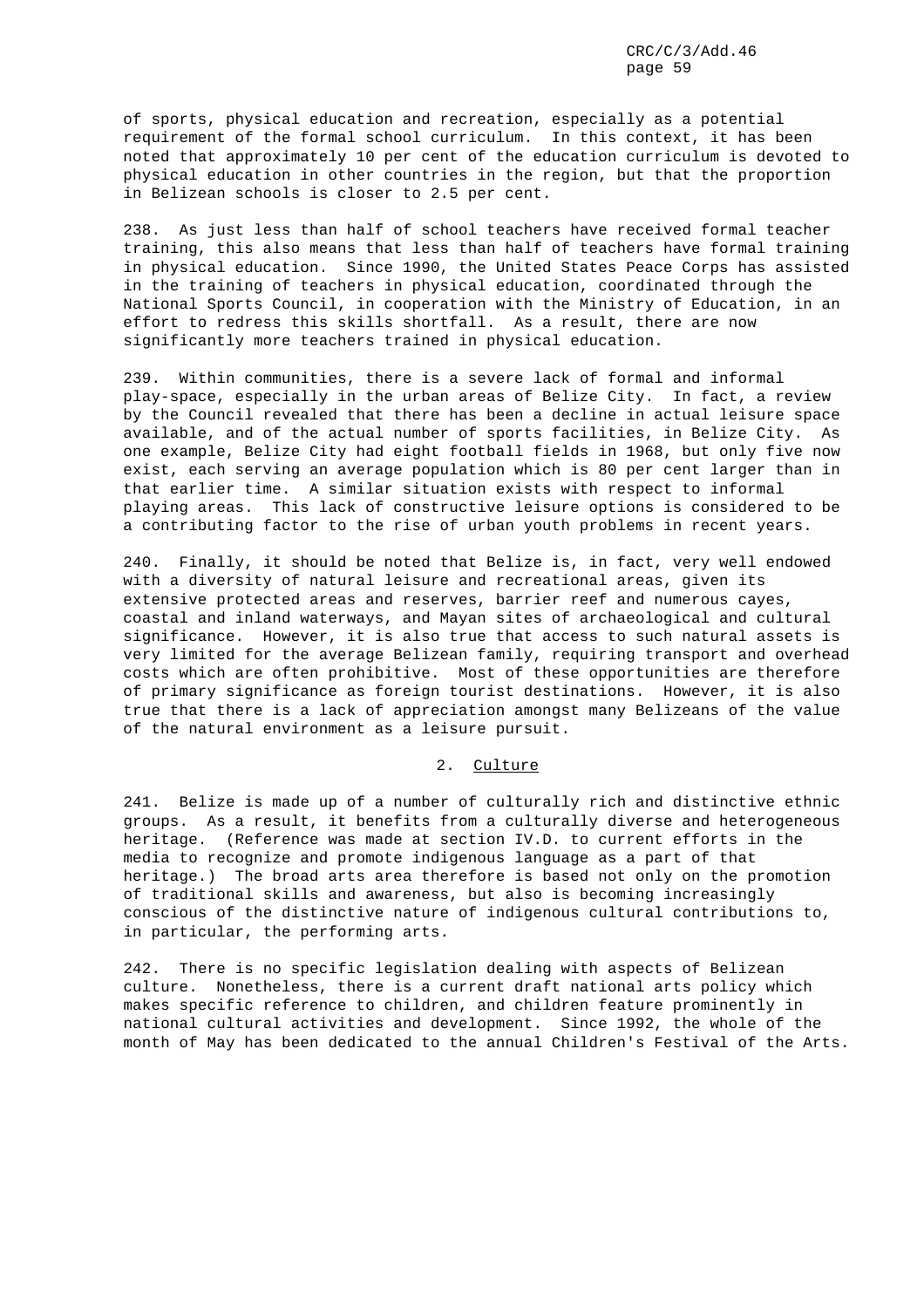March is set aside as Child Stimulation Month, and this includes a focus on teaching acting, singing, dance and other performing arts skills in schools nationwide, from pre-schools upwards. An annual Children's Day is also observed in March.

243. National coordination and development of cultural and artistic pursuits is the responsibility of the Belize Arts Council, located in the Ministry of Education and Culture.

244. Evening classes in the arts and crafts and the performing arts are very popular in Belize with well over 75 per cent of all participants in the performing arts consisting of children. Classes are mainly concerned with dance, and require a small fee, although assistance is provided to people based on financial need. Coordinators go into schools in Belize City to promote further appreciation of and participation in the arts, and the Arts Council contributes financially towards the provision of transportation.

245. The Government, together with UNICEF and UNESCO and the local business community, financially assist the participation of children in the Festival of the Arts, with particular emphasis upon the mobilization of children. In rural and more remote communities, transportation assistance is also provided to enable children to watch the Festival. The experience has been that, in the following year, such schools will usually themselves join in the Festival activities.

246. Belize has a diverse multicultural history. There have been initiatives taken by some national cultural and ethnic groups (for example, the Garifuna and Maya) to promote their cultural heritage, including through national gatherings, the teaching and exhibition of dance and music, and the development of culturally based crafts.

247. The Ministry of Education has recently taken steps to add the creative arts to the formal curriculum, rather than to leave it as a part of the extra-curricular education programme.

248. In terms of national coverage, at present the two northern Districts of Belize require special attention to facilitate improved participation in cultural activities at the national level. The Belize Arts Council is presently endeavouring to address this aspect of its activities.

# D. Concluding comment

249. The efforts of the formal education system to cater to growing numbers of children, especially often located in rural and remote areas, need to be acknowledged, as do recent reforms to improve the affordability of schooling to all families. However, it is clear that greater efforts must be taken to ensure that all children have universal access to an education; increased classroom capacity, improved local presence of schools or greater availability of transport.

250. There is also a need to acknowledge the problem of the child of compulsory school age who is unable to secure a place in the secondary school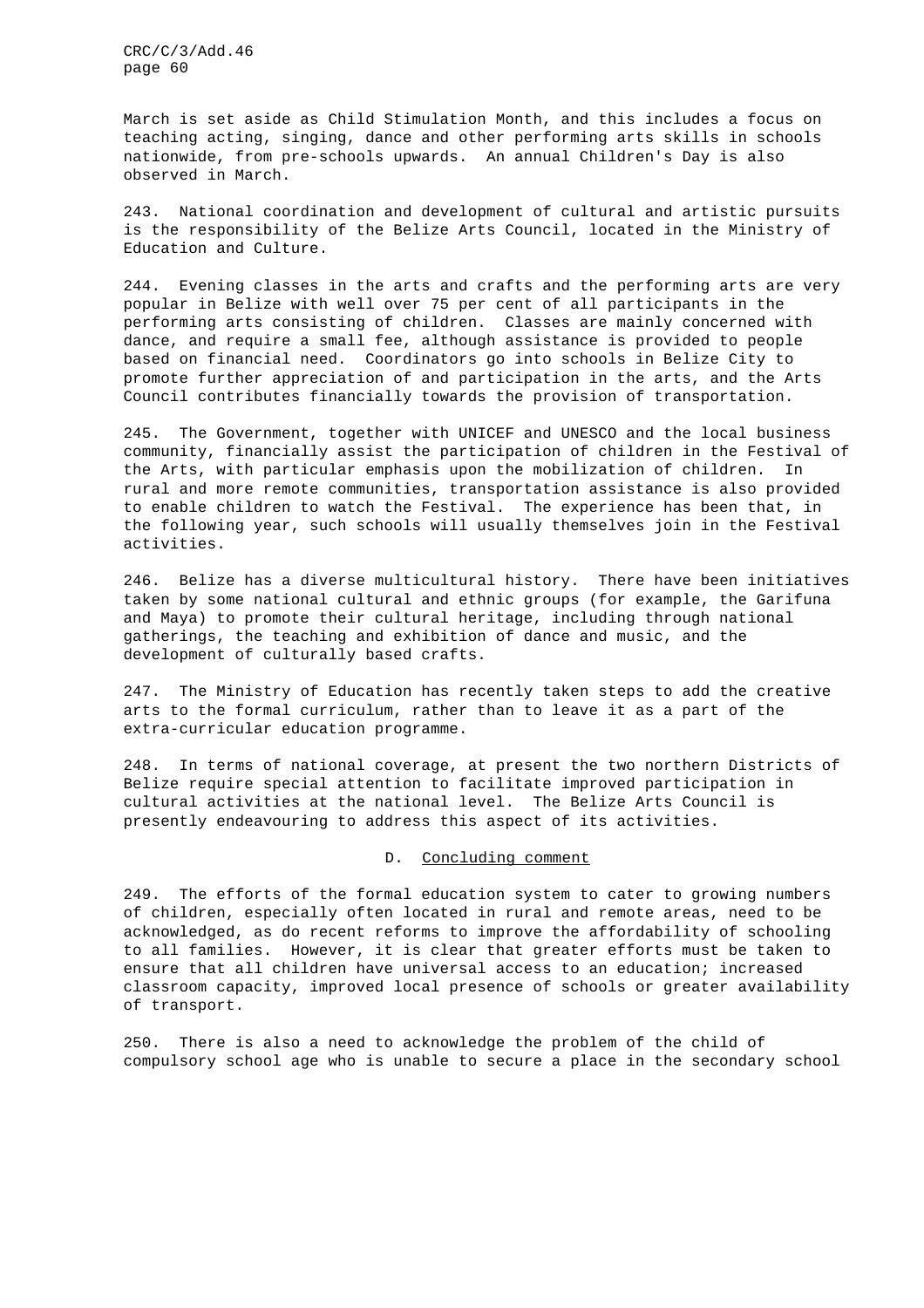system, but who would benefit from access to less formal learning and life-skills training. In such instances, there is a need to enable an expansion of places in alternative learning environments, similar to YES, YMCA and YWCA facilities.

251. Despite the policy of compulsory attendance, it must be said that the non-participation of children under the age of 14 years if of great concern. This is viewed as being due to a lack of capacity in the mainstream education setting, poverty, as well as a lack of suitable alternatives in the informal sector, but needs to be accompanied by improved resourcing for intervention in repeated instance of non-attendance.

252. To the extent that non-participation may be at least in part due to lack of capacity, this must constitute a denial of human rights to a number of children. At the same time, it is acknowledged that there is a severe lack of financial resources to adequately address the need for greater classroom capacity. This is all the more so during this present period of structural adjustment. Nevertheless, there is an urgent need to ascertain the size and nature of the problem - especially exacerbated by the regional influx of children in need of access to education coupled with the recent inflow of "new" immigrants from Asia and the parallel need to avoid the displacement of educational opportunities for native Belizean children. A clear and comprehensive strategy must be formulated to ensure that no child is denied an education.

253. Associated with this, there is a need to ensure the adoption of more strategic responses to increasing the rate of primary school completion. At the same time, the Government should establish targets and time limits for reducing - and at least halving - the rate of absenteeism, especially amongst students of compulsory school age. These suggestions are made with full recognition of the efforts already being undertaken by the Ministry of Education. At present, efforts are being made to research and better understand the nature and incidence of the drop-out population, to enable appropriate policy responses to be formulated.

254. Action must be taken to cease the continued practice in government and non-government schools alike of expelling pregnant students. This is of particular concern when it is considered that the education of young women is a significant factor in improving the quality of child-rearing, in reducing unwanted pregnancies and teenage fertility rates, and in addressing issues of the economic independence of women. It is considered unacceptable that such practices should be at the discretion of individual school administrations, and the Government needs to implement regulations to ensure that pregnancy is not a ground for denying a child an education. Furthermore, the Ministry should take steps to develop and implement policies and procedures to encourage and facilitate the resumption of formal education by young mothers.

255. Government also needs to take action to establish additional vocational training facilities, similar to the Centre for Employment Training, in other Districts, to improve the accessibility to, skills range of and volume of students in such training courses.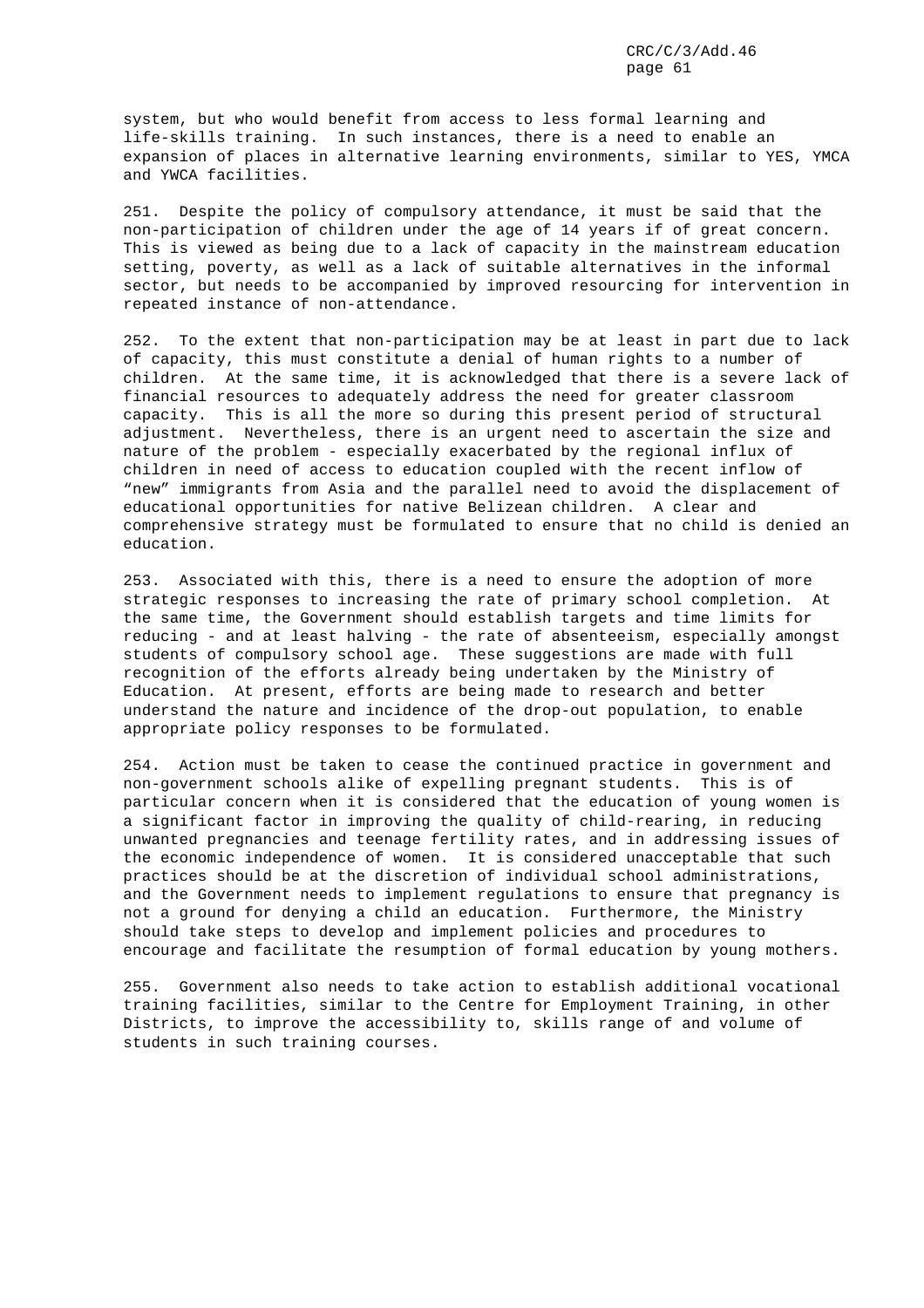256. Consistent with concerns raised in other chapters about the imminent lack of sustainability of many national NGOs, it is necessary that there be a review of the situation facing PRIDE, with a view to ensuring the longer-term sustainability - even expansion - of the Student Assistance Programme within the secondary school system. Given the steps which PRIDE has been taking to ensure sustainability (transmitting skills to NDACC, formalizing training programmes and resource materials, introducing a training module into formal teacher training at the Teachers' College, etc.) this may not prove to be a problem. However, it is considered that the opportunity exists to further develop the professionalism of the programme, through an expansion of in-service training and upgrading the recognition of the certificated course to a more formally accredited status. At the same time, it is apparent that the programme needs expanding to improve the attention given to the provision of vocational guidance and counselling, in addition to current attention to personal and academic counselling and limited career guidance. It is considered that the system of school attendance officers is not working as well as it could or should. There are seriously inadequate staffing levels (indeed, three Districts have no such officers employed), too much time is being spent on administrative functions, and there is dependency - especially in rural areas - on volunteer help. The level of need must be determined and greater attention given to the formulation of effective strategies to promote attendance as well as to the training of such officers.

257. There is also an apparent need to formulate, adopt and promote more constructive disciplinary measures which may encourage the reduced use of corporal punishment, or at least to broaden the range of options available if corporal punishment is to remain as a "last resort". This concern is consistent with, and should be linked to, the final point at section V.K.

258. The low percentage of teachers who have been formally trained has been noted, and it is recognized that steps are being taken to rectify this situation. However, it is considered that specific action is needed to extend the acquisition of practical teaching techniques by secondary school teacher training, as is done with primary school teacher training.

259. With respect to leisure and recreation, a national recreation policy statement needs to be adopted which is all-encompassing and diverse, including attention to leisure usage and to the particular needs of and opportunities for children. There is a related need to develop and adopt a national educational curriculum guide, which includes attention to children from pre-school age through to the end of secondary school and college age.

260. It is also considered that physical education should become a compulsory part of the school curriculum up to the secondary level. Associated with this is the apparent need that school buildings be adequately equipped with sporting and recreational facilities, and special attention given to improving the participation of females in sporting activities.

261. Especially in Belize City, there is an urgent need for local authorities to provide more leisure and recreational facilities for children. This is particularly important when considered in the context of the social and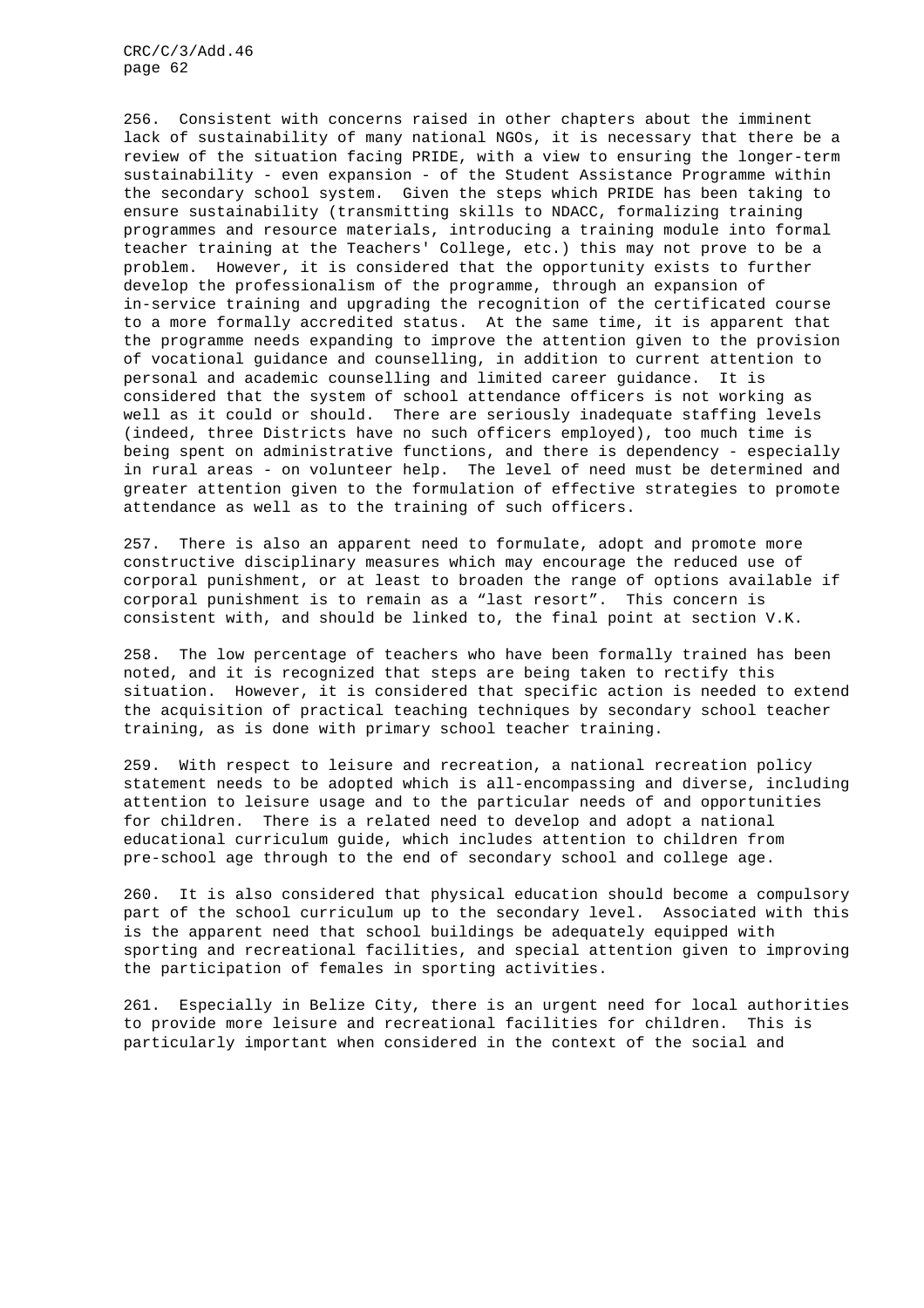economic cost-benefits of what is essentially an investment in young Belizeans, with substantial immediate and future "savings" in terms of reduced anti-social activity, violence and vandalism.

262. There is a clear need to take concerted steps to improve the public's awareness and appreciation of the natural environment, with its pristine beauty and need for protection, given that so few Belizeans visit the many national parks and protected areas that are so popular with foreign tourists. Perhaps such a campaign should commence in the school, given the great success in raising the awareness and appreciation by Belizean children in national flora and fauna through well-developed programmes of excursions to the Belize Zoo and Tropical Education Centre.

263. Finally, with respect to cultural awareness, Government needs to adopt a national arts policy, with attention to the participation of children. To give improved effect to current efforts, action is required to ensure training programmes in the performing arts and cultural expression, for teachers and children, as well as to formally include performing arts in the primary and secondary school curricula. It is also considered that there is scope for national planning to foster greater cooperation at international, regional and national and community levels, and nationally and locally to broaden participation in ongoing programmes and events, rather than the present emphasis primarily on annual events.

## VIII. SPECIAL PROTECTION MEASURES

#### A. Children in situations of emergency (arts. 22, 38 and 39)

# 1. Refugee children (art. 22)

264. The Refugees Act, No. 26 of 1991, gives effect to the 1951 Convention relating to the Status of Refugees and the Protocol relating to the Status of Refugees (S. 3). It also provides for the establishment of a Refugees Office (S. 5) (now Refugee Department within MHR) and a Refugee Eligibility Committee (S. 6).

265. Under the Act, refugees have all the rights and duties contained in that Convention and are subject to Belizean law. They have reasonable opportunities to work and special efforts have been taken to ensure the provision of adequate housing, and access to schooling and health services. In Belize, the number of registered refugees constitutes approximately 5 per cent of the total population, and undocumented persons and illegal aliens are estimated to represent up to another 10 per cent of the national population. Most of these households live in rural and remote areas, so that the provision of adequate facilities and services (as required by S. 5 (2) (b)) represents a significant undertaking by the Government, which has been generously assisted by external agencies such as UNHCR and UNDP, regional organizations such as the International Conference on Central American Refugees (CIREFCA) and donor Governments. It must be noted that Belize has not constructed any refugee camps or facilities, instead emphasizing social integration pending any decision by families to voluntarily repatriate.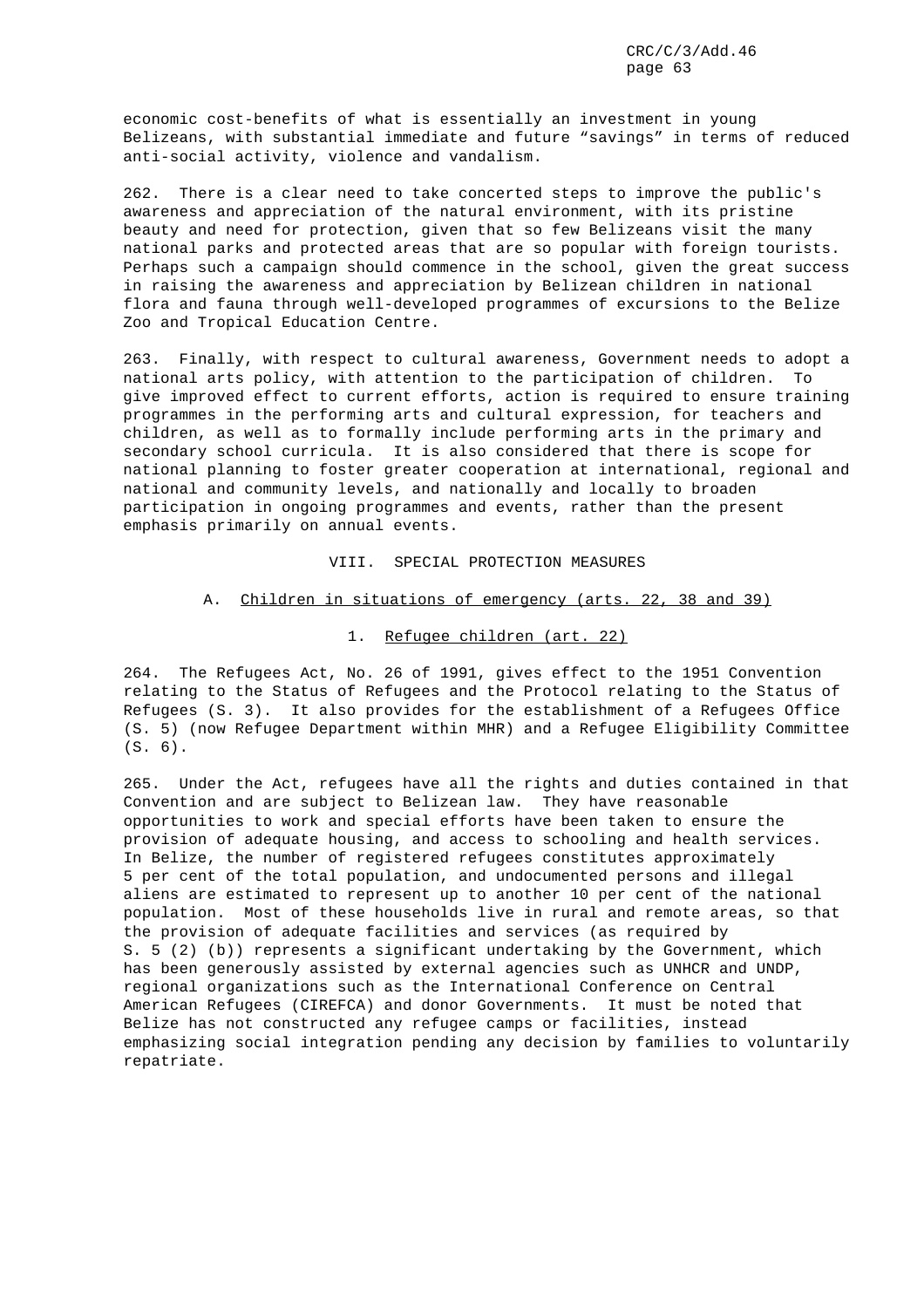266. The Protocol relating to the Status of Refugees, which is now a part of Belizean law, defines refugees as including unaccompanied children under 16 years of age, and provides that they shall be given all possible priority assistance. Apart from this, the protection and treatment of refugee children is included in the general provisions of the Act.

267. Most recently (July 1995) Government has established a Refugee Policy Advisory Committee to review and advise on policies and legislation affecting refugees. Its membership of six include three representatives from the Ministry of Human Resources, one from the Refugee Department, and one each from the Immigration, Human Rights and Solicitor-General's Offices.

# 2. Children in armed conflicts (art. 38), including physical and psychological recovery and social reintegration (art. 39)

268. With respect to article 38, the Defence Act prohibits a recruiting officer from enlisting a person under the age of 18 years into the regular force (S. 16 (2)), and this also applies to recruitment into the volunteer element of the service (S. 177 (2) (a)). By virtue of the defence reserve force being only open to officers or former soldiers of the regular service, reserve enlistment is similarly unavailable to persons under the age of 18 years (S. 130).

269. However, the Act does enable the Governor General to make regulations concerning national service (S. 164). Such regulations include provision for the age of persons to be called up, and make no reference to any minimum at which this age may be set  $(S. 164 (2) (i))$ . It is important to note that unlike most of its Central American neighbours, armed conflicts within its national borders have been a rarity in Belize and limited to just occasional skirmishes along its border with Guatemala.

270. With respect to article 39, reference should be made to laws protecting the child from violence (sect. V. I.). The agency primarily responsible for addressing the needs of children subjected to neglect, abuse, maltreatment or other forms of violence is DHD, and this includes the administration or overseeing of residential care facilities for children in need of care and protection. In the context of recent reviews of and reforms to such arrangements (as described elsewhere in this report), there has been an increasing emphasis on the need for such children to be treated with the utmost respect and dignity. The main concern, however, is of the lack of capacity within DHD and associated NGOs to fully meet the level of need, especially in terms of early detection and intervention.

271. A recent independent review noted that "the need or an agreed consensus in Belize on what constitutes the various forms of abuse was voiced many times. An absence of this can result in damaging inaction for the child". Recommendations made in this area by a report by the National Children's Home (United Kingdom) in 1994 included an agreed definition of the various forms of child abuse and an agreed inter-agency method of working, including each agency's responsibility. All parties involved with abused children should know what to do in a case of suspected or actual child abuse. This includes the Belize public.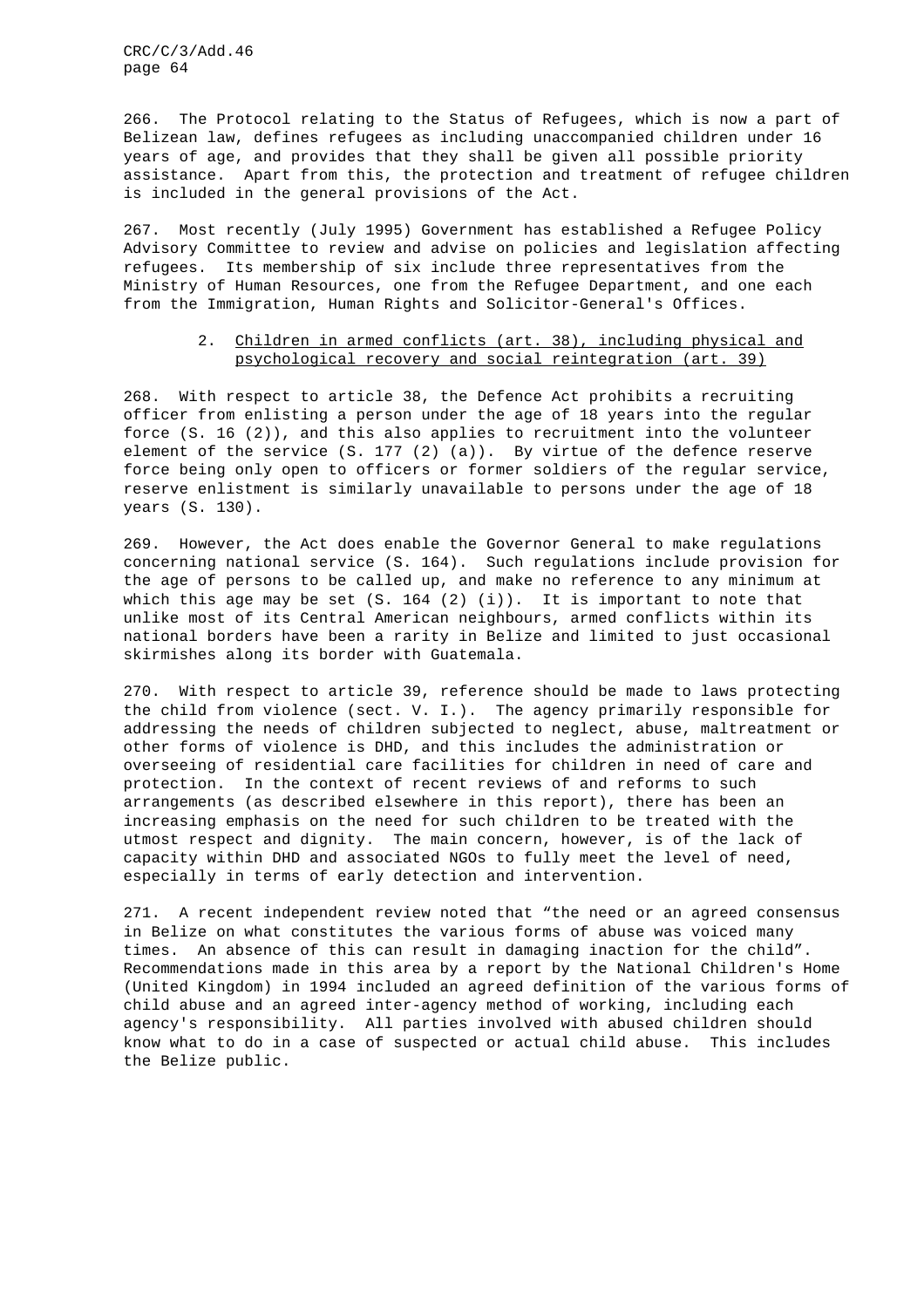### B. Children in conflict with the law (arts. 37, 39 and 40)

## 1. The administration of juvenile justice (art. 40)

272. It will be recalled that the Juvenile Offenders Act defines a child as being under 14 years of age, and a young person as anyone who is 14 years of age or upwards and under the age of 16 years. Provisions of this Act pertinent to this article include that:

(a) Proceedings against or involving children or young persons are to be held in a different building from that in which ordinary sittings are held for adults  $(S. 3 (1))$ ;

(b) Persons under 16 years of age are to be kept from adult offenders except when jointly charged with adult offenders (Ss. 3 (3) and 6);

(c) Only members and officers of the court, attorneys-at-law and others directly connected with the proceedings are allowed to attend Juvenile Court (S. 3 (4));

(d) The identity of a person aged under 16 yeas and involved in juvenile proceedings may not be published (S. 3 (6));

(e) If a child or young person cannot be brought before a court immediately, he or she should be granted bail (S. 4);

(f) If not granted bail, the child or young person should be placed in custody in a "place of detention" which is not a prison, unless the court finds him or her to be too unruly or in a state unfit for such detention  $(Ss. 5 and 7)$ ; and

(g) No child shall be sentenced to imprisonment, and no young person shall be sentenced to imprisonment if he or she can be suitably dealt with any other way, e.g. probation, fine, committal to a place of detention, certified institution or otherwise; however, if sentenced to imprisonment, the young person should be kept from adult prisoners (S. 11).

273. With respect to the separation of young people and adults in prison, there have been a number of times when this provision has not been observed. However, the new Hattieville Prison, opened in 1994, included plans to construct a separate facility for young people, and this will be operational by early 1996.

274. Under section 6, subsection 3 (a), of the Belize Constitution, a person is presumed innocent unless and until found guilty by a court of law, an accused person may not be compelled to give evidence or admit guilt, the accused has a right to examine a witness and has the right to an appeal. For juveniles, emphasis is also given in the Juvenile Offenders Act to procedures in the court, including the right to consult with the parents and to be tried in a court other than the Juvenile Court (S. 8). The Act also emphasizes non-institutional responses to civil and minor offences by children and young persons, including committal to the care of relatives (S. 14), and encourages courts to pursue a number of options, even in instances where the court is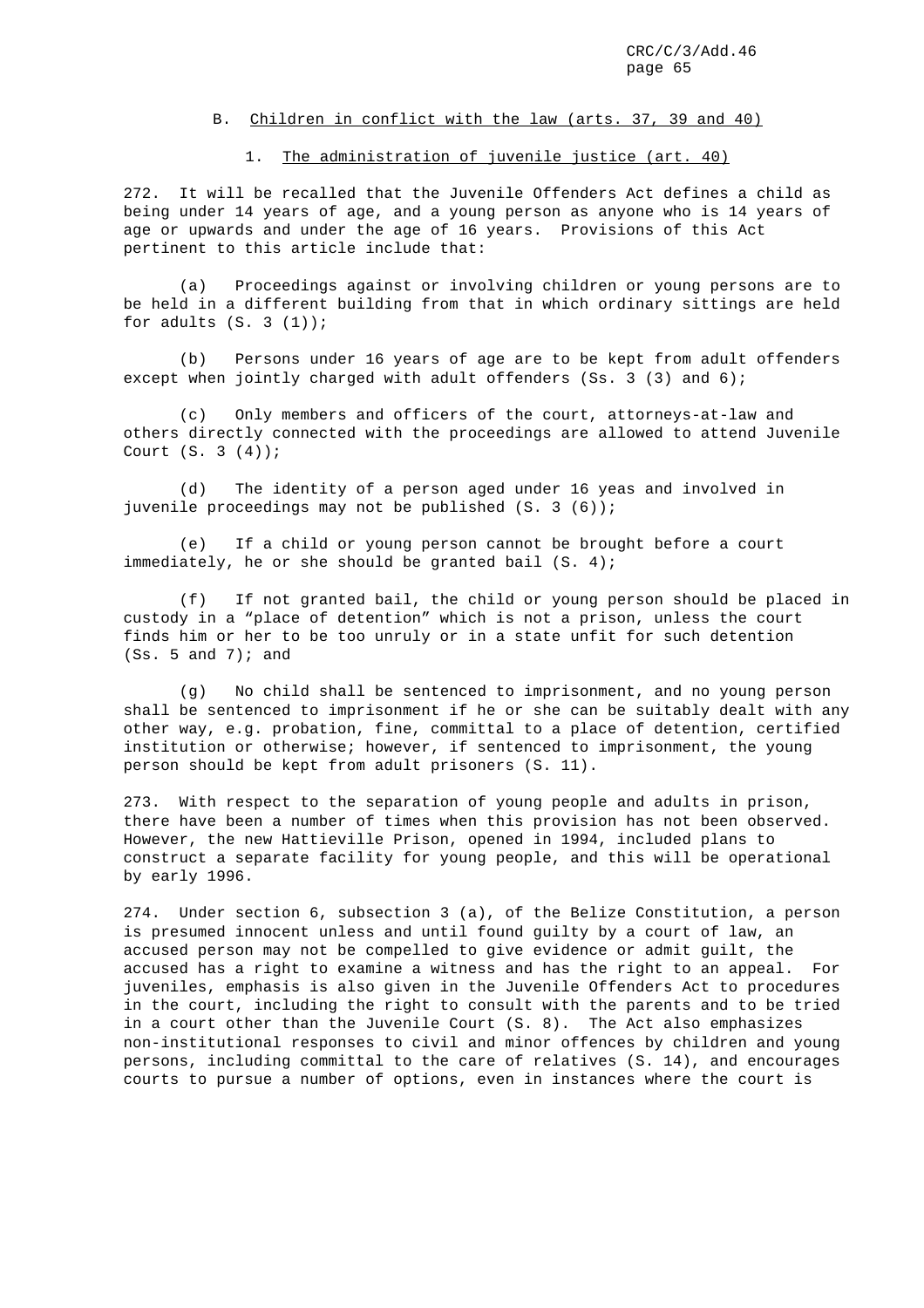satisfied of the person's guilt, viz: dismiss the charge; discharge the offender on bail; release the offender on probation; send the offender to a certified institution; order the offender to pay a fine, damages or costs; order the parent or guardian to give security for good behaviour; commit the offender to a place of detention; or imprison the offender (if a young person) (S. 15).

275. Apart from a requirement that the accused young person have the substance of the alleged offence explained in "simple language" (S. 8 (1)) (presumably including translation into a foreign language, if necessary), there is no legislative requirement for interpretation services. Within the court system, interpreters are brought in as required, and paid a small allowance. All charges are explained in a language understood by the accused person, and proceedings translated. This has more recently included provision for Chinese translation, given the current immigration of substantial numbers of people with Chinese as their first - even only - language.

276. Of particular importance is the requirement on the court to obtain information concerning the juvenile's general conduct, home life, school records and medical history, "as may enable it to deal with the case in the best interests of the child or young person" (S. 8 (10)).

277. Reference has already been made to the provision of alternatives to incarceration and to increasing government emphasis upon the deinstitutionalization and family reintegration of children. This includes action by DHD in 1995 to close one juvenile institution and to establish improved arrangements for probation and community service orders, as well as measures to strengthen counselling services for children with a view to adopting alternatives to institutionalization, including training or a return to formal education.

# 2. Children deprived of their liberty, including any form of detention, imprisonment or placement in custodial settings (art. 37 (b) (c) (d))

278. Reference should be made to section VIII.B.1, with respect to the detention and committal of young offenders, their access to parents during court proceedings, and pursuit of alternatives to detention. In addition to those provisions, the Juvenile Offenders Act authorizes the relevant minister at any time to discharge a child from the care of any person or institution (S. 14 (8)). The same provision is contained in the Certified Institutions (Children's Reformation) Act (S. 27).

279. There are no specific provisions in the laws for the child to maintain contact with his or her family (apart from during the legal process itself). It is important to reiterate, however, that the Juvenile Offenders Act empowers the court to adopt a range of measures in response to a charge which it considers proven, including dismissing the charge, conditional release of the offender, or his or her release into the care of a relative (S. 15 (1)). Also, that Act states that the court's actions must be in the child's or young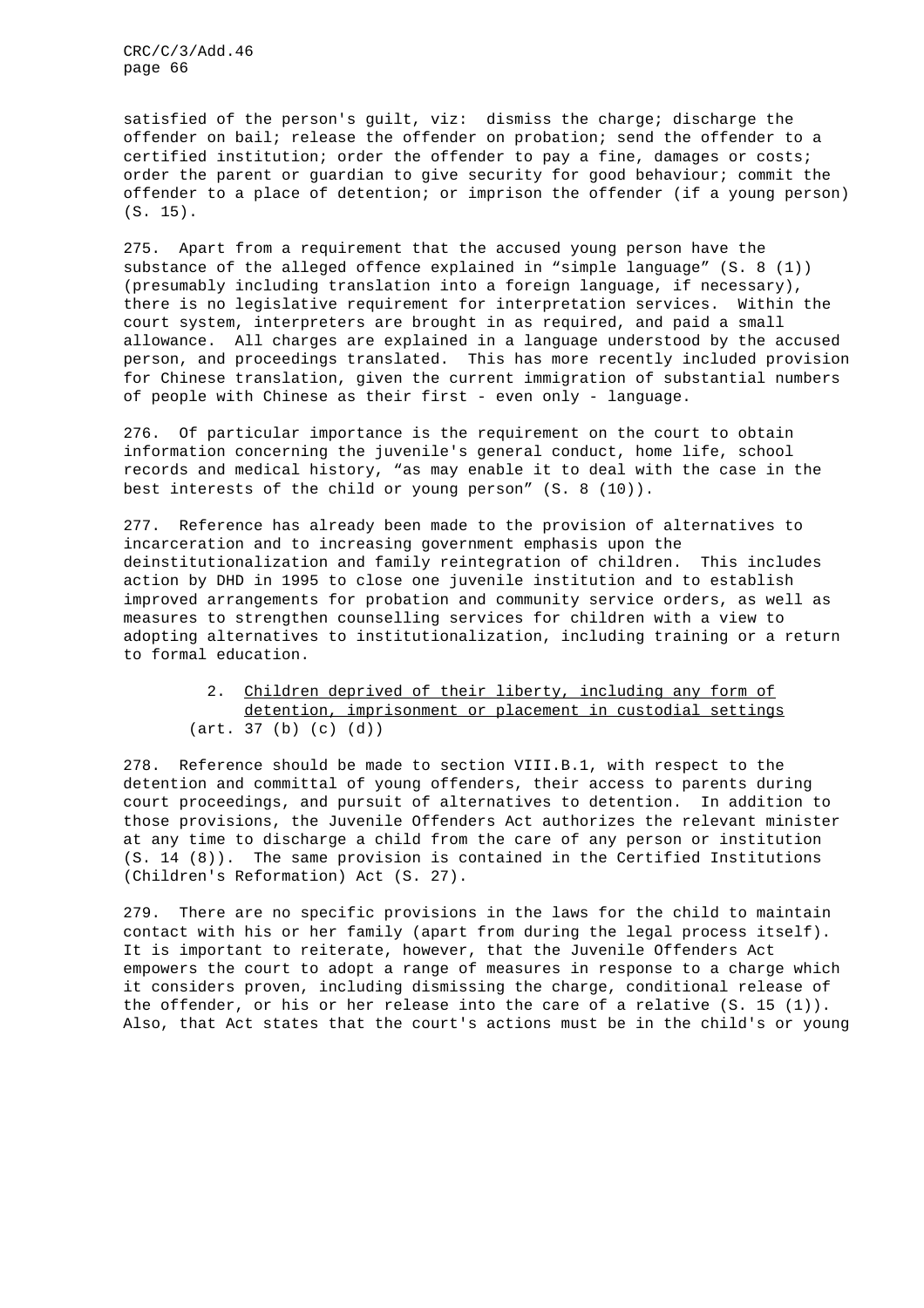person's "best interests". In practice, both the courts and the institutions encourage contact between the child and his or her parents. Such contact and visits may be set as a condition of the court, and the institution will also encourage home visits when considered appropriate.

# 3. The sentencing of juveniles, in particular the prohibition of capital punishment and life imprisonment (art. 37 (a))

280. Section 7 of the Belize Constitution protects all persons (children included), from torture or inhuman or degrading treatment. In addition, sections 5, 6 and 8 guarantee the rights to personal liberty, due process of law and freedom from slavery and forced labour.

281. The Indictable Procedure Act provides that capital punishment shall not be imposed where the offender was under 18 years of age at the time of the commission of the offence, in lieu of which the offender shall be detained at the Governor-General's direction (S. 151 (2)).

# 4. Physical and psychological recovery and social reintegration (art. 39)

282. A 1994 report by NCFC identified children in difficult circumstances as comprising (in descending order of severity): children from dysfunctional families, youth "at risk", children in poverty, and abused and neglected children. Even so, it needs to be noted that Belize has not had to itself face the levels of violence, civil unrest and armed conflict common in neighbouring countries in Central America in the past two decades, which have so often been responsible for generating such physical and psychological damage.

283. This is not, however, to argue the absence of such problems amongst Belizean children. As already discussed, DHD has primary responsibility to take action upon reports of abuse and neglect of children. Its officers provide casework roles of investigation and counselling and the preparation of court reports, as required. The Department is also responsible for the operation of facilities for accommodating children in need of such care and protection, and for governing standards of such care in non-government facilities, under the Social Service Agencies Act and the Certified Institutions (Children's Reformation) Act.

284. NOPCA was established in 1992 in response to a perceived need for greater attention to the problem of child abuse, and has sought to develop means to better combat the different forms of child abuse. Resistance to reporting occurrences of child abuse contributes to a poor understanding of the nature and extent of the problem. This can also mean that appropriate interventions are difficult to ensure.

285. In essence, the main response to a case of child abuse would normally be a report to a district office of DHD or an NGO, and the investigation of that report, to enable suitable action to be taken. This may or may not be deemed to warrant legal action, depending upon the circumstances and the best interests of the child concerned. Nevertheless, it is considered that there is a need for more concerted action in this area.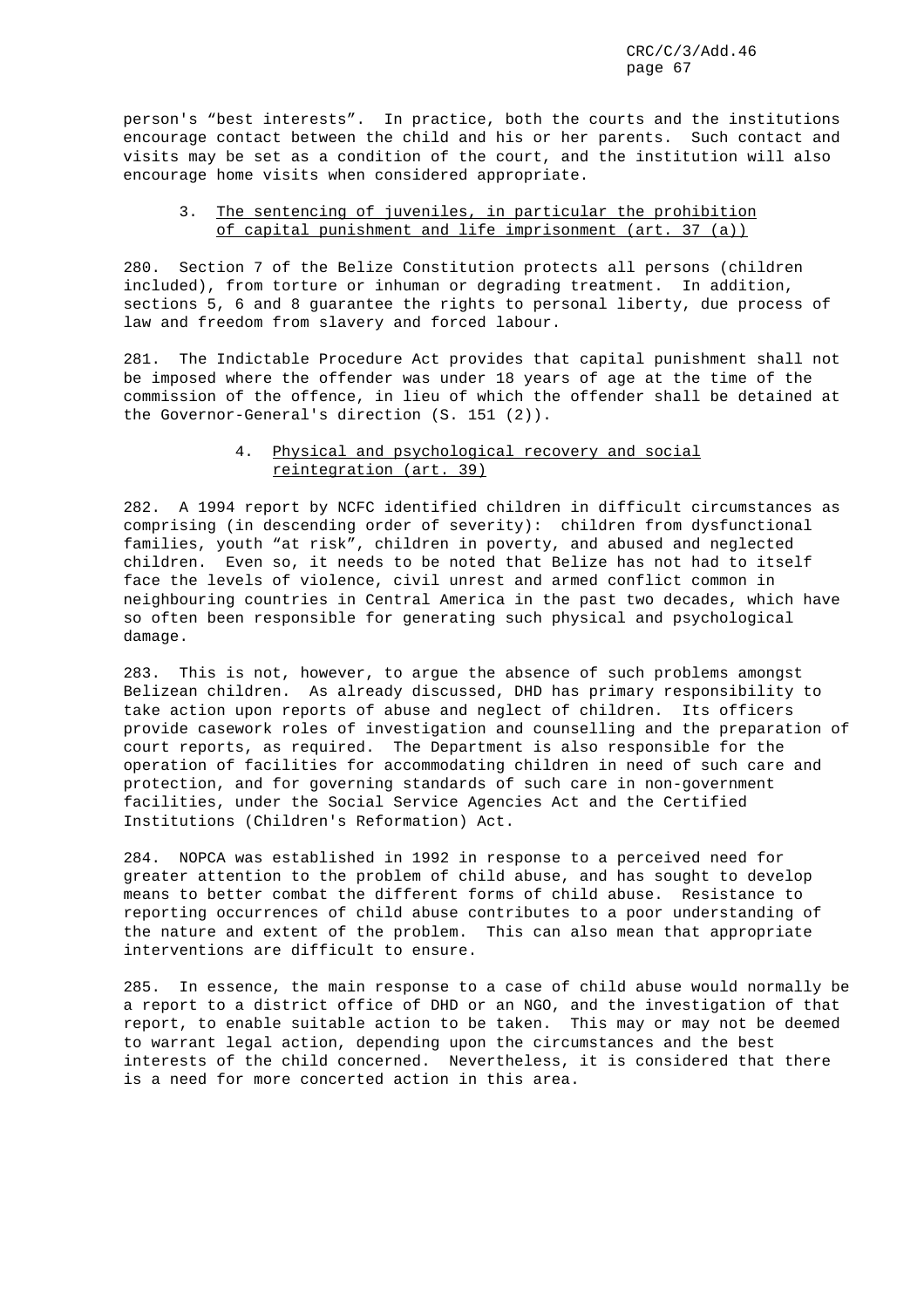# C. Children in situations of exploitation (arts. 32-36 and 39)

286. The application of article 39 with respect to children in situations of exploitation is generally dealt with in earlier commentary (sects. V.I, VIII.A.2 and VIII.B.4). It is further considered within this section in the context of specific forms of exploitation, i.e. economic and sexual exploitation.

# 1. Economic exploitation, including child labour (art. 32)

287. The Labour Act is the principal legislation which protects children and young persons from economic exploitation. The Act defines a child as under the age of 14 years and a young person as 14 years but less than 18 years of age. A child may not enter into a contract of employment, and a young person may only do so for employment approved by a labour officer as not being injurious to the moral or physical development of non-adults (S. 54). Similarly, the Shops Act (Cap. 231, S. 3 (1)) states that no child shall be employed in a shop.

288. The Labour Act also provides that any person aged under 18 may enter into an employment contract, but may not be liable for the payment of any damages in respect of any breach of that contract (S. 31). In view of S. 51, it is assumed that this provision can only apply to a young person.

289. There is also provision in the Act for recruiting "persons who do not spontaneously offer their services at the places of employment or at an [employment recruitment office]" (S. 65). Children and young persons are precluded from this provision, except for young persons who may be employed on light work at the Commissioner's discretion and with parental consent (S. 71). There is also a requirement that such a recruited worker who may have to relocate not be separated from spouse or child, except at the recruit's express wish (S. 72).

290. Part XV of the Labour Act ("Employment of Women and Children", Ss. 160-176) generally prohibits the employment of women, children and young people on evening and night work, contravention of which is an offence for which the employer is liable to a fine or to imprisonment (S. 161). The Minister may authorize an exemption for the night employment of a male young person, for purposes of apprenticeship or vocational training, or of serious emergency, or between the hours of 7 p.m. and 11 p.m. where there is a sufficient rest period  $(S. 162 (2)-(5))$ . Furthermore, the Minister may exempt the employment of a child or young person in a family business if such employment is considered to be unharmful to them, and may attach appropriate conditions to that employment (S. 162 (6)).

291. Part XV also specifies the regulations governing the employment of children and, subject to any ministerial regulations (S. 170), precludes such employment for children aged under 12 years; for certain hours on schooldays, evenings and Sundays; in instances where there is heavy lifting or carrying; or in instances harmful to the child's physical condition or education (S. 169).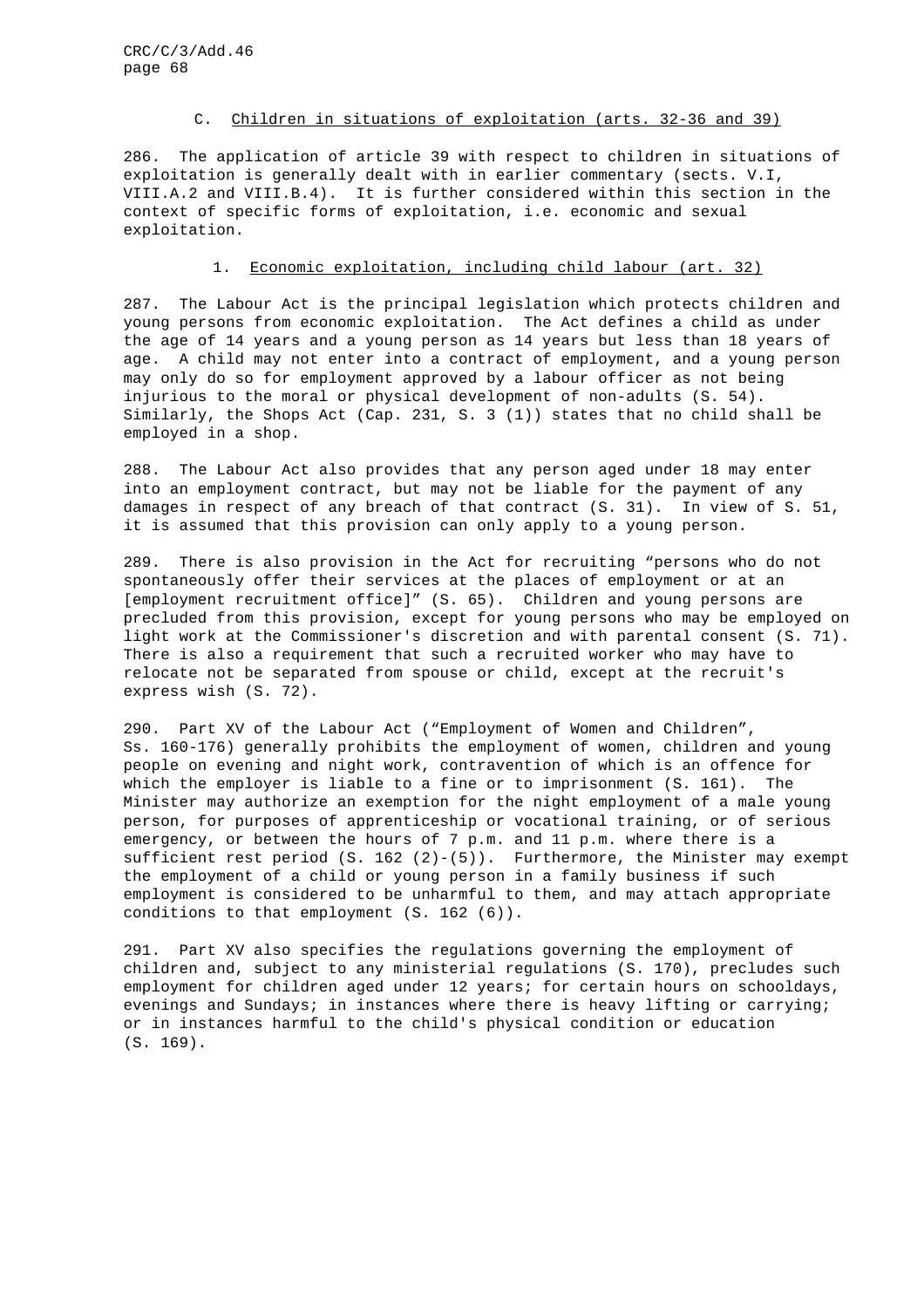292. Contravention of Part XV by an employer or parent is an offence punishable by a fine or imprisonment (S. 172) (the penalties being much lighter than those applicable for contravention of this Part as per S. 161). It is noted that work done not for pay, for charitable or educational purposes (S. 171), or manual labour by a child detained in an institution, be it under the Certified Institutions (Children's Reformation) Act or an orphanage or a school teaching manual labour (S. 175), is exempted from the provisions of Part XV.

293. Despite the comprehensive and generally satisfactory nature of the Labour Act with respect to child labour, there remain some concerns about the extent of undetected infringement of these provisions. This is evident from the day-to-day observation of numbers of school-age children engaged in the informal economy, and evidently employed on a casual - albeit often full-time - basis. Reasons quite likely include the need for the family's income to be supplemented, as well as a problem associated with the lack of classroom capacity for children of compulsory school age.

294. Of greater concern is the incidence of the employment of children in the formal economy in exploitative situations. Again, detection by labour inspectors is very difficult, and none of the parties (employer, child or parent) is likely to voluntarily report such infringements. Greater efforts must be made to more fully enforce the provisions of the Labour Act concerning child labour.

295. In 1995, NCFC began plans to initiate a quick survey of child labour practices in Belize, in collaboration with the CSO and the International Labour Organization (ILO). This will be followed by the formulation of an intervention strategy in response to the problems revealed by the survey.

2. Drug abuse (art. 33)

296. Although there are legislative provisions which prohibit the use of children in the production and trafficking of liquor, there are no provisions in place in relation to narcotic drugs and psychotropic substances.

297. The Intoxicating Liquor Licensing Act provides that a licence holder who sells or delivers liquor directly or indirectly to any person aged under 18 years is guilty of an offence and liable to a fine (S. 41). It also provides that a licence holder who employs any person aged under 18 years to sell liquor is guilty of an offence and liable to a fine (S. 60).

298. Belize has acceded to the relevant United Nations conventions, and is presently preparing to accede to the 1988 Convention against Illicit Traffic in Narcotic Drugs and Psychotropic Substances. The Government's policy in this area is the prescription of more severe penalties for offences involving illicit drugs as demonstrated by the Misuse of Drugs Act No. 22 of 1990.

299. In recent years, and largely due to changing practices by other countries in the containment of international drug trafficking, Belize has suffered a sizable increase in the presence of illicit "hard" drugs on the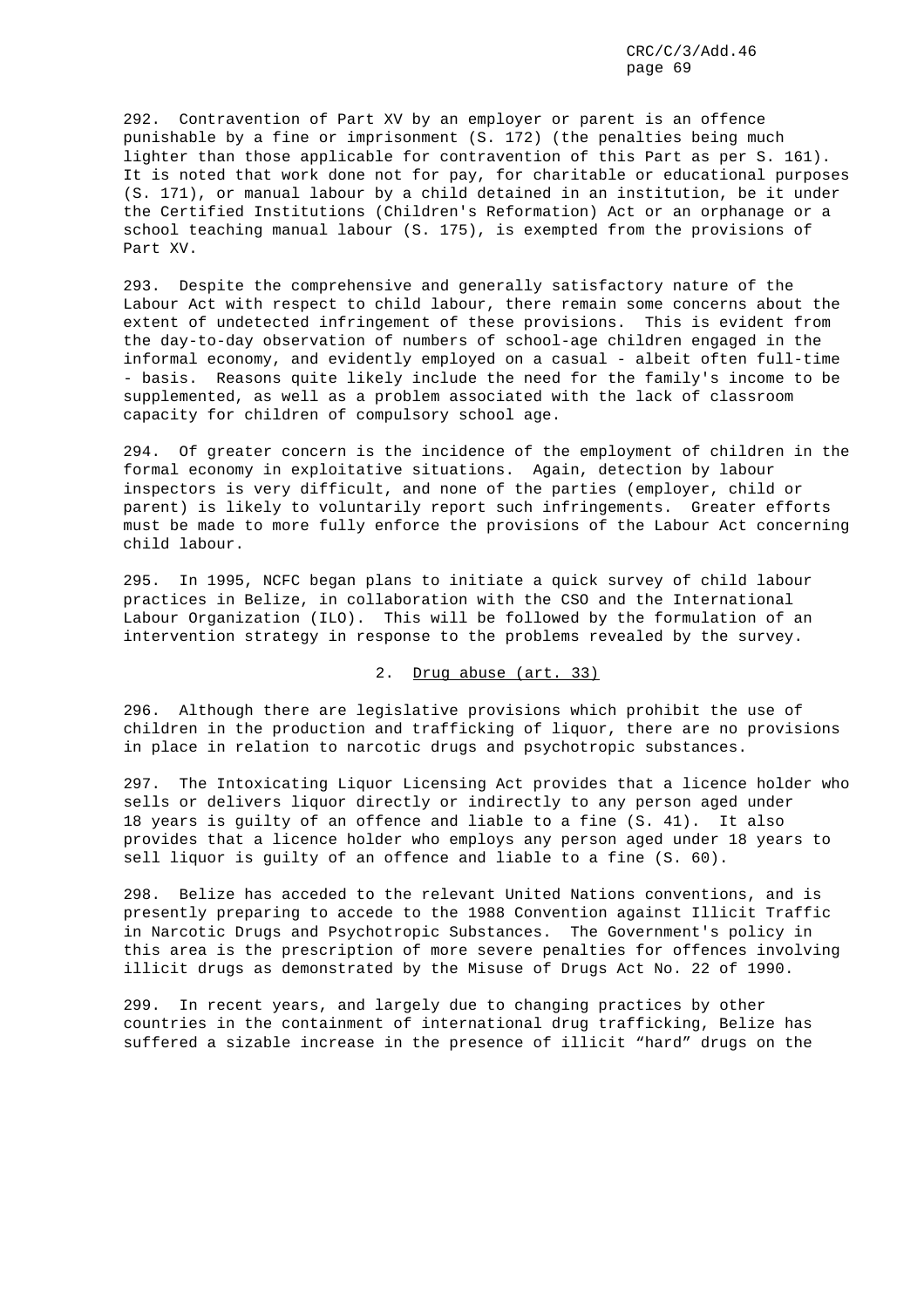streets of its main population centres. This means that more of the drugs which may formerly have passed through Belize as a transshipment point are now remaining here, with accompanying increases in the detection of domestic trafficking and abuse problems.

300. Even so, hard data on drug trafficking and drug abuse among children are difficult to identify or are not available at all. PRIDE Belize (1992) has done a survey of drug and alcohol use and abuse among senior primary and secondary school students which suggests that while alcohol is the number one choice for the majority of students at both levels, cocaine use is rising in most secondary schools and junior colleges, and the use or marijuana has been falling. This situation needs to be examined in more detail. In fact, as a general recommendation, efforts at data collection on specific issues affecting the rights of the child, which are not normally collected on any sustained basis by central statistical organizations, need to be addressed urgently.

301. The combined domestic effects of North American drug trafficking containment, lack of educational and employment opportunities, and rising levels of poverty among large sectors of the population indicate the complexity of adequately dealing with this problem. For many Belizeans, this has been exacerbated by the impact of many young Belizeans returning from a period living in urban North America, with its accompanying drug and youth culture, and reinforced by the portrayal on cable TV of drug abuse as an acceptable lifestyle choice for young people.

#### 3. Sexual exploitation and sexual abuse (art. 34)

302. Provisions for the legislative protection of children from sexual exploitation and abuse were discussed at, inter alia, sections V.I and K. Nevertheless it is obvious that legislation on its own is a necessary but not sufficient guarantee that these rights are not violated. Greater efforts need to be made to ensure implementation of the legislation . There is no specific evidence or knowledge of child prostitution or the pornographic use of children in Belize. While it may be acknowledged that specific documentary evidence or knowledge of child prostitution or the pornographic use of children in Belize is not available, this does not signify that such activities are alien to Belize - even though sporadic and extremely rare.

303. As commented on in section V.K, in several instances the laws relate specifically to female children, when it is clear that such legal protection should also be afforded to male children. This certainly applies with respect to the protection of all children from sexual exploitation and abuse.

#### 4. Other forms of exploitation (art. 36)

304. In addition to the provisions relating to various forms of exploitation, including of a sexual nature or within the labour laws (as have already been considered), reference has also been made to laws in which the courts are required to act in the best interests of the child's welfare. More specifically, reference is again made to the provisions of the Infants Act, which include the right and capacity of a child (that is, aged under 18 years)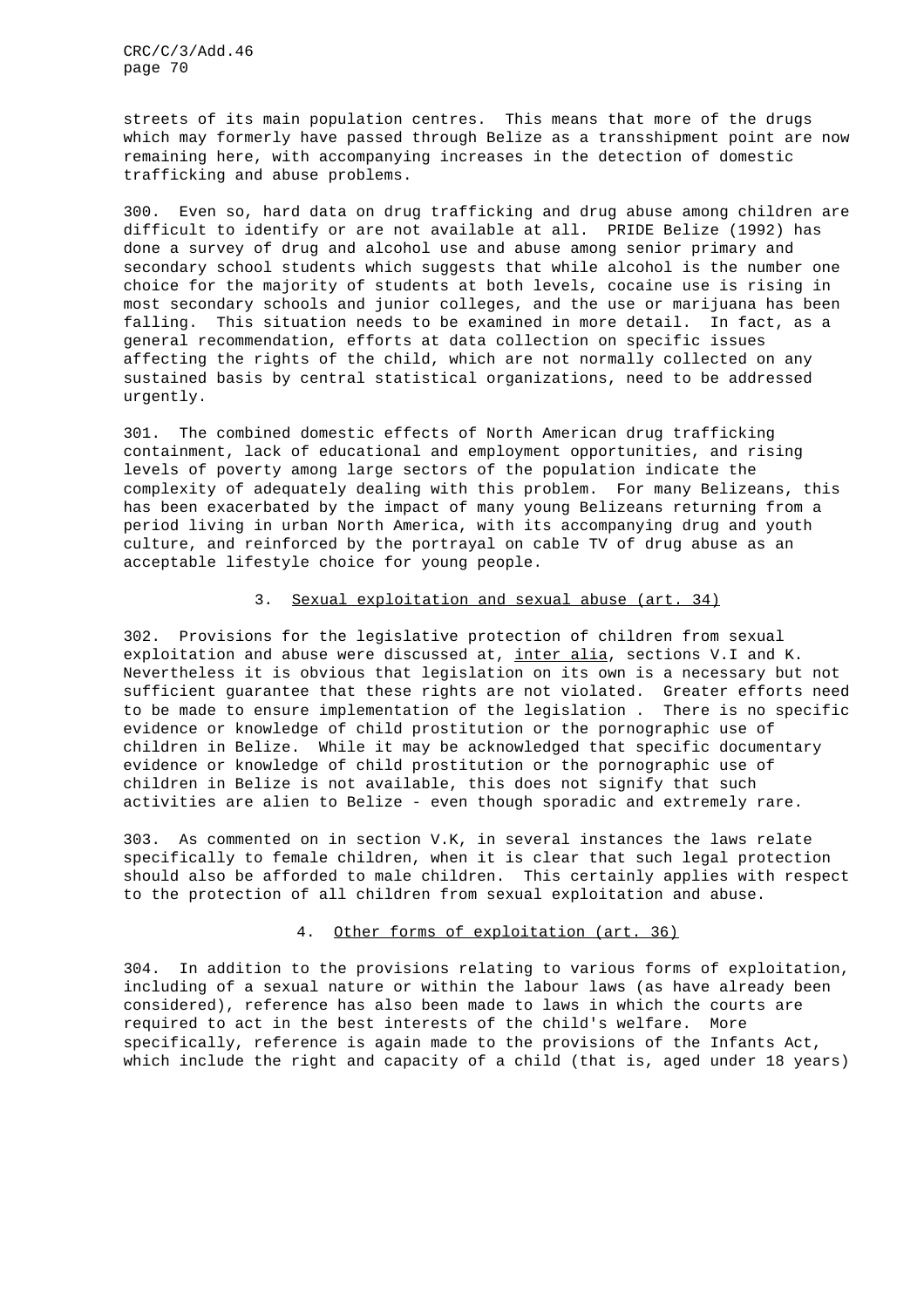to take legal proceedings in certain cases (S. 6), and to the legal responsibility of parents to safeguard the child's welfare.

305. One area of legislative protection not covered elsewhere relates to the prevalence of firearms, especially amongst urban "gang" members. During 1994, there were attempts to recover illegally owned firearms, through both a general amnesty period and an offer of "guns for cash", neither of which were especially successful. However, it is noted that the Firearms Act (Cap. 116, S. 36) makes it an offence punishable by a fine and/or imprisonment for a person aged under 16 years to possess or use a firearm and for a person to lend, sell or give a firearm to an under-16-year-old. Again, stronger enforcement of such a provision is required, although the difficulties in doing so are also acknowledged. The Conscious Youth Development initiative mentioned at IV.F is one strategic response to this issue.

306. The provisions of the Criminal Code are noted with respect to the issue of consent (S. 12). In instances where the child is under seven years of age, or where there is evidence of immaturity, deceit or duress, the undue exercise of authority, the lack of good faith by a parent or guardian, or consent based on a factual error, the child's consent is void. Combined with other legislative safeguards, this is considered to constitute reasonably comprehensive protection of the child against different forms of exploitation. Again, however, the question remains of the adequacy of the implementation of such provisions.

### 5. Sale, trafficking and abduction (art. 35)

307. There have been only a few known isolated cases of the illegal abduction of children in Belize. The laws relating to the abduction and kidnapping of children were described at V.H, with respect to article 11, including reference to Belize's ratification and implementation of the Hague Convention on the Civil Aspects of International Child Abduction. Also, reference was made in V.G to steps being taken at present to reform procedures in the processing of adoption applications to safeguard against the possibility of child trafficking, with respect to intercountry adoptions. This is largely a response to predominantly unsubstantiated reports of such practices within the Central American region.

# D. Children belonging to a minority or an indigenous group (art. 30)

308. As already stated, chapter II of the Belize Constitution guarantees freedom of religion, as well as freedom from discrimination on the grounds of religion or ethnicity. It has been noted earlier that, for what might be considered "indigenous" groups, there is strong integration and acceptance of such traditions and practices, including media programming, and cultural promotion and teaching. There is a strong and widespread tolerance, even integration, of the different languages into social life.

309. This has enabled a high degree of social integration of refugees, displaced persons and other vulnerable minority groups into Belizean life, given common shared language, religion and cultural heritage. On the other hand, it has led to great pressures on domestic facilities and services.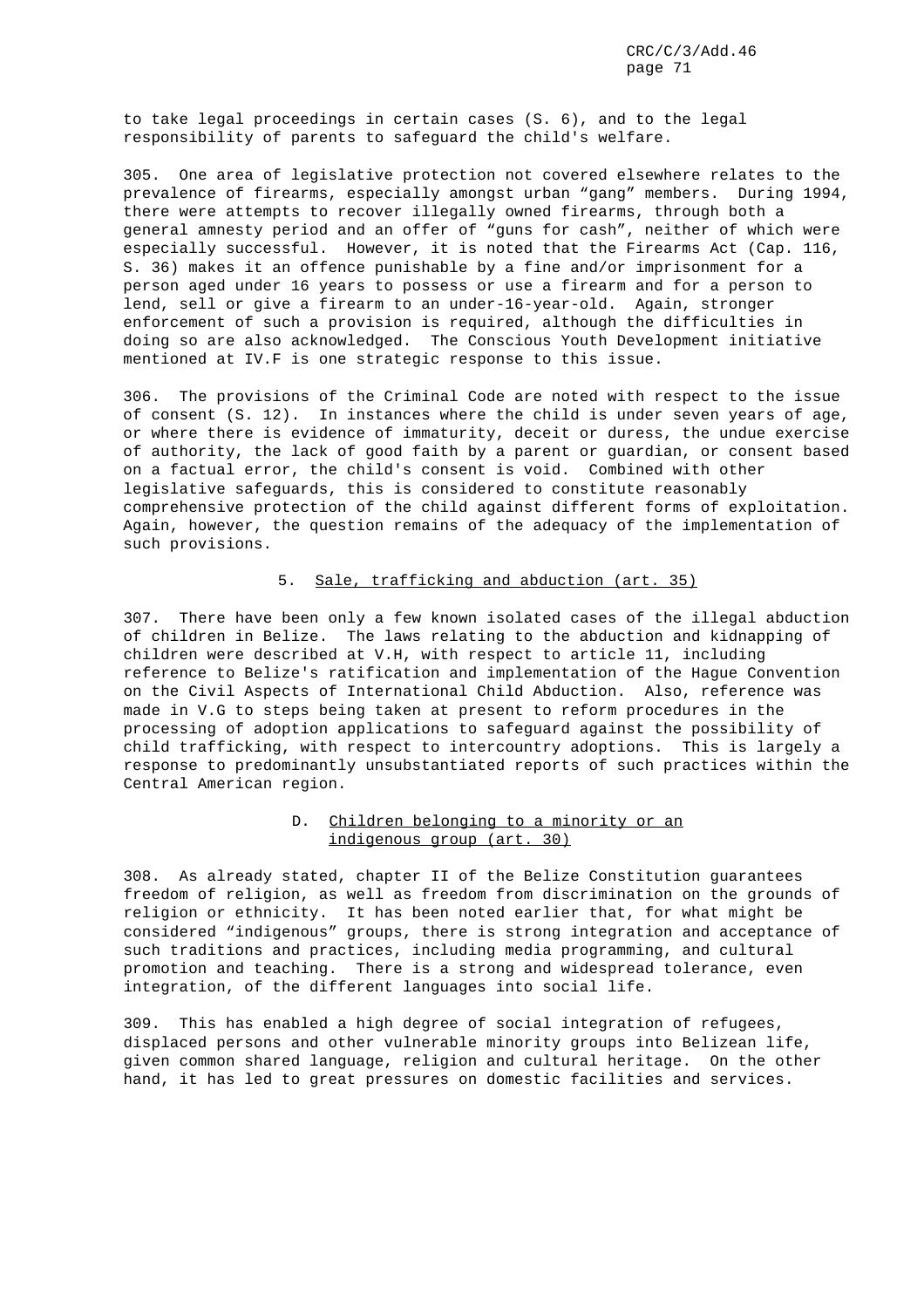310. This similarly applies to non-indigenous minorities, which include small Asian Indian, Mennonite and Lebanese populations, all of whom play functional roles in the Belizean society with full respect for their ethnic traditions, religious beliefs and practices, and languages. Of current importance at present is the recent entry of a sizable number of Chinese, predominately from the Republic of China (Taiwan). This is beginning to place even greater pressures on the education system (especially with many new students speaking neither English nor Spanish), as well as generating domestic concern about cultural differences, often extending to concern about an impetus to economic inequality, given the wealth entering Belize translating into extensive land acquisition and enterprise development in what may be considered "enclaves". It is still too early to predict the extent to which this may impact upon the rights of this new ethnic minority.

## E. Concluding comment

311. Once again, despite a high degree of progress towards compliance with the relevant articles of the Convention, there are a number of opportunities for improving that compliance. Firstly, with respect to article 38, an amendment needs to be made to the Defence Act (S. 146 (2) (i)) to prescribe a minimum age for national service, which is presently at the discretion of the Governor-General. This should ideally be set at 18 years, but at the very least at 16 years.

312. There needs to be urgent attention given to the detection of and intervention in incidents of child abuse. This will require action by DHD, in close consultation with relevant NGOs and other agencies, to first review the recommendations of the 1995 review by NCH and then adopt an action plan. This will need to include attention to the role of NGOs and their relationship to DHD in such instances, a public education campaign aimed at both prevention and reporting, professional training of persons involved in intervention and management of cases of abuse, and improvements to the recording of statistics of the incidence and nature of child abuse.

313. In view of the requirement of the Juvenile Offenders Act (S. 8 (10)) that the court deal with cases in the child's or young person's best interests, attention is warranted to promote more positive alternatives to imprisonment or detention (as well as ensuring that court rulings are consistently in his or her best interests). At the same time, reforms initiated in 1995 - with respect to a community probation service and improved coordination of community service orders - are recognized as sound steps in this direction. To ensure adequate effect to such provisions will require improved resourcing and personnel, for example, in enforcing maintenance orders, supervising probation orders, investigating infringements of labour laws, and so forth. However, there must also be attention to improving options in formal education and vocational training, as well as other alternatives.

314. Whilst the laws governing child labour are considered adequate, there remain concerns about the degree of infringement, even when such cases are reported. It is considered that there must be improvements to the investigation of non-compliance with the Labour Act, especially with regard to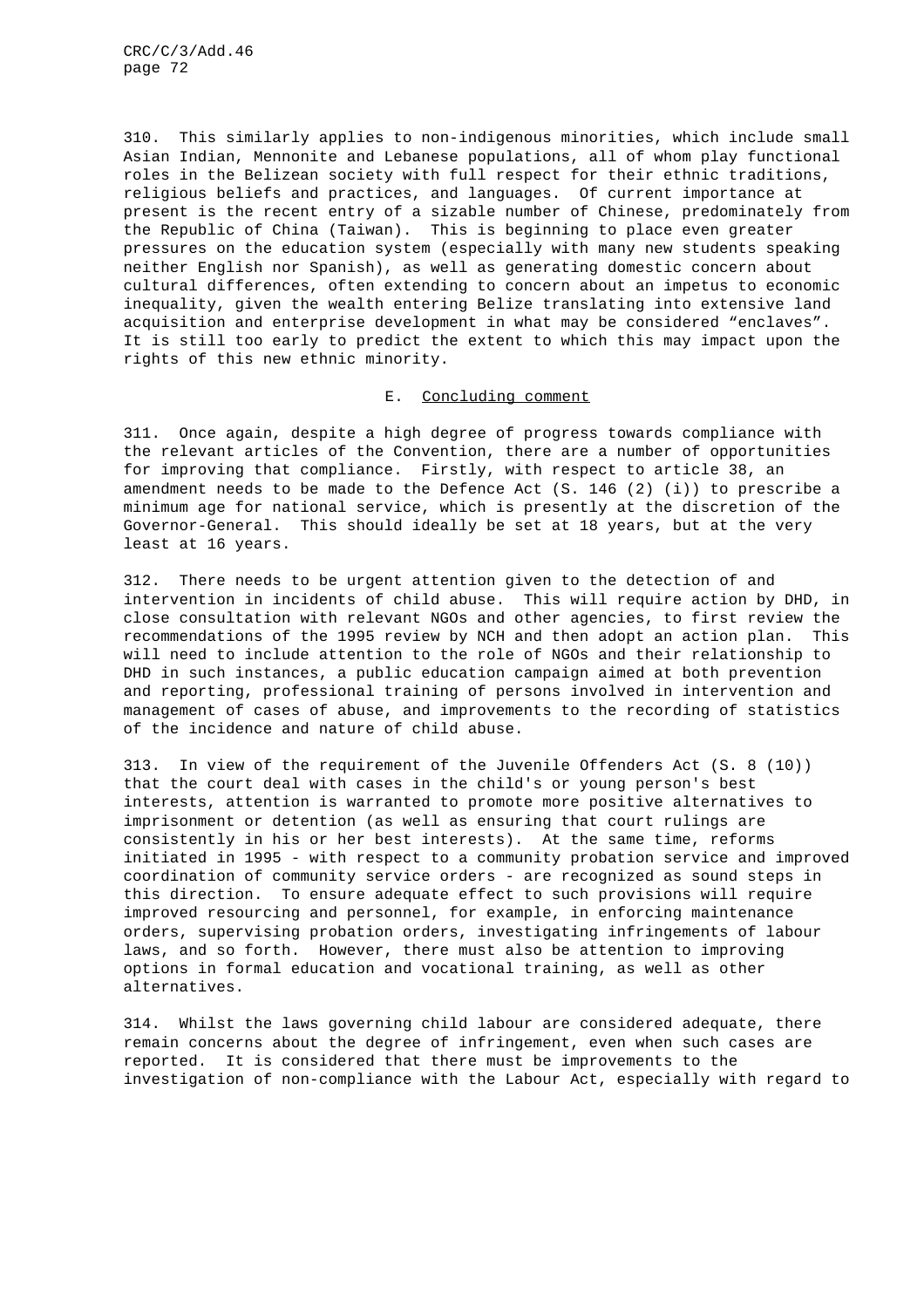children and young people, which may also require an increase in the number of labour inspectors. This should be considered in the context of the need for Government to urgently follow up the proposed findings of the present CSO/NCFC/ILO study on child labour. Also, within Part XV ("Employment of Women and Children") the general penalties under S. 172 are considered too lenient, and should be made consistent with those applicable under that Part at S. 161 (dealing with night employment). Further, attention should be given to practices in institutions where child manual labour is permitted, to ascertain any degree of abuse or exploitation of this provision.

315. The reported illicit drug and alcoholic abuse by students, accompanied by at least anecdotal evidence and public concern about the overall high level of such abuse, indicates that there is a need for improvement in the gathering of data and conduct of research on this area. As discussed at VIII.C.2, adequately tackling this problem is clearly complex, but will certainly require the expansion of a range of choices for young people. In addition, improved quantitative and qualitative data are required to better inform agencies about more appropriate responses. As has been proposed at the end of V.K, there is a need to extend laws pertaining to the protection of young women from sexual exploitation and abuse to include young men.

316. Research is required on the incidence of such abuse and exploitation, and of the adequacy of current organizational responses. There is an evident need for urgent attention to improve reporting, documentation and intervention practices, which will need to include reference to the professional relationship between different government agencies and NGOs with a mandate in this area.

317. With respect to the rights of minorities, the situation concerning the growing Chinese population will need to be monitored, especially with respect to the degree of social integration which they practise and experience, and their associated enjoyment of cultural and religious freedoms. It is simply too early to reasonably anticipate whether or not this population will choose to live in enclaves or to more fully integrate within the larger community.

## IX. CONCLUDING COMMENTS AND REFORM PRIORITIES

318. This report has documented and described current legislative, judicial and administrative arrangements pertinent to considering Belize's degree of compliance with the articles of the Convention on the Rights of the Child. It has demonstrated that there exists a fair degree of conformity with the Convention. This largely reflects the nature of the legal system inherited from the former colonial administration of the United Kingdom on which Belize has continued to build.

319. At the same time, however, that same tradition also gives rise to many of the weaknesses which need to be addressed. This includes the need for many laws and associated judicial and administrative practices to be revised and updated to better reflect contemporary values and concerns. This is especially so with respect to the situation pertaining to children, and the recognition of their rights and entitlements within a socio-political system more attuned to universal principles of social justice and equality of treatment which the Convention embodies.